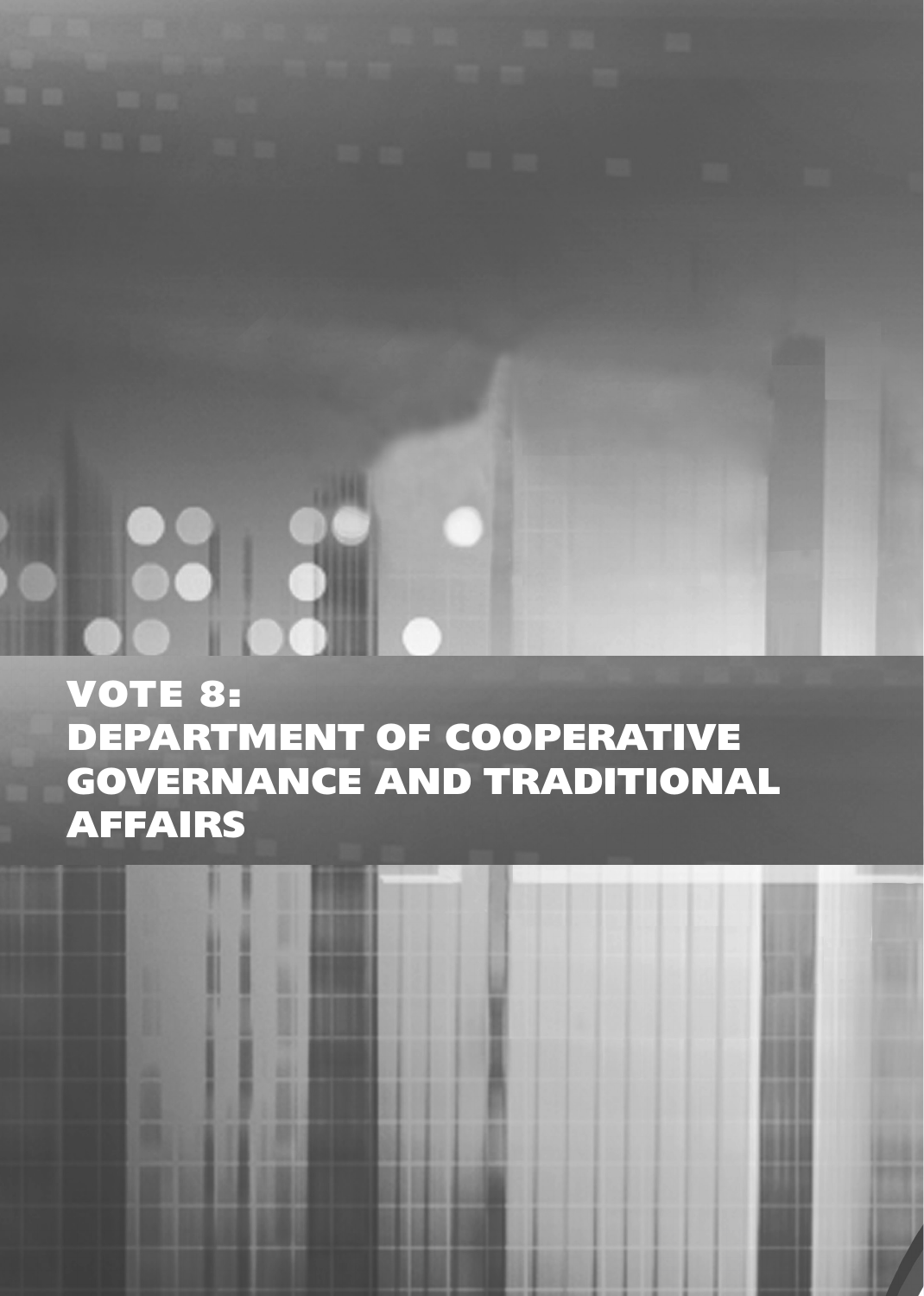## **Department of Cooperative Governance and Traditional Affairs Vote 8**

| To be appropriated by Vote in 11/12 | R 375 641 000                                                                |
|-------------------------------------|------------------------------------------------------------------------------|
| Responsible MEC                     | MEC for Cooperative Governance, Traditional Affairs and Human<br>Settlements |
| <b>Administrating Department</b>    | Department of Cooperative Governance and Traditional Affairs                 |
| <b>Accounting Officer</b>           | Head of Department: Cooperative Governance and Traditional<br>Affairs        |

## **1. Overview**

## **1.1 Vision**

Integrated and responsive governance towards sustainable development and service delivery

## **1.2 Mission**

The Department will strengthen Cooperative Governance and support Municipalities and Traditional Leadership through:

- Integrated planning and development
- Partnerships
- Research
- Monitoring and evaluation

## **1.3 Values**

The department's inherent values, as informed by Batho Pele principles, are:

- Results-driven
- Professionalism and Integrity
- Responsiveness
- Accountable and Transparent
- Value for money
- Collaborative Leadership

## **1.4 Main services**

- To oversee and co-ordinate the establishment, monitoring, regulating, strengthening, supporting and capacitating of municipalities in terms of the Constitution of the Republic of South Africa, 1996.
- To monitor, evaluate and provide feedback on the financial performance of District and Local Municipalities.
- To monitor, evaluate and provide feedback to District and Local Municipalities towards compliance with key pieces of Local Government finance related legislation and regulations.
- To mobilise resources, expertise and support programs towards enhancing the financial management and overall financial position of District and Local Municipalities.
- To ensure public accountability and transparency on Local Government level.
- To integrate and coordinate disaster management policy
- To prevent and/or reduce the risk of disasters
- To mitigate the severity of disasters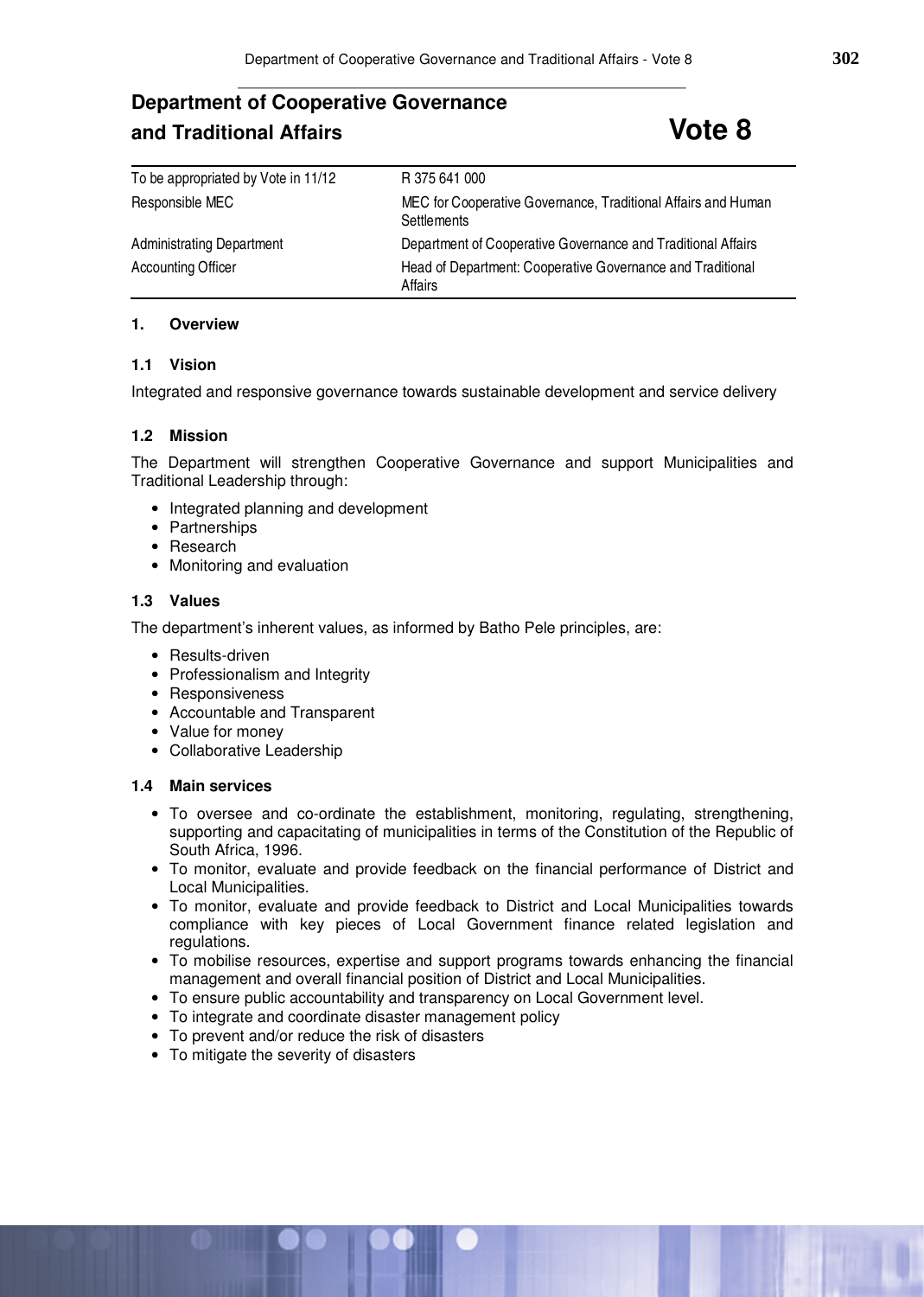- To ensure that emergency preparedness is rapid and to render effective response to disasters and post disaster recovery
- To render professional advice regarding the physical and spatial elements of land development
- To manage the process of integrated development planning by municipalities
- To ensure safe, salubrious, economic and environmentally friendly development
- To submit all applications for land development and land use changes to the Townships Board for consideration and in turn submit the recommendations of the Townships Board to the MEC
- To ensure the upgrading of land tenure rights in the Free State, conduct investigations and lodge deeds of transfer in terms of the Conversion of Certain Rights into Leasehold or Ownership Act, 1988 (Act 81/1988)
- To facilitate the opening of township registers as well as assisting municipalities and to access available state land for developmental purposes
- To oversee and co-ordinate the establishment, monitoring, regulating, strengthening, supporting and capacitating of traditional leadership in terms of the Constitution
- To advise Government on matters pertaining to traditional leadership
- To investigate matters referred to the House and take remedial action
- To promote the institution of traditional leadership
- To build the capacity of traditional leadership
- To monitor the performance of traditional leadership
- To provide Secretariat support service to traditional leadership
- To conduct anthropological research on traditional leadership and develop archives (database)
- To support traditional leadership through mobilizing resources, expertise and development and support programmes and monitor the extent to which traditional leadership complies with legislation.

## **1.5 Acts, rules and regulations that the department must consider**

The legal framework under which this department operates:

- The Constitution of the Republic of South Africa 1996
- Public Finance Management Act No. 1 of 1999 (as amended by the Public Finance Management Amendment Act No. 29 of 1999)
- Division of Revenue Act of 2009
- Black Communities Development Act No. 4 of 1984
- Remuneration of Public Office Bearers Act
- Commissions Ordinance
- Municipal Property Rates Act
- Municipal Finance Management Act
- Municipal Planning and Performance Management Regulations, 2001
- The Civil Protection Act No. 67 of 1977
- Intergovernmental Relations Framework Act
- Subdivision of Agricultural Land Act No. 70 of 1970
- The Development Facilitation Act No. 67 of 1995
- The Townships Ordinance No. 9 of 1969
- The Townships Regulations (Government Notice R1036 of 1968)
- Disestablishment of SA Trust Limited Act No. 26 of 2002
- The Removal of Restrictions Act No. 84 of 1967
- The Less Formal Township Establishment Act No. 113 of 1991
- The Physical Planning Act No. 125 of 1991
- Municipal Systems Act of 2000
- Municipal Demarcation Act of 1998
- Municipal Structures Act No. 117 of 1998 as amended in 1999 and 2000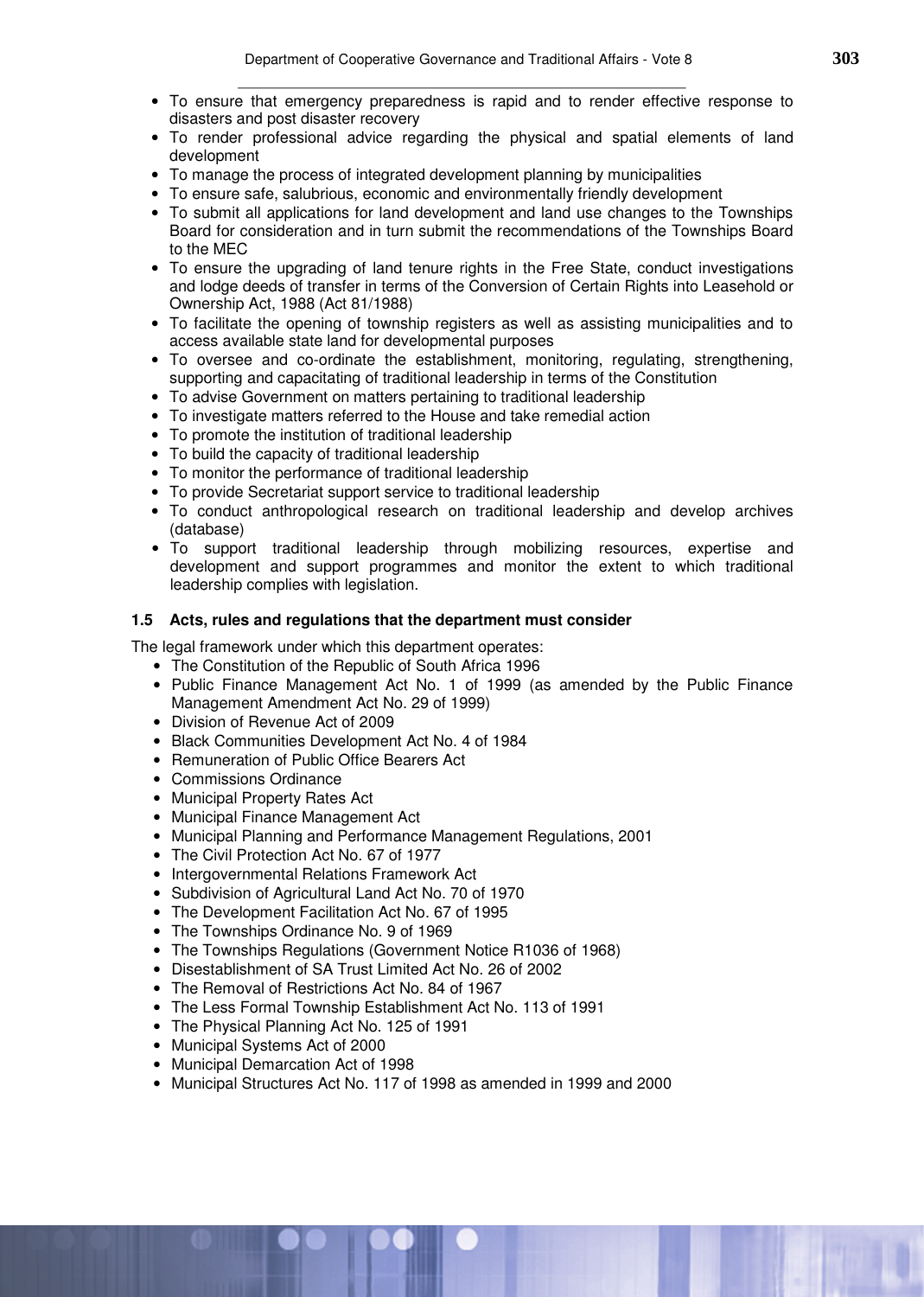- White Paper on Local Government of 1998
- Local government transition Act, 1993
- Municipal Property Rates Act, 2004 (Act No.6 of 2004)
- The Fund Raising Act No. 107 of 1978
- Disaster Management Act 57 of 2003
- National Veldt and Forest Act No. 101 of 1998
- The National Environmental Management Act of 1999
- Traditional Leadership and Governance Framework Act No. 41 of 2003
- Public Audit Act, 2004 (Act 25 of 2004)

## **The following acts will be impacted upon by Act 41 of 2003:**

- House of Traditional Leaders Act No. 6 of 1994
- White Paper on Traditional Affairs
- Black Administration Act No. 38 of 1927
- Black Authorities Act No. 68 of 1951
- National Spatial Development Perspective (NSDP)

## **1.6 Analysis of demands**

The vision for Government is that all 283 Municipalities and Government Departments in the country should achieve clean audits on their annual financial statements and to maintain systems for sustaining quality financial statements and management information. The goal is that all Municipalities should achieve sustainable improvement in financial management and governance that will yield clean audit opinions by 2014.

The Province took a decision to commence with a pilot project in the Xhariep district funded by this Department to improve financial management and develop skills to contribute to the achievement of improved audit opinions. This pilot was extended to all section 139 Municipalities, and the service provider was appointed.

The financial prospects of some Municipalities remain bleak for the coming financial year, especially in view of the demands from creditors and suppliers such as Eskom and Water Boards.

## **1.7 External activities and events relevant to budget decision**

Gradual progress has been made with Operation Clean Audit 2014 in the Province. There was some improvement in the Audit Opinions of 7 District and Local Municipalities. However, concern still exists on those Municipalities where improvements have to be made with regard to Annual Financial Statements, as they were submitted late to the Office of the Auditor - General. The following challenges still hamper the optimal functioning of Municipalities and achieving Clean Audits by 2014:

- Inadequate oversight and leadership
- Lack of document management
- Lack of capacity
- Lack of commitment
- Lack of technical expertise
- Non-compliance with SCM Regulations
- Over committed Service Providers [Too much work limited capacity]
- Current contractual arrangements constrain performance management and delivery on Service Provider Agreements.

Constraints of this nature compels the Department and its strategic partner, Free State Provincial Treasury not only to invigorate, but also expand efforts in supporting and building the capacity of Municipalities towards Clean Audit in 2014.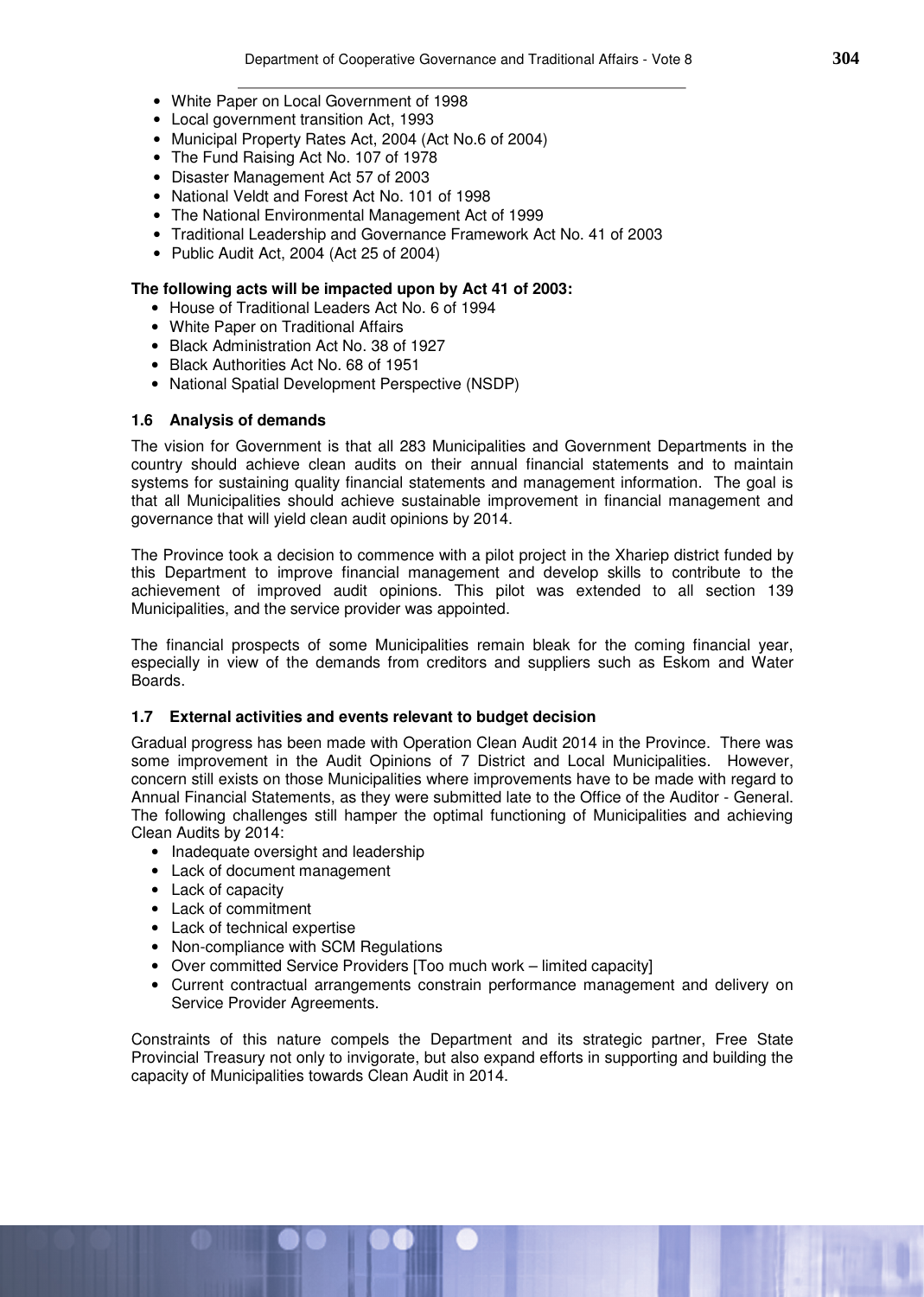The implementation of the Local Government Turnaround Strategy still remain one of the primary priorities of the Department, e.g. providing hands-on support to municipalities in the implementation of Municipal Turnaround Strategy which must be linked to Delivery Agreement (Outcome 9).

In line with government wide strategy of outcome based approach, the Department of Cooperative Governance and Traditional Affairs is responsible for Outcome 9 which suggests that we need to be responsive, accountable, effective and efficient local government. The said system will be achieved through ten outputs identified and each corresponds to the ten critical issues and is summarized as follows:

- Output 1: Implement a differentiated approach to municipal financing, planning and support
- Output 2: Improving Access to Basic Services
- Output 3: Implementation of the Community Work Programme
- Output 4: Actions supportive of the human settlement outcomes
- Output 5: Deepen democracy through a refined Ward Committee model
- Output 6: Administrative and financial capability
- Output 7: Single Window of Coordination
- Output 8: Promote Traditional Affairs, Culture and Heritage
- Output 9: Improve Disaster Management
- Output 10: Improve Inter-Governmental Relations

## **2. Review of the current financial year (2010/11)**

The Audit opinion of 7 municipalities has improved and Motheo, Thabo Mofutsanyana and Xhariep districts reflect a 50% improvement. The Audit opinions of 11 municipalities remained unchanged and 2 have regressed. Five Audits have not been completed and the Audit opinions are still outstanding. This is mainly due to late submission or non-submission of 2009/10 Annual Financial Statements.

The Department paid an amount of R 46,444,550 to several Municipalities during the current financial year for Financial Assistance.

With regard to Municipal Policy, Development and Advice the following has been achieved:

- The 2010 FIFA World Cup was successfully held in 2010, reflecting the extent to which Disaster Management Preparedness Plans were in place.
- Development and maintenance of sustainable partnerships.
- Assisted Municipalities to fill critical posts.
- Gathering and coordination of quality of the data and the different versions between National and Provincial Departments and municipalities.
- 25 Municipal Turnaround Strategies (MTAS) have been developed and customized for all municipalities; 25 municipalities have commenced with the implementation with 23 of these municipalities having adopted their MTAS.
- Intensifying the development and implementation of Municipal Turnaround Strategies.
- Intensifying support to municipalities in implementing performance agreements and annual reporting.
- The 72 CDWs who have completed their learnership and have been absorbed by the department on the permanent basis with effect from 01 April 2011.
- Continue to consult and engage our communities around the provincial outcome local government policy review processes.
- Together with sector departments will ensure higher credibility of all municipal IDP's in this financial year.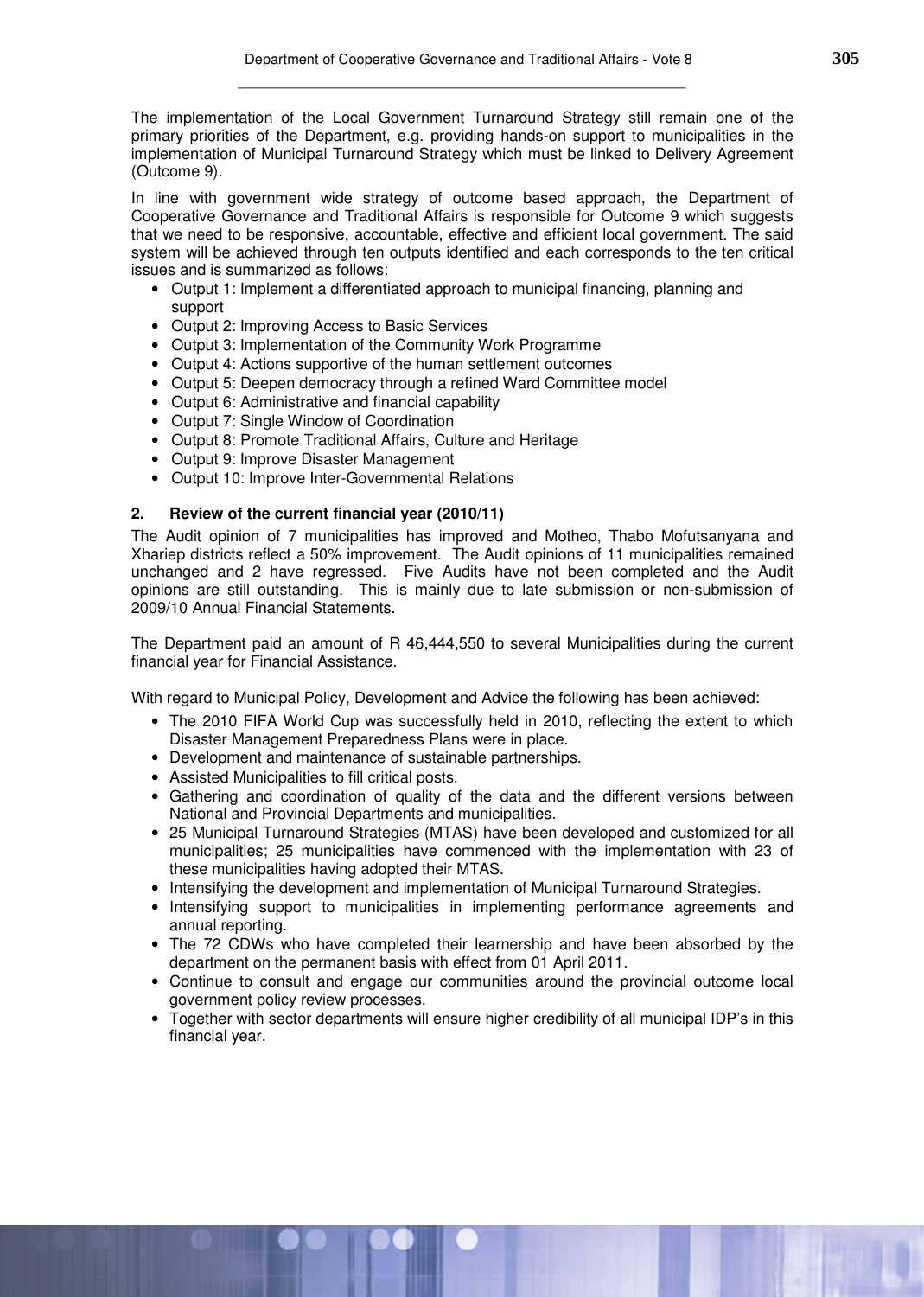## **3. Outlook for the coming financial year (2011/12)**

The department intends to improve efforts towards supporting Municipalities in achieving Clean Audits by 2014. The support will include the following:

- Assisting municipalities to establish Municipal Public Accounts Committees (MPACs) to extend and reinforce the accountability aspect.
- Members of the Municipal Audit Committees will be trained and capacitated.
- Municipal Internal Audit Units will be strengthened and capacitated.
- Maintaining and audit log of Municipal Audit findings and supporting municipalities in addressing these.
- Reviewing Municipal Financial Management systems and advising Municipalities on clearing, correcting and collecting outstanding consumer debt.

The financial prospects of some municipalities remain bleak for the coming financial year, especially in view of the demands from creditors and suppliers such as Eskom and Water Boards. It is therefore expected that the Department would continue to support municipalities which are financially distressed. It has to be noted that the department will still experience pressure as municipalities will still need financial assistance in future.

During the coming years, particular focus will continue to be given to the following:

- The refinement and implementation of the allocation strategy.
- The development and maintenance of sustainable partnerships.
- Strengthening the capacity of the Department to address the challenges towards improving local governance in the Free State Province.
- Monitor municipalities whose top 6 posts are filled:
	- o Municipal Manager
	- o Chief Financial Officer
	- o CS Manager
	- o Technical Manager/Engineer
	- o Town Planner
	- o Communication Manager
	- o Gathering and coordinating quality information on matters related to municipal performance and turnaround strategy.
- Strengthening the functioning of the Monitoring and Evaluation unit towards intensifying the implementation of the Local Government Turnaround Strategy especially Municipal Turnaround Strategy and Delivery Agreement (Outcome).
- Intensifying support to municipalities in implementing performance agreements and annual reporting.
- No. of municipalities assisted and supported towards customizing and/or adopting standard municipal by-laws.
- No. of municipalities supported towards implementing guidelines for the recruitment and retention of competent people in the six identified critical posts in municipalities.
- No. of local municipalities and poor wards identified for implementation of the CWP.
- No. of CWP job opportunities created.
- No. of Ward Committees implementing sector representation.
- No. of Ward Committees that have developed household profiles.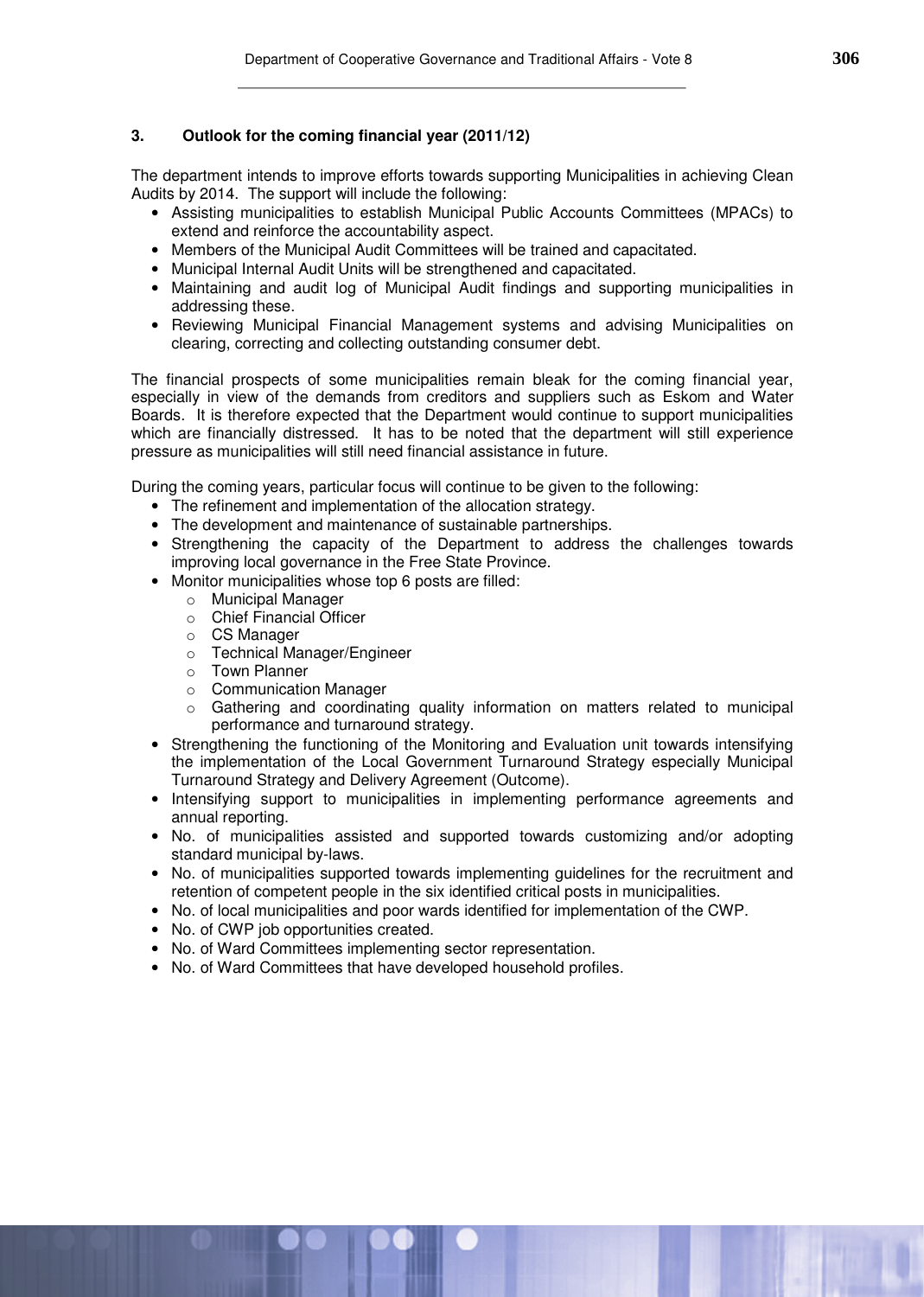## **4. Receipts and financing**

The following sources of funding are used for the Vote:

## **4.1 Summary of receipts**

**Table 8.1: Summary of receipts: Cooperative Governance and Traditional Affairs**

|                       | Outcome |         | Main    |         | appropriation | <b>Adjusted</b><br>appropriation | Revised<br>estimate | Medium-term estimates |         |  |  |
|-----------------------|---------|---------|---------|---------|---------------|----------------------------------|---------------------|-----------------------|---------|--|--|
| R thousand            | 2007/08 | 2008/09 | 2009/10 |         | 2010/11       |                                  | 2011/12             | 2012/13               | 2013/14 |  |  |
| Equitable share       | 161 577 | 186 436 | 245 090 | 272 968 | 330 074       | 330 074                          | 308 776             | 304 879               | 319657  |  |  |
| Conditional grants    |         |         |         |         |               |                                  |                     |                       |         |  |  |
| Departmental receipts | 40 738  | 40 690  | 46 234  | 47080   | 47 080        | 47 080                           | 66 865              | 78 163                | 89 163  |  |  |
| <b>Total receipts</b> | 202 315 | 227 126 | 291 324 | 320 048 | 377 154       | 377 154                          | 375 641             | 383 042               | 408 820 |  |  |

## **4.2 Departmental receipts collection**

**Table 8.2: Departmental receipts: Cooperative Governance and Traditional Affairs**

|                                                       |         | Outcome |         | Main<br>Adjusted<br>appropriation<br>appropriation |         | Revised<br>estimate | Medium-term estimates |         |         |
|-------------------------------------------------------|---------|---------|---------|----------------------------------------------------|---------|---------------------|-----------------------|---------|---------|
| R thousand                                            | 2007/08 | 2008/09 | 2009/10 |                                                    | 2010/11 |                     | 2011/12               | 2012/13 | 2013/14 |
| Tax receipts                                          |         |         |         |                                                    |         |                     |                       |         |         |
| Casino taxes                                          |         |         |         |                                                    |         |                     |                       |         |         |
| Horse racing taxes                                    |         |         |         |                                                    |         |                     |                       |         |         |
| Liquor licences                                       |         |         |         |                                                    |         |                     |                       |         |         |
| Motor vehicle licences                                |         |         |         |                                                    |         |                     |                       |         |         |
| Sales of goods and services other than capital assets | 2 3 5 4 | 533     | 448     | 2 5 5 8                                            | 1844    | 1786                | 947                   | 2 0 5 4 | 2 1 6 6 |
| Transfers received                                    |         |         |         |                                                    |         |                     |                       |         |         |
| Fines, penalties and forfeits                         |         |         |         |                                                    |         |                     |                       |         |         |
| Interest, dividends and rent on land                  | 293     | 292     | 77      | 148                                                | 70      | 42                  | 74                    | 78      | 82      |
| Sales of capital assets                               |         |         |         |                                                    |         |                     |                       |         |         |
| Financial transactions in assets and liabilities      | 183     | 573     | 957     | 53                                                 | 74      | 71                  | 78                    | 82      | 86      |
| <b>Total departmental receipts</b>                    | 2830    | 2 3 9 8 | 2 4 8 2 | 2759                                               | 1988    | 1899                | 2 0 9 9               | 2 2 1 4 | 2 3 3 4 |

## **5. Payment summary**

## **5.1 Key assumptions**

The following assumptions were made with the compilation of the budget:

- Salary increases of  $5.5\%$  (2011/12),  $5\%$  (2012/13) and  $5.5\%$  (2013/14) were provided for.
- The budget of 2010/11 amounts to R375 641 000.
- The budget makes provision for goods and services and maintenance of equipment.
- Provision was made for learnership, internships and skills improvement of officials to an amount of R2 167 000.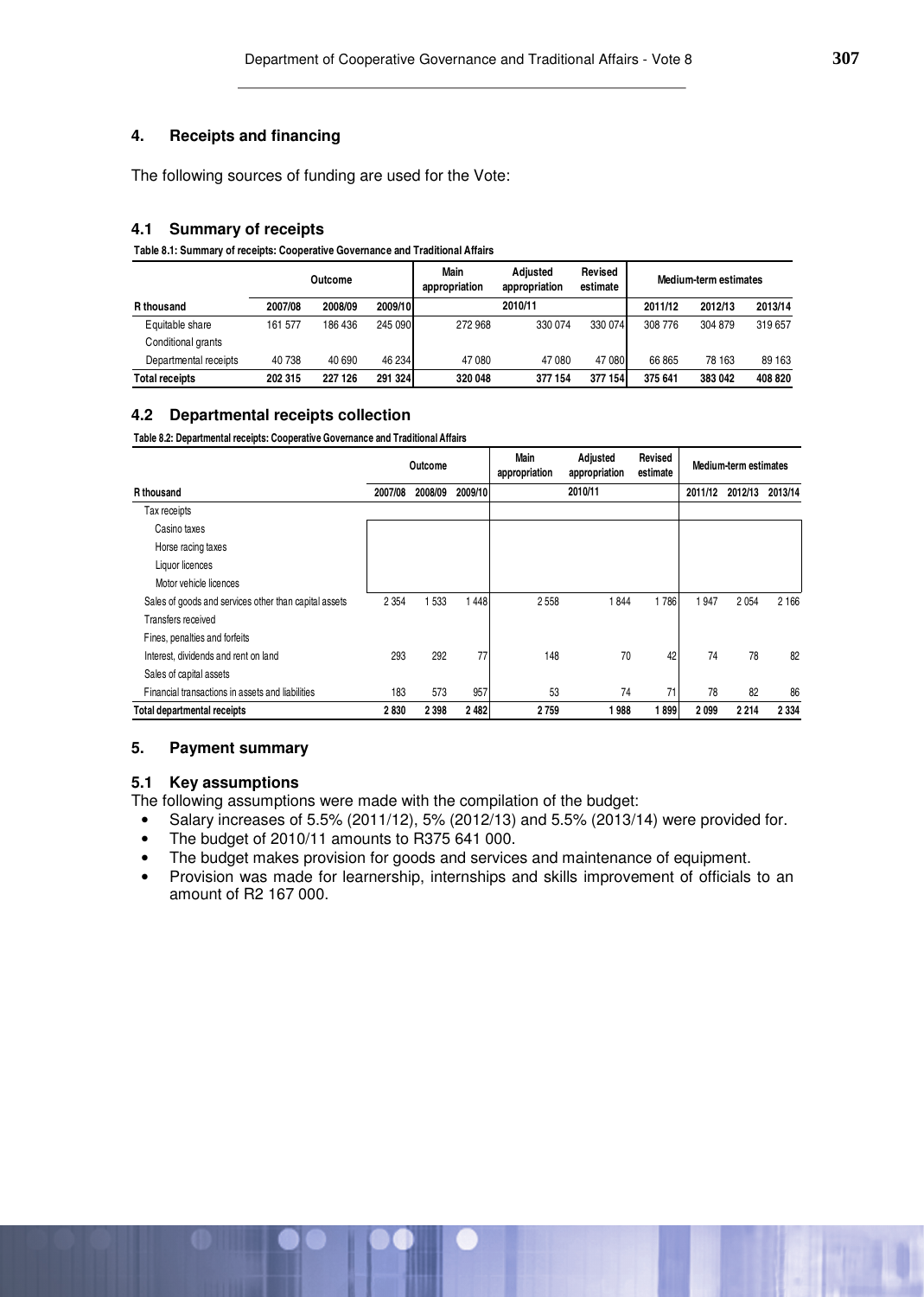#### **5.2 Programme summary**

**Table 8.3: Summary of payments and estimates: Cooperative Governance and Traditional Affairs**

|                                                   |         | Outcome |         | Main<br>appropriation | <b>Adjusted</b><br>appropriation | Revised<br>estimate |         | Medium-term estimates |         |
|---------------------------------------------------|---------|---------|---------|-----------------------|----------------------------------|---------------------|---------|-----------------------|---------|
| R thousand                                        | 2007/08 | 2008/09 | 2009/10 |                       | 2010/11                          |                     | 2011/12 | 2012/13               | 2013/14 |
| Programme 1: Administration                       | 67 261  | 88 695  | 99 798  | 102 561               | 111 763                          | 111 767             | 113 698 | 118 182               | 123722  |
| Programme 2: Local Governance                     | 53 442  | 73610   | 105 136 | 132 144               | 164 007                          | 164 007             | 166 708 | 171 462               | 187833  |
| Programme 3: Development and Planning             | 49 977  | 34 350  | 62 500  | 61 552                | 73518                            | 73520               | 66 327  | 65 492                | 68 0 70 |
| Programme 4: Traditional Institutional Management | 15880   | 24 129  | 23 088  | 14 208                | 16 193                           | 16 193              | 16 180  | 17 037                | 17830   |
| Programme 5: House of Traditional Leaders         |         |         |         | 9583                  | 11 673                           | 11 673              | 12728   | 10869                 | 11 365  |
| Total payments and estimates:                     | 186 560 | 220 784 | 290 522 | 320 048               | 377 154                          | 377 160             | 375 641 | 383 042               | 408 820 |

\* Salary for MEC included

## **5.3 Summary of economic classification**

**Table 8.4: Summary of provincial payments and estimates by economic classification: Cooperative Governance and Traditional Affairs**

|                                                     |         | Outcome |         | Main<br>appropriation | Adiusted<br>appropriation | Revised<br>estimate |         | Medium-term estimates |         |
|-----------------------------------------------------|---------|---------|---------|-----------------------|---------------------------|---------------------|---------|-----------------------|---------|
| R thousand                                          | 2007/08 | 2008/09 | 2009/10 |                       | 2010/11                   |                     | 2011/12 | 2012/13               | 2013/14 |
| <b>Current payments</b>                             | 141 507 | 189 260 | 234 428 | 266 693               | 299 904                   | 299 904             | 320 202 | 320 700               | 341 906 |
| Compensation of employees                           | 91708   | 118 954 | 139 612 | 170 343               | 168 317                   | 168 317             | 198775  | 210 090               | 219 115 |
| Goods and services                                  | 49 799  | 70 031  | 94 492  | 96 350                | 131 502                   | 131 502             | 121 427 | 110610                | 122 791 |
| Interest and rent on land                           |         | 275     | 324     |                       | 85                        | 85                  |         |                       |         |
| Transfers and subsidies to:                         | 42 481  | 25 102  | 46 937  | 49 9 29               | 69022                     | 69 022              | 49 530  | 59 497                | 63913   |
| Provinces and municipalities                        | 36 4 20 | 15 25 8 | 38 049  | 45 877                | 66583                     | 66 583              | 45 049  | 54 225                | 61 382  |
| Departmental agencies and accounts                  |         | 4310    | 550     |                       | 1500                      | 1500                |         |                       |         |
| Universities and technikons                         |         |         |         |                       |                           |                     |         |                       |         |
| Public corporations and private enterprises         |         |         |         |                       |                           |                     |         |                       |         |
| Foreign governments and international organisations |         |         |         |                       |                           |                     |         |                       |         |
| Non-profit institutions                             | 2523    | 306     | 5243    | 3 3 0 0               | 145                       | 145                 | 3780    | 4400                  | 1610    |
| Households                                          | 3538    | 5228    | 3095    | 752                   | 794                       | 794                 | 701     | 872                   | 921     |
| Payments for capital assets                         | 2 4 4 9 | 6334    | 7034    | 3 4 26                | 8 2 2 8                   | 8 2 3 4             | 5909    | 2845                  | 3 001   |
| Buildings and other fixed structures                |         | 3500    |         |                       | 2000                      | 2000                |         |                       |         |
| Machinery and equipment                             | 2107    | 2834    | 7034    | 3426                  | 6174                      | 6180                | 5909    | 2845                  | 3001    |
| Cultivated assets                                   |         |         |         |                       |                           |                     |         |                       |         |
| Software and other intangible assets                | 342     |         |         |                       |                           |                     |         |                       |         |
| Land and subsoil assets                             |         |         |         |                       |                           |                     |         |                       |         |
| Heritage assets                                     |         |         |         |                       | 54                        | 54                  |         |                       |         |
| Specialised military assets                         |         |         |         |                       |                           |                     |         |                       |         |
| Payments for financial assets                       | 123     | 88      | 2123    |                       |                           |                     |         |                       |         |
| Total economic classification                       | 186 560 | 220 784 | 290 522 | 320 048               | 377 154                   | 377 160             | 375 641 | 383 042               | 408 820 |

## **5.4 Transfers**

#### 5.4.1 Transfers to other entities

**Table 8.5: Summary of departmental transfers to NGOs: Cooperative Governance and Traditional Affairs**

|                                      |         | Outcome |         | Main appropriation | Adiusted<br>appropriation | Revised<br>estimate |         | Medium-term estimates |         |
|--------------------------------------|---------|---------|---------|--------------------|---------------------------|---------------------|---------|-----------------------|---------|
| R thousand                           | 2007/08 | 2008/09 | 2009/10 |                    | 2010/11                   |                     | 2011/12 | 2012/13               | 2013/14 |
| NGO's                                | 2523    | 306     | 5 2 4 3 | 3 3 0 0            | 145                       | 145                 | 3780    | 4400                  | 1610    |
| Total departmental transfers to NGOs | 2523    | 306     | 5 243   | 3 300              | 145                       | 145                 | 3780    | 4400                  | 1610    |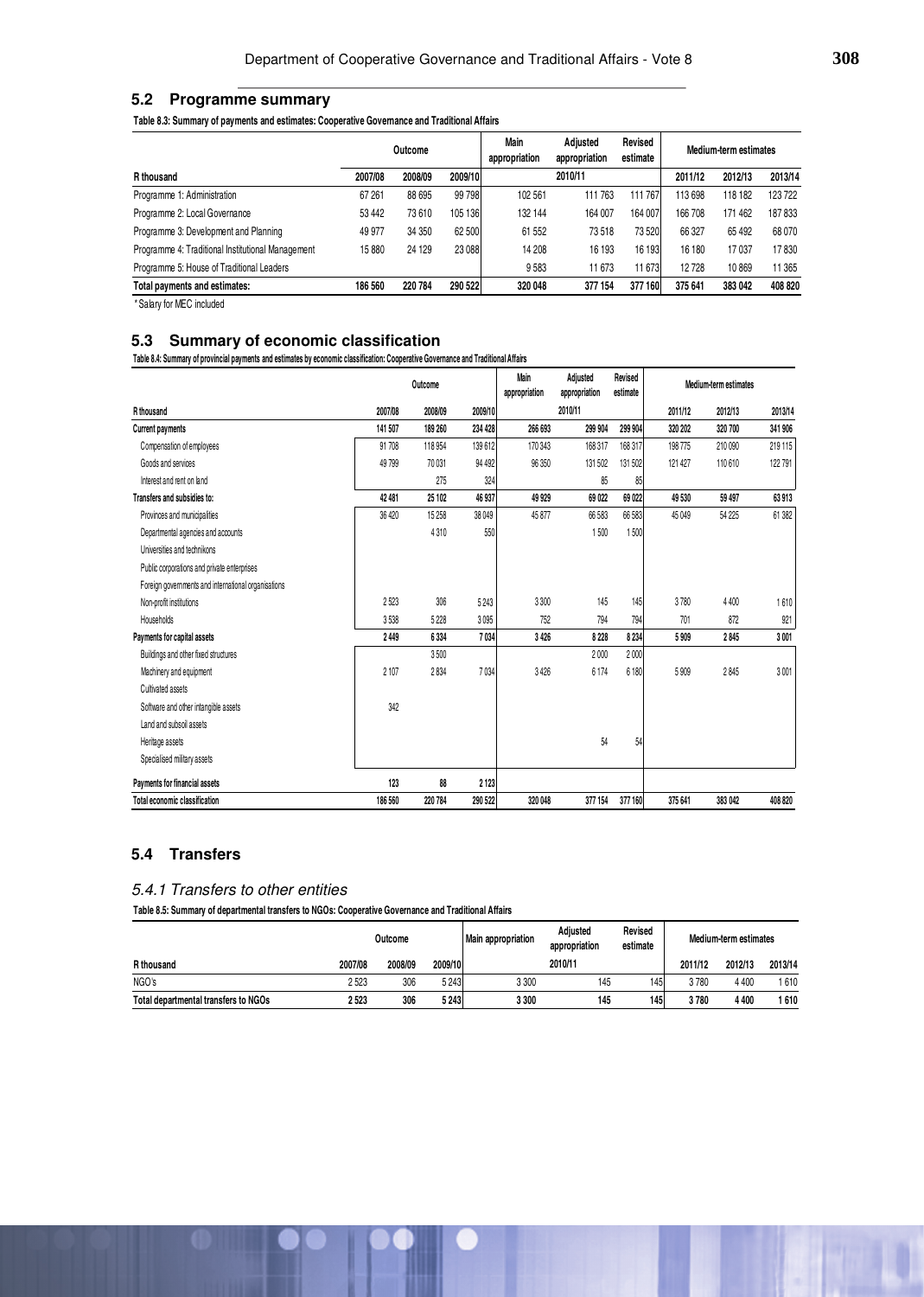#### 5.4.2 Transfers to local government

|  |  |  | Table 8.6: Summary of departmental transfers to local government by category: Cooperative Governance and Traditional Affairs |  |
|--|--|--|------------------------------------------------------------------------------------------------------------------------------|--|
|--|--|--|------------------------------------------------------------------------------------------------------------------------------|--|

| Outcome                                             |         |         |         | Main appropriation | <b>Adjusted</b><br>appropriation | Revised<br>estimate |         | Medium-term estimates |         |
|-----------------------------------------------------|---------|---------|---------|--------------------|----------------------------------|---------------------|---------|-----------------------|---------|
| R thousand                                          | 2007/08 | 2008/09 | 2009/10 |                    | 2010/11                          |                     | 2011/12 | 2012/13               | 2013/14 |
| Category A                                          |         |         |         |                    |                                  |                     |         |                       |         |
| Category B                                          | 36 4 20 | 10 258  | 25 249  | 6435               | 45 810                           | 45 810              |         |                       |         |
| Category C                                          |         | 5 0 0 0 | 12 800  | 11 000             | 8 0 3 3                          | 8 0 3 3             |         |                       |         |
| Unallocated                                         |         |         |         | 28 442             | 12740                            | 12740               | 45 049  | 54 225                | 61 382  |
| Total departmental transfers to<br>local government | 36 4 20 | 15 258  | 38 049  | 45 877             | 66 583                           | 66 583              | 45 049  | 54 225                | 61 382  |

#### **6. Programme description**

## **Programme 1: Administration**

## **Description and objectives**

The aim of this programme is to gear and support the department on matters related to the effective and efficient functioning of the Department.

#### **District Services**

The programme aims to facilitate the implementation of departmental activities/ interventions and support the management of Housing Delivery, as well as the strengthening of Municipalities.

## **Strategic Goal 1**

Creation of a Department geared towards service excellence

### **Strategic Objectives**

- Effective and efficient administrative Support to the MEC
- Improved capability of the Department to meet its obligations
- Effective and efficient functioning of the District Offices

#### **Table 8.7(a): Summary of payments and estimates: Programme 1: Administration**

|                              |         | Outcome |         | Main appropriation | Adiusted<br>appropriation | Revised<br>estimate | Medium-term estimates |         |         |
|------------------------------|---------|---------|---------|--------------------|---------------------------|---------------------|-----------------------|---------|---------|
| R thousand                   | 2007/08 | 2008/09 | 2009/10 |                    | 2010/11                   |                     | 2011/12               | 2012/13 | 2013/14 |
| Office of the MEC            | 4 2 8 4 | 5736    | 7937    | 9427               | 8619                      | 8620                | 8087                  | 10441   | 10 960  |
| <b>Corporate Services</b>    | 62 854  | 82 959  | 91 861  | 93 134             | 103 144                   | 103 147             | 105 611               | 107741  | 112762  |
| Special Function: Losses     | 123     |         |         |                    |                           |                     |                       |         |         |
| Total payments and estimates | 67 261  | 88 695  | 99 798  | 102 561            | 111 763                   | 111 767             | 113 698               | 118 182 | 123722  |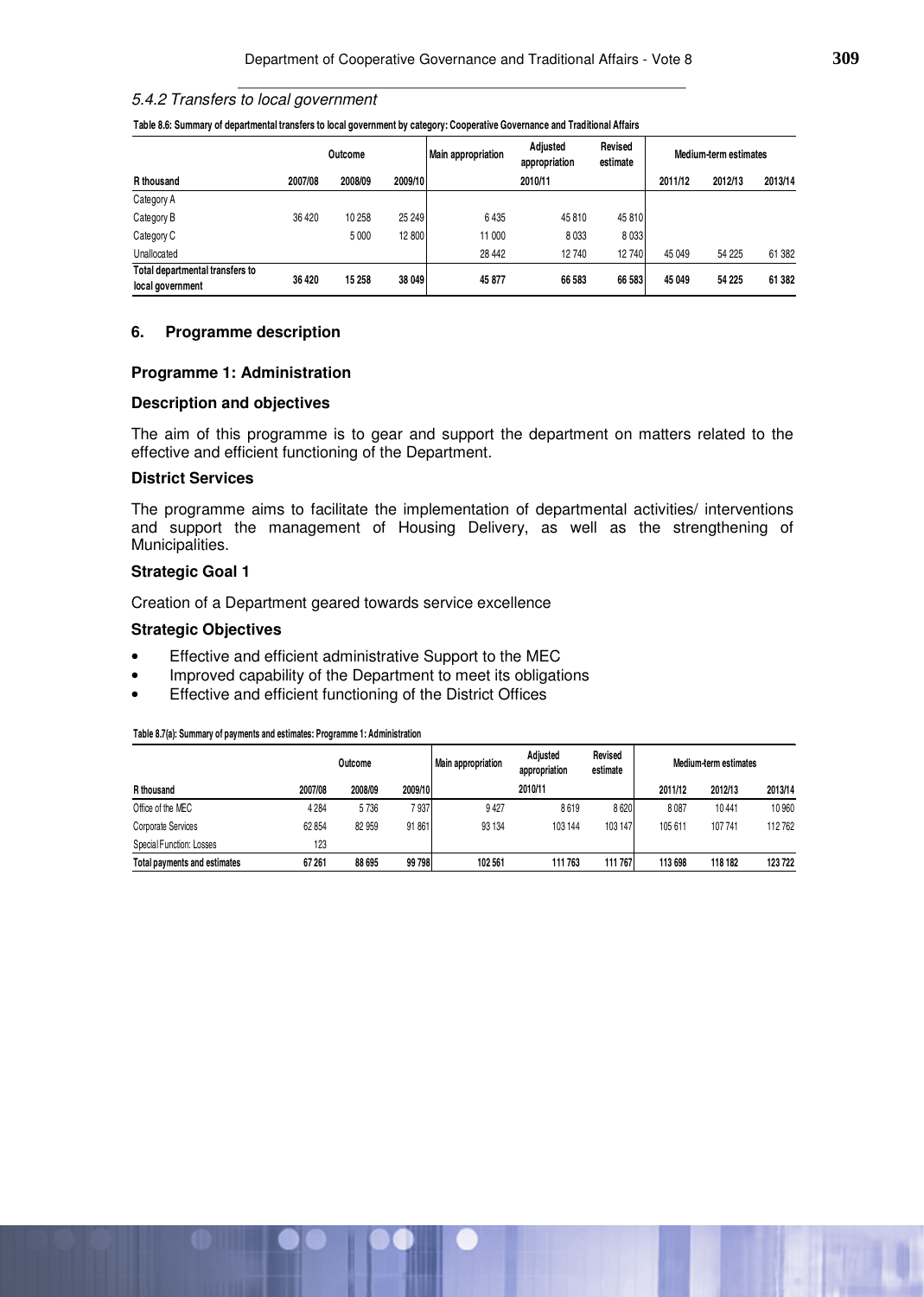#### **Table 8.7(b): Summery of payments and estimates per sub sub-programme: Programme 1: Administration**

|                                        |         | Outcome |         | Main<br>appropriation | Adjusted<br>appropriation | Estimated<br>Actual | Medium-term estimates |         |         |
|----------------------------------------|---------|---------|---------|-----------------------|---------------------------|---------------------|-----------------------|---------|---------|
| R thousand                             | 2007/08 | 2008/09 | 2009/10 |                       | 2010/11                   |                     | 2011/12               | 2012/13 | 2013/14 |
| Office of the MEC                      | 4 2 8 4 | 5736    | 7937    | 9427                  | 8619                      | 8620                | 8087                  | 10 441  | 10 960  |
| Office of the MEC                      | 4 2 8 4 | 5736    | 7937    | 9427                  | 8619                      | 8620                | 8087                  | 10441   | 10 960  |
| <b>Corporate Services</b>              | 62 854  | 82 959  | 91 861  | 93 134                | 103 144                   | 103 147             | 105 611               | 107741  | 112762  |
| <b>Support Services</b>                | 31 221  | 42 661  | 48 052  | 44 360                | 49 0 95                   | 49 0 95             | 53 0 29               | 53 925  | 56 432  |
| <b>Budget and Financial Management</b> | 18513   | 22713   | 22 655  | 24 30 5               | 27746                     | 27 746              | 25 4 35               | 26 887  | 28 189  |
| <b>District Services</b>               | 13 120  | 17585   | 21 154  | 24 4 69               | 26 30 3                   | 26 30 6             | 27 147                | 26 9 29 | 28 141  |
| <b>Special Functions: Losses</b>       | 123     |         |         |                       |                           |                     |                       |         |         |
| Theft and Losses                       | 123     |         |         |                       |                           |                     |                       |         |         |
| Total payments and estimates           | 67 261  | 88 695  | 99 798  | 102 561               | 111 763                   | 111 767             | 113 698               | 118 182 | 123722  |

#### **Table 8.8: Summary of provincial payments and estimates by economic classification: Programme 1: Administration**

|                                                     |         | Outcome |         | Main appropriation | Adjusted<br>appropriation | Revised<br>estimate |         | Medium-term estimates |         |
|-----------------------------------------------------|---------|---------|---------|--------------------|---------------------------|---------------------|---------|-----------------------|---------|
| R thousand                                          | 2007/08 | 2008/09 | 2009/10 |                    | 2010/11                   |                     | 2011/12 | 2012/13               | 2013/14 |
| <b>Current payments</b>                             | 61 406  | 81 896  | 90 187  | 100 947            | 109 023                   | 109 023             | 111 416 | 116 547               | 121 997 |
| Compensation of employees                           | 34 068  | 46755   | 55 717  | 63724              | 66 567                    | 66 567              | 75 393  | 74 462                | 77579   |
| Goods and services                                  | 27 338  | 34 922  | 34 200  | 37 2 23            | 42 403                    | 42 403              | 36 0 23 | 42 085                | 44 4 18 |
| Interest and rent on land                           |         | 219     | 270     |                    | 53                        | 53                  |         |                       |         |
| Transfers and subsidies to:                         | 4 184   | 4724    | 2860    | 120                | 224                       | 224                 | 232     | 160                   | 169     |
| Provinces and municipalities                        |         |         |         |                    |                           |                     |         |                       |         |
| Departmental agencies and accounts                  |         |         |         |                    |                           |                     |         |                       |         |
| Universities and technikons                         |         |         |         |                    |                           |                     |         |                       |         |
| Public corporations and private enterprises         |         |         |         |                    |                           |                     |         |                       |         |
| Foreign governments and international organisations |         |         |         |                    |                           |                     |         |                       |         |
| Non-profit institutions                             | 1 9 9 9 |         |         |                    |                           |                     |         |                       |         |
| Households                                          | 2185    | 4724    | 2860    | 120                | 224                       | 224                 | 232     | 160                   | 169     |
| Payments for capital assets                         | 1548    | 1989    | 6 2 8 0 | 1494               | 2516                      | 2520                | 2050    | 1475                  | 1556    |
| Buildings and other fixed structures                |         |         |         |                    |                           |                     |         |                       |         |
| Machinery and equipment                             | 1469    | 1989    | 6 280   | 1494               | 2516                      | 2520                | 2050    | 1475                  | 1556    |
| Cultivated assets                                   |         |         |         |                    |                           |                     |         |                       |         |
| Software and other intangible assets                | 79      |         |         |                    |                           |                     |         |                       |         |
| Land and subsoil assets                             |         |         |         |                    |                           |                     |         |                       |         |
| Heritage assets                                     |         |         |         |                    |                           |                     |         |                       |         |
| Specialised military assets                         |         |         |         |                    |                           |                     |         |                       |         |
| Payments for financial assets                       | 123     | 86      | 471     |                    |                           |                     |         |                       |         |
| Total economic classification                       | 67 261  | 88 695  | 99 798  | 102561             | 111 763                   | 111 767             | 113 698 | 118 182               | 123722  |

## **Programme 2: Local Governance**

## **Description and objectives**

The programme aims at establishing, monitoring, regulating, strengthening, supporting and capacitating municipalities and traditional leadership institutions in terms of the Constitution of 1996. The programme also aims to render support services regarding integrated planning and development.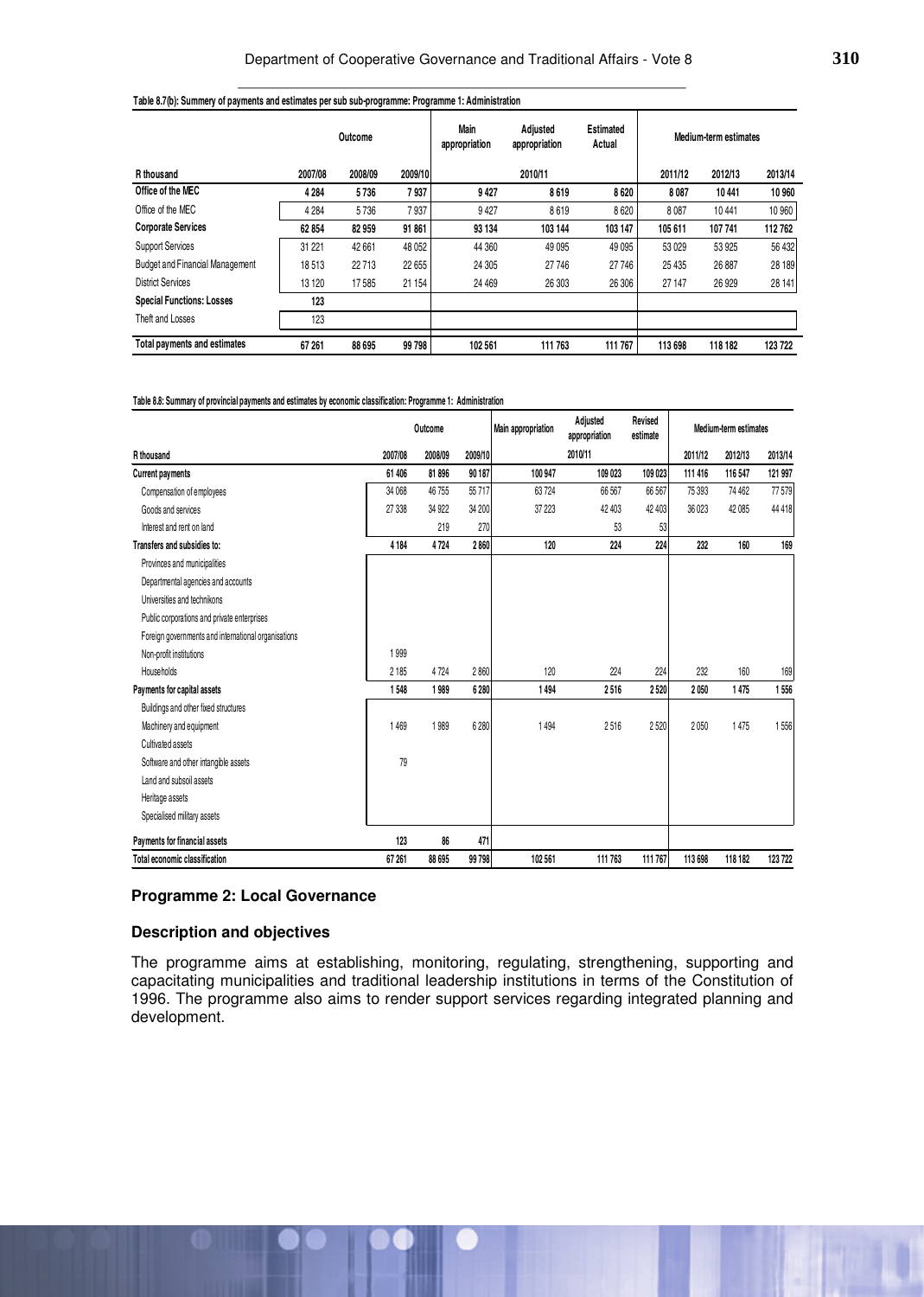## **Strategic Goal 2**

Promotion of a viable and sustainable local government

## **Strategic Objectives**

- Compliance of municipalities with regulatory framework
- Financially viable and sustainable municipalities
- Good governance and effective public participation
- Transformed and organizationally-sound municipalities
- Effective municipal performance and reporting

#### **Table 8.9: Summary of payments and estimates by economic classification: Programme 2: Local Governance**

|                                                             |                | Outcome            |                  | Main<br>appropriation | Adjusted<br>appropriation | <b>Estimated</b><br>Actual | Medium-term estimates |                   |                   |
|-------------------------------------------------------------|----------------|--------------------|------------------|-----------------------|---------------------------|----------------------------|-----------------------|-------------------|-------------------|
| R thousand                                                  | 2007/08        | 2008/09            | 2009/10          |                       | 2010/11                   |                            | 2011/12               | 2012/13           | 2013/14           |
| <b>Municipal Administration</b><br><b>Municipal Finance</b> | 35747<br>17695 | 49 0 74<br>24 5 36 | 58 195<br>46 941 | 79 190<br>52 954      | 66 582<br>97 4 25         | 66 582<br>97 425           | 113 686<br>53 022     | 106 906<br>64 556 | 109 530<br>78 303 |
| Total payments and estimates                                | 53 442         | 73 610             | 105 136          | 132144                | 164 007                   | 164 007                    | 166 708               | 171 462           | 187833            |

#### **Table 8.10: Summary of provincial payments and estimates by economic classification: Programme 2: Local Governance**

|                                                     |         | Outcome |         | Main appropriation | Adjusted<br>appropriation | Revised<br>estimate |         | Medium-term estimates |         |
|-----------------------------------------------------|---------|---------|---------|--------------------|---------------------------|---------------------|---------|-----------------------|---------|
| R thousand                                          | 2007/08 | 2008/09 | 2009/10 |                    | 2010/11                   |                     | 2011/12 | 2012/13               | 2013/14 |
| <b>Current payments</b>                             | 43 606  | 61836   | 67 160  | 110744             | 105 338                   | 105 338             | 132 396 | 127 617               | 140 433 |
| Compensation of employees                           | 32 116  | 42 233  | 49 146  | 67 323             | 57 776                    | 57776               | 71 008  | 87 218                | 91 210  |
| Goods and services                                  | 11 490  | 19603   | 17999   | 43 4 21            | 47 549                    | 47549               | 61 388  | 40 399                | 49 223  |
| Interest                                            |         |         | 15      |                    | 13                        | 13                  |         |                       |         |
| Transfers and subsidies to:                         | 9713    | 11 509  | 36 170  | 21 100             | 57 921                    | 57921               | 33 603  | 43 3 45               | 46 872  |
| Provinces and municipalities                        | 9700    | 7000    | 30 594  | 18 000             | 56 183                    | 56 183              | 29 973  | 39 225                | 45 557  |
| Departmental agencies and accounts                  |         | 4310    | 550     |                    | 1500                      | 1500                |         |                       |         |
| Universities and technikons                         |         |         |         |                    |                           |                     |         |                       |         |
| Public corporations and private enterprises         |         |         |         |                    |                           |                     |         |                       |         |
| Foreign governments and international organisations |         |         |         |                    |                           |                     |         |                       |         |
| Non-profit institutions                             |         |         | 5 000   | 3000               |                           |                     | 3 4 8 0 | 4 0 0 0               | 1 1 8 8 |
| Households                                          | 13      | 199     | 26      | 100                | 238                       | 238                 | 150     | 120                   | 127     |
| Payments for capital assets                         | 123     | 265     | 157     | 300                | 748                       | 748                 | 709     | 500                   | 528     |
| Buildings and other fixed structures                |         |         |         |                    |                           |                     |         |                       |         |
| Machinery and equipment                             | 123     | 265     | 157     | 300                | 748                       | 748                 | 709     | 500                   | 528     |
| Cultivated assets                                   |         |         |         |                    |                           |                     |         |                       |         |
| Software and other intangible assets                |         |         |         |                    |                           |                     |         |                       |         |
| Land and subsoil assets                             |         |         |         |                    |                           |                     |         |                       |         |
| Heritage assets                                     |         |         |         |                    |                           |                     |         |                       |         |
| Specialised military assets                         |         |         |         |                    |                           |                     |         |                       |         |
| Payment for financial assets                        |         |         | 1649    |                    |                           |                     |         |                       |         |
| Total economic classification                       | 53 442  | 73 610  | 105 136 | 132 144            | 164 007                   | 164 007             | 166708  | 171 462               | 187833  |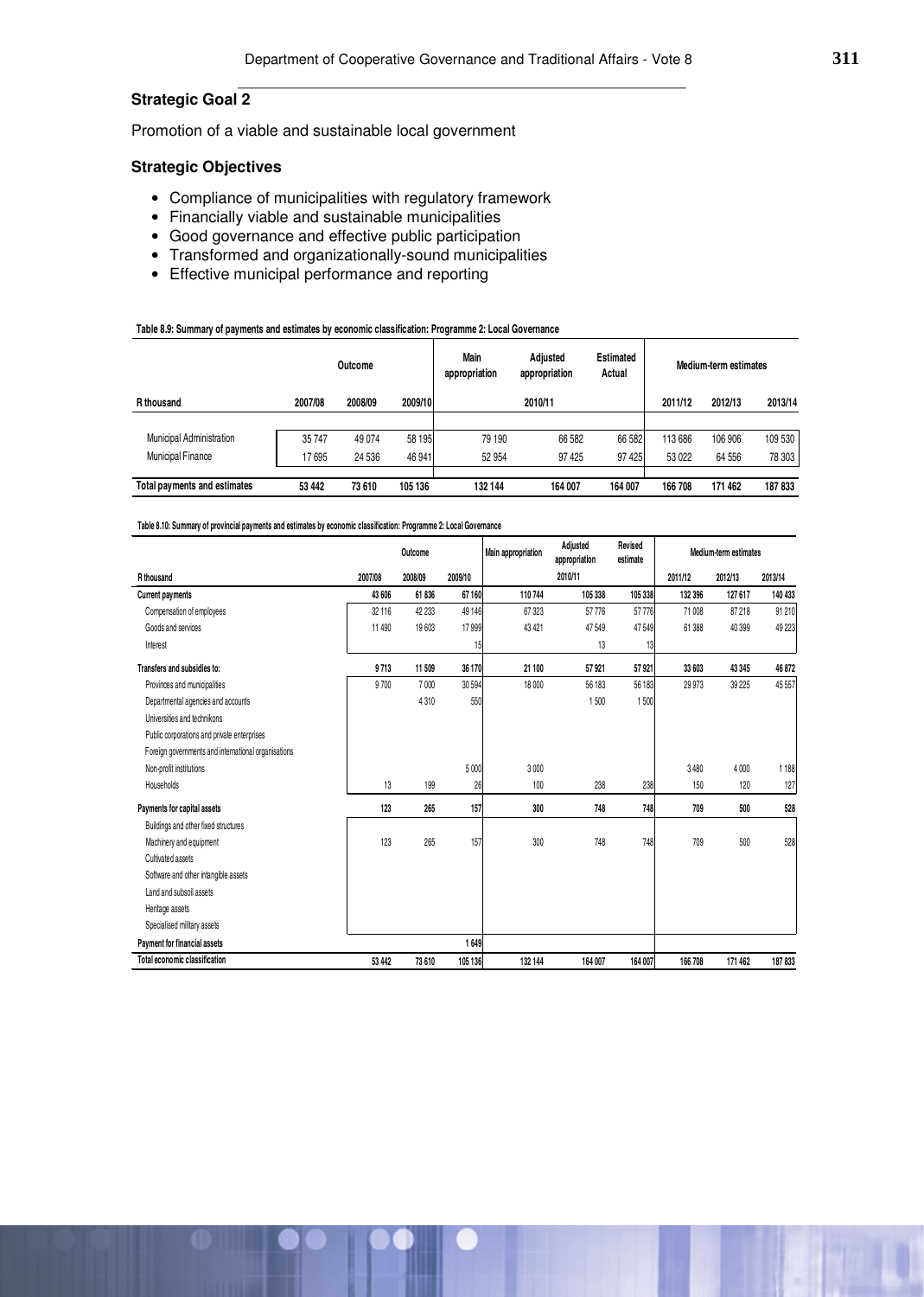## **Programme 3: Development and Planning**

## **Description and Objectives**

### **Purpose of Programme:**

This programme aims to facilitate and render support towards integrated planning and development on local government level

## **Strategic goal 3:**

Integrated Development and Planning

### **Strategic Objectives**

- Accurate and available spatial function
- Effective land use management
- Improved development of local economy
- Successful implementation of municipal infrastructure programme
- Proper planning and management of disasters
- Improved municipal Integrated Development Plans

#### **Table 8.11: Summary of payments and estimates: Programme 3: Development and Planning**

|                                                       |         | Outcome |           | Main<br>appropriation | <b>Adjusted</b><br>appropriation | Revised<br>estimate |         | Medium-term estimates |         |
|-------------------------------------------------------|---------|---------|-----------|-----------------------|----------------------------------|---------------------|---------|-----------------------|---------|
| R thousand                                            | 2007/08 | 2008/09 | 2009/10   |                       | 2010/11                          |                     | 2011/12 | 2012/13               | 2013/14 |
| Spatial Planning                                      | 13 154  | 13 600  | 13 6 65   | 16716                 | 17576                            | 17578               | 19693   | 19659                 | 20 536  |
| Local Economic Development<br>(LED)/ Dev and Planning | 2474    | 2 7 3 3 | 2 3 24    | 4 1 9 4               | 4 5 6 4                          | 4 5 64              | 5774    | 5 3 2 7               | 5 5 4 4 |
| Municipal Infrastructure                              | 31 903  | 15 223  | 43 31 5   | 36859                 | 46 065                           | 46 065              | 36 180  | 36 064                | 37 362  |
| Disaster Management                                   | 2446    | 2 7 9 4 | 3 1 9 6 1 | 3783                  | 5 3 1 3                          | 5313                | 4680    | 4 4 4 2               | 4 6 28  |
| Total payments and estimates                          | 49 977  | 34 350  | 62 500    | 61 552                | 73 518                           | 73 520              | 66 327  | 65 492                | 68 070  |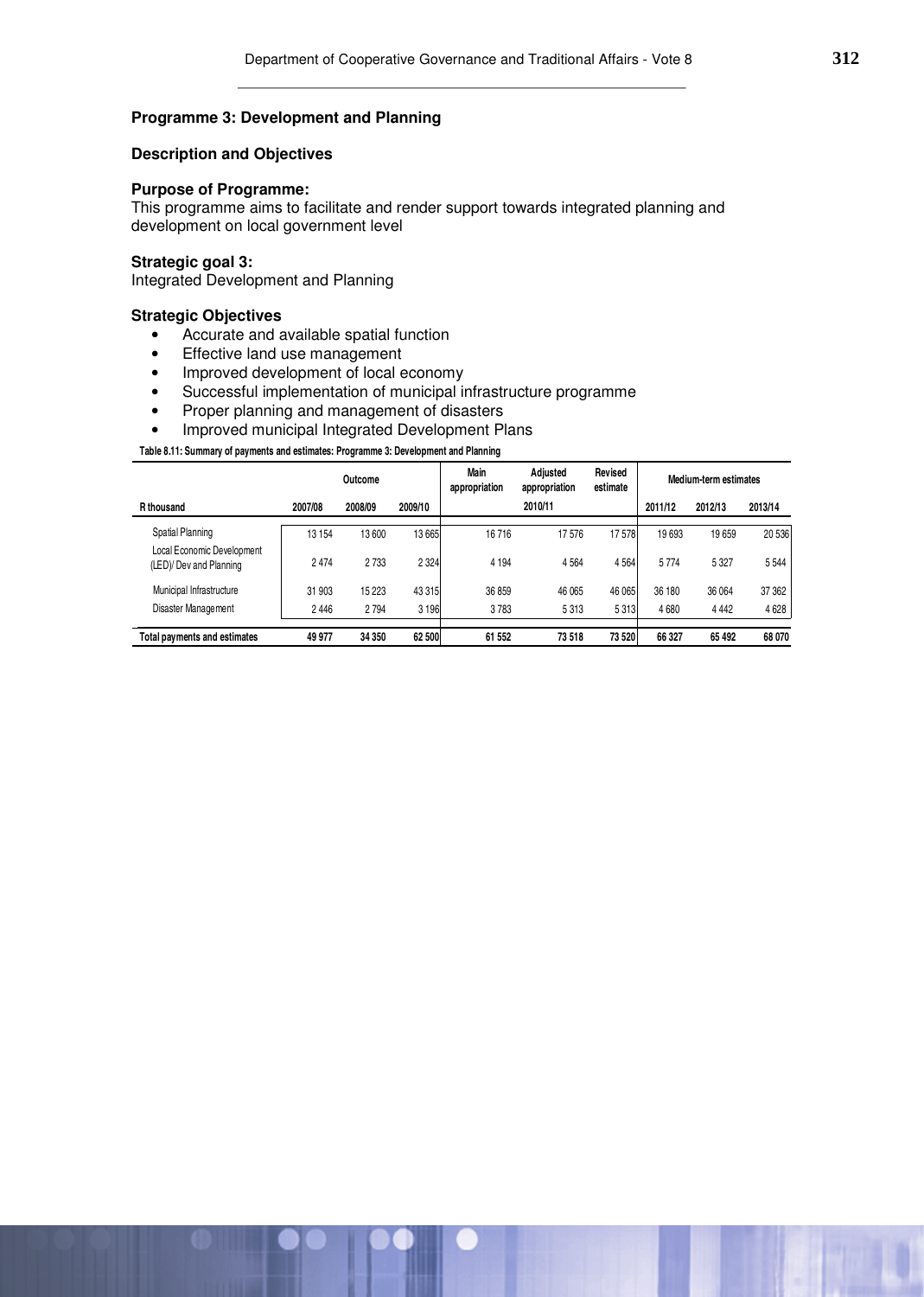|                                                     |         | Outcome |         | Main<br>appropriation | Adjusted<br>appropriation | Revised<br>estimate |         | Medium-term estimates |         |
|-----------------------------------------------------|---------|---------|---------|-----------------------|---------------------------|---------------------|---------|-----------------------|---------|
| R thousand                                          | 2007/08 | 2008/09 | 2009/10 |                       | 2010/11                   |                     | 2011/12 | 2012/13               | 2013/14 |
| <b>Current payments</b>                             | 22 667  | 25 4 86 | 54717   | 32 065                | 60 483                    | 60 483              | 50 482  | 49 762                | 51 475  |
| Compensation of employees                           | 15916   | 17504   | 18753   | 20 191                | 24 971                    | 24 971              | 31 771  | 25 868                | 26799   |
| Goods and services                                  | 6751    | 7930    | 35 931  | 11874                 | 35 501                    | 35 501              | 18711   | 23 894                | 24 676  |
| Interest and rent on land                           |         | 52      | 33      |                       | 11                        | 11                  |         |                       |         |
| Transfers and subsidies to:                         | 26 720  | 8363    | 7603    | 27 987                | 10535                     | 10535               | 15 095  | 15 130                | 15 963  |
| Provinces and municipalities                        | 26 720  | 8 2 5 8 | 7455    | 27 877                | 10 400                    | 10 400              | 15 0 76 | 15 000                | 15825   |
| Departmental agencies and accounts                  |         |         |         |                       |                           |                     |         |                       |         |
| Universities and technikons                         |         |         |         |                       |                           |                     |         |                       |         |
| Public corporations and private enterprises         |         |         |         |                       |                           |                     |         |                       |         |
| Foreign governments and international organisations |         |         |         |                       |                           |                     |         |                       |         |
| Non-profit institutions                             |         |         |         |                       |                           |                     |         |                       |         |
| Households                                          |         | 105     | 148     | 110                   | 135                       | 135                 | 19      | 130                   | 138     |
| Payments for capital assets                         | 590     | 501     | 179     | 1500                  | 2500                      | 2 5 0 2             | 750     | 600                   | 632     |
| Buildings and other fixed structures                |         |         |         |                       |                           |                     |         |                       |         |
| Machinery and equipment                             | 327     | 501     | 179     | 1500                  | 2500                      | 2 5 0 2             | 750     | 600                   | 632     |
| Cultivated assets                                   |         |         |         |                       |                           |                     |         |                       |         |
| Software and other intangible assets                | 263     |         |         |                       |                           |                     |         |                       |         |
| Land and subsoil assets                             |         |         |         |                       |                           |                     |         |                       |         |
| Heritage assets                                     |         |         |         |                       |                           |                     |         |                       |         |
| Specialised military assets                         |         |         |         |                       |                           |                     |         |                       |         |
| Payments for financial assets                       |         |         |         |                       |                           |                     |         |                       |         |
| <b>Total economic classification: Programn</b>      | 49 977  | 34 350  | 62 500  | 61 552                | 73518                     | 73 520              | 66 327  | 65 492                | 68 070  |

## **Table 8.12: Summary of provincial payments and estimates by economic classification: Programme 3: Development and Planning**

## **Programme 4: Traditional Institutional Management**

## **Description and objectives**

This programme aims to provide assistance and support to the Institution of Traditional Leadership in the Free State Province in order to realize its constitutional mandate, which is to be the custodian of communities that observe customary law.

## **Strategic Goal 4**

Viable and sustainable Traditional Institutions **Strategic Objective**  Effective administration of traditional leadership institutions

**Table 8.13: Summary of payments and estimates: Programme 4: Traditional Institutional Management**

|                                          |         | Outcome |         | Main<br>appropriation | Adiusted<br>appropriation | Revised<br>estimate |         | Medium-term estimates |         |
|------------------------------------------|---------|---------|---------|-----------------------|---------------------------|---------------------|---------|-----------------------|---------|
| R thousand                               | 2007/08 | 2008/09 | 2009/10 |                       | 2010/11                   |                     | 2011/12 | 2012/13               | 2013/14 |
| Traditional Institutional Administration | 15880   | 24 129  | 23 088  | 14 208                | 16 193                    | 16 193              | 16 180  | 17037                 | 17 830  |
| Total payments and estimates             | 15880   | 24 1 29 | 23 088  | 14 208                | 16 193                    | 16 193              | 16 180  | 17037                 | 17830   |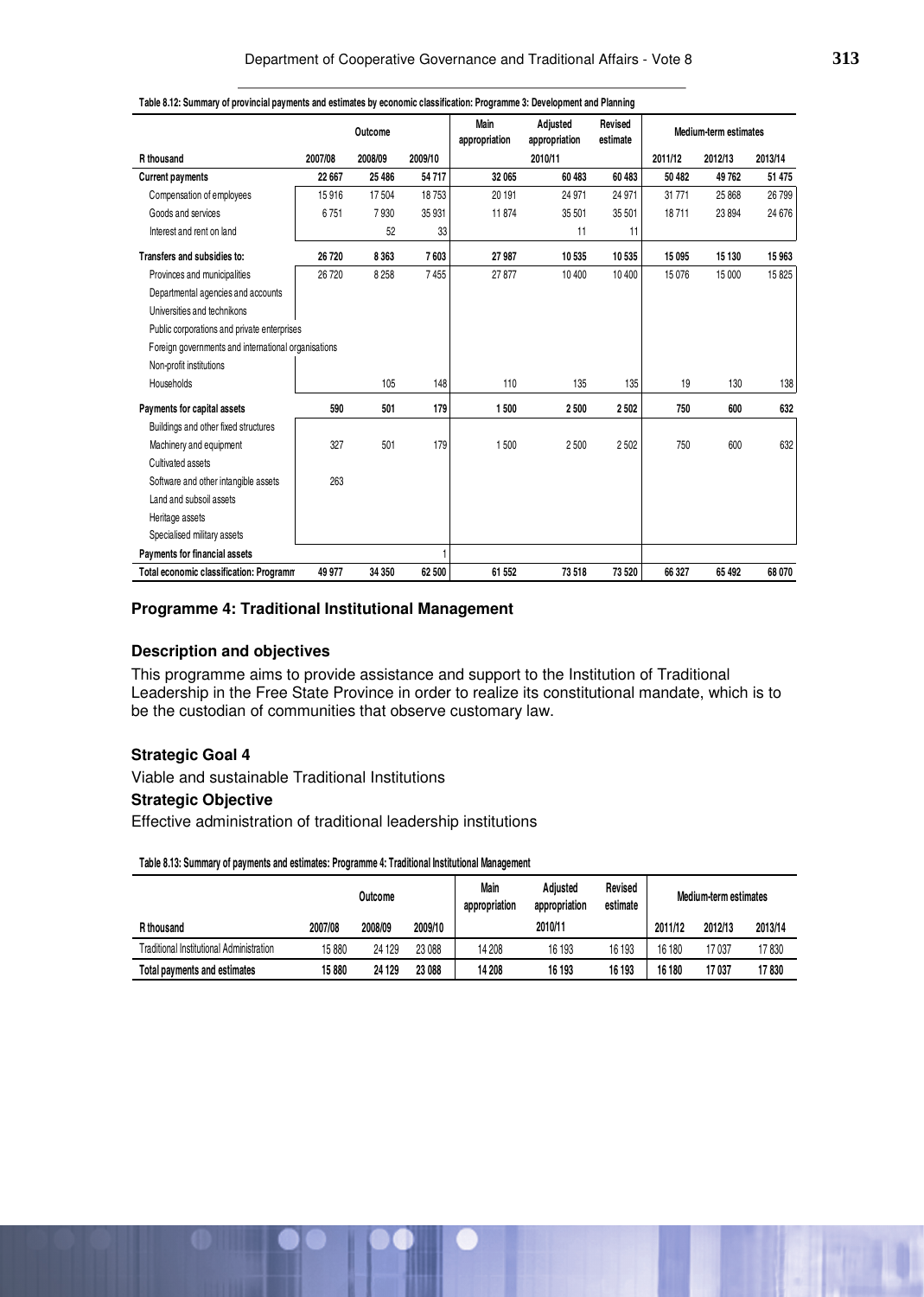|                                                     |         | Outcome        |         | Main<br>appropriation | Adjusted<br>appropriation | <b>Revised</b><br>estimate |         | <b>Medium-term estimates</b> |          |
|-----------------------------------------------------|---------|----------------|---------|-----------------------|---------------------------|----------------------------|---------|------------------------------|----------|
| R thousand                                          | 2007/08 | 2008/09        | 2009/10 |                       | 2010/11                   |                            | 2011/12 | 2012/13                      | 2013/14  |
| <b>Current payments</b>                             | 13828   | 20 042         | 22 364  | 13 632                | 15 642                    | 15 642                     | 15 530  | 16 215                       | 16 963   |
| Compensation of employees                           | 9608    | 12 4 62        | 15 996  | 12 0 28               | 14 0 28                   | 14 0 28                    | 13 2 14 | 13873                        | 14 4 8 8 |
| Goods and services                                  | 4 2 2 0 | 7576           | 6 3 6 2 | 1 604                 | 1609                      | 1609                       | 2316    | 2 3 4 2                      | 2 4 7 5  |
| Interest and rent on land                           |         | 4              | 6       |                       | 5                         | 5                          |         |                              |          |
| Transfers and subsidies to:                         | 1864    | 506            | 304     | 472                   | 242                       | 242                        | 550     | 592                          | 624      |
| Provinces and municipalities                        |         |                |         |                       |                           |                            |         |                              |          |
| Departmental agencies and accounts                  |         |                |         |                       |                           |                            |         |                              |          |
| Universities and technikons                         |         |                |         |                       |                           |                            |         |                              |          |
| Public corporations and private enterprises         |         |                |         |                       |                           |                            |         |                              |          |
| Foreign governments and international organisations |         |                |         |                       |                           |                            |         |                              |          |
| Non-profit institutions                             | 524     | 306            | 243     | 300                   | 145                       | 145                        | 300     | 400                          | 422      |
| Households                                          | 1 3 4 0 | 200            | 61      | 172                   | 97                        | 97                         | 250     | 192                          | 202      |
| Payments for capital assets                         | 188     | 3579           | 418     | 104                   | 309                       | 309                        | 100     | 230                          | 243      |
| Buildings and other fixed structures                |         | 3500           |         |                       |                           |                            |         |                              |          |
| Machinery and equipment                             | 188     | 79             | 418     | 104                   | 309                       | 309                        | 100     | 230                          | 243      |
| Cultivated assets                                   |         |                |         |                       |                           |                            |         |                              |          |
| Software and other intangible assets                |         |                |         |                       |                           |                            |         |                              |          |
| Land and subsoil assets                             |         |                |         |                       |                           |                            |         |                              |          |
| Heritage assets                                     |         |                |         |                       |                           |                            |         |                              |          |
| Specialised military assets                         |         |                |         |                       |                           |                            |         |                              |          |
| Payments for financial assets                       |         | $\overline{2}$ | 2       |                       |                           |                            |         |                              |          |
| Total economic classification                       | 15 880  | 24 1 29        | 23 088  | 14 208                | 16 193                    | 16 193                     | 16 180  | 17 037                       | 17830    |

#### **Table 8.14: Summary of provincial payments and estimates by economic classification: Programme 4: Traditional Institutional Management**

## **Programme 5: House of Traditional Leaders**

## **Description and objectives**

This Programme aims to promote and enhance the effective and efficient functioning of the FS House of Traditional Leaders as well as Local Houses

## **Strategic Goal 5**

Effective functioning of the FS House of Traditional Leaders

## **Strategic Objective**

To render effective and efficient administrative support to the FS House of Traditional Leaders

**Table 8.15: Summary of payments and estimates: Programme 5: House of Traditional Leaders**

|                                                 |         | Outcome |         | Main<br>appropriation | Adiusted<br>appropriation | Revised<br>estimate |         | Medium-term estimates |         |
|-------------------------------------------------|---------|---------|---------|-----------------------|---------------------------|---------------------|---------|-----------------------|---------|
| R thousand                                      | 2007/08 | 2008/09 | 2009/10 |                       | 2010/11                   |                     | 2011/12 | 2012/13               | 2013/14 |
| Administration of Houses of Traditional Leaders |         |         |         | 9583                  | 11 673                    | 11 673              | 12728   | 10869                 | 11 365  |
| Total payments and estimates                    |         |         |         | 9583                  | 11 673                    | 11 673              | 12728   | 10869                 | 11 365  |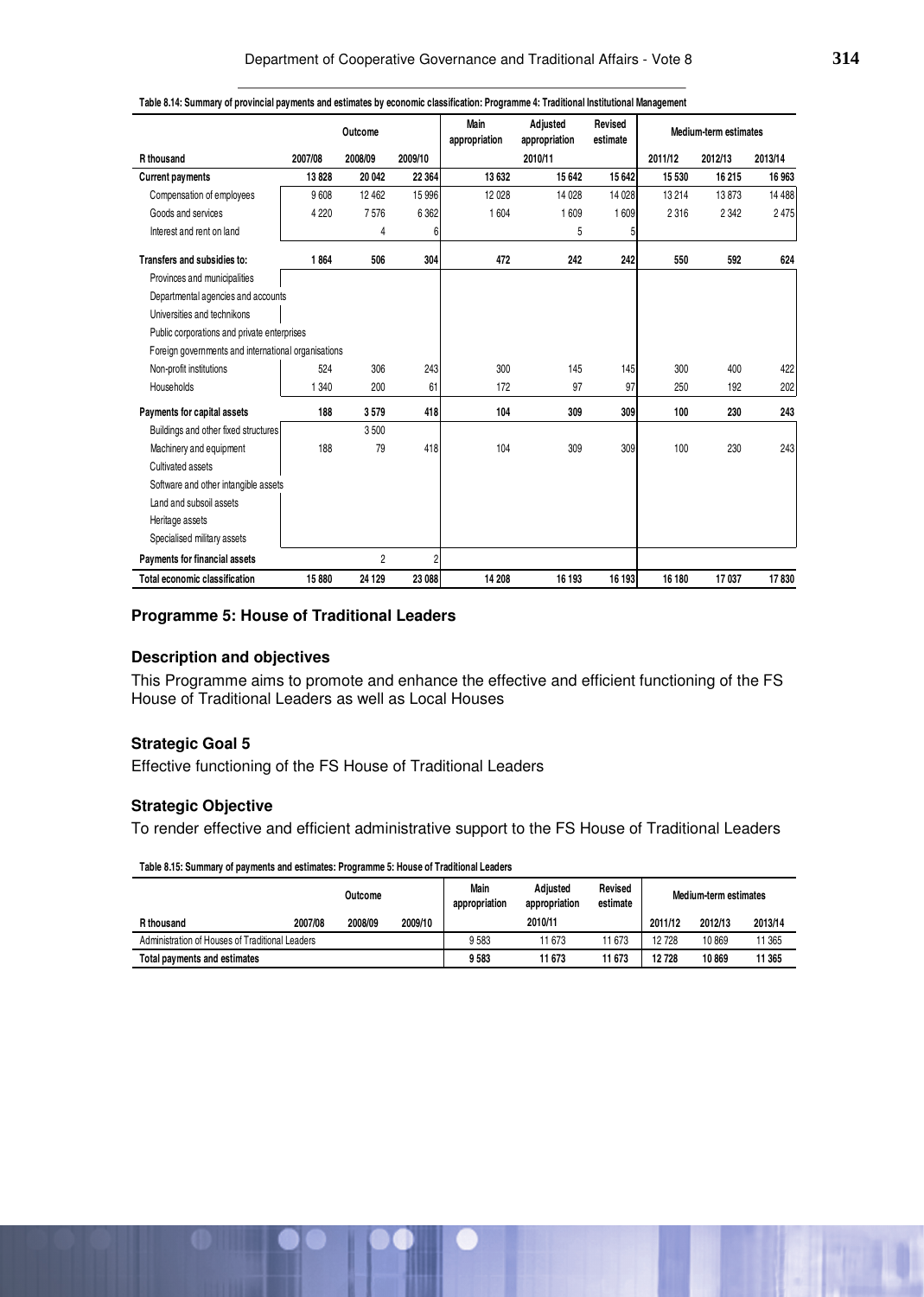|                                                     | Outcome |         | Main<br>appropriation | Adjusted<br>appropriation | Revised<br>estimate |         | Medium-term estimates |         |         |
|-----------------------------------------------------|---------|---------|-----------------------|---------------------------|---------------------|---------|-----------------------|---------|---------|
| R thousand                                          | 2007/08 | 2008/09 | 2009/10               |                           | 2010/11             |         | 2011/12               | 2012/13 | 2013/14 |
| <b>Current payments</b>                             |         |         |                       | 9 3 0 5                   | 9418                | 9418    | 10 378                | 10559   | 11 038  |
| Compensation of employees                           |         |         |                       | 7077                      | 4975                | 4975    | 7 3 8 9               | 8669    | 9039    |
| Goods and services                                  |         |         |                       | 2 2 2 8                   | 4 4 4 0             | 4 4 4 0 | 2989                  | 1890    | 1999    |
| Interest and rent on land                           |         |         |                       |                           | 3                   | 3       |                       |         |         |
| Transfers and subsidies to:                         |         |         |                       | 250                       | 100                 | 100     | 50                    | 270     | 285     |
| Provinces and municipalities                        |         |         |                       |                           |                     |         |                       |         |         |
| Departmental agencies and accounts                  |         |         |                       |                           |                     |         |                       |         |         |
| Universities and technikons                         |         |         |                       |                           |                     |         |                       |         |         |
| Public corporations and private enterprises         |         |         |                       |                           |                     |         |                       |         |         |
| Foreign governments and international organisations |         |         |                       |                           |                     |         |                       |         |         |
| Non-profit institutions                             |         |         |                       |                           |                     |         |                       |         |         |
| Households                                          |         |         |                       | 250                       | 100                 | 100     | 50                    | 270     | 285     |
| Payments for capital assets                         |         |         |                       | 28                        | 2155                | 2 1 5 5 | 2 3 0 0               | 40      | 42      |
| Buildings and other fixed structures                |         |         |                       |                           | 2 0 0 0             | 2 0 0 0 |                       |         |         |
| Machinery and equipment                             |         |         |                       | 28                        | 101                 | 101     | 2 3 0 0               | 40      | 42      |
| Cultivated assets                                   |         |         |                       |                           |                     |         |                       |         |         |
| Software and other intangible assets                |         |         |                       |                           |                     |         |                       |         |         |
| Land and subsoil assets                             |         |         |                       |                           |                     |         |                       |         |         |
| Heritage assets                                     |         |         |                       |                           | 54                  | 54      |                       |         |         |
| Specialised military assets                         |         |         |                       |                           |                     |         |                       |         |         |
| Payments of Financial Assets                        |         |         |                       |                           |                     |         |                       |         |         |
| <b>Total economic classification</b>                |         |         |                       | 9583                      | 11 673              | 11 673  | 12728                 | 10869   | 11 365  |

#### **Table 8.16: Summary of provincial payments and estimates by economic classification: Programme 5: Administration of House of Traditional Leaders**

## **6.1. Description and objectives**

Changes in policies, structures, service establishments, geographic distributions of service, etc; for the MTEF according the 2009/10 APP and strategic planning document.

For the Operational objectives for the planned output in terms of quantity and quality refer to the strategic planning document.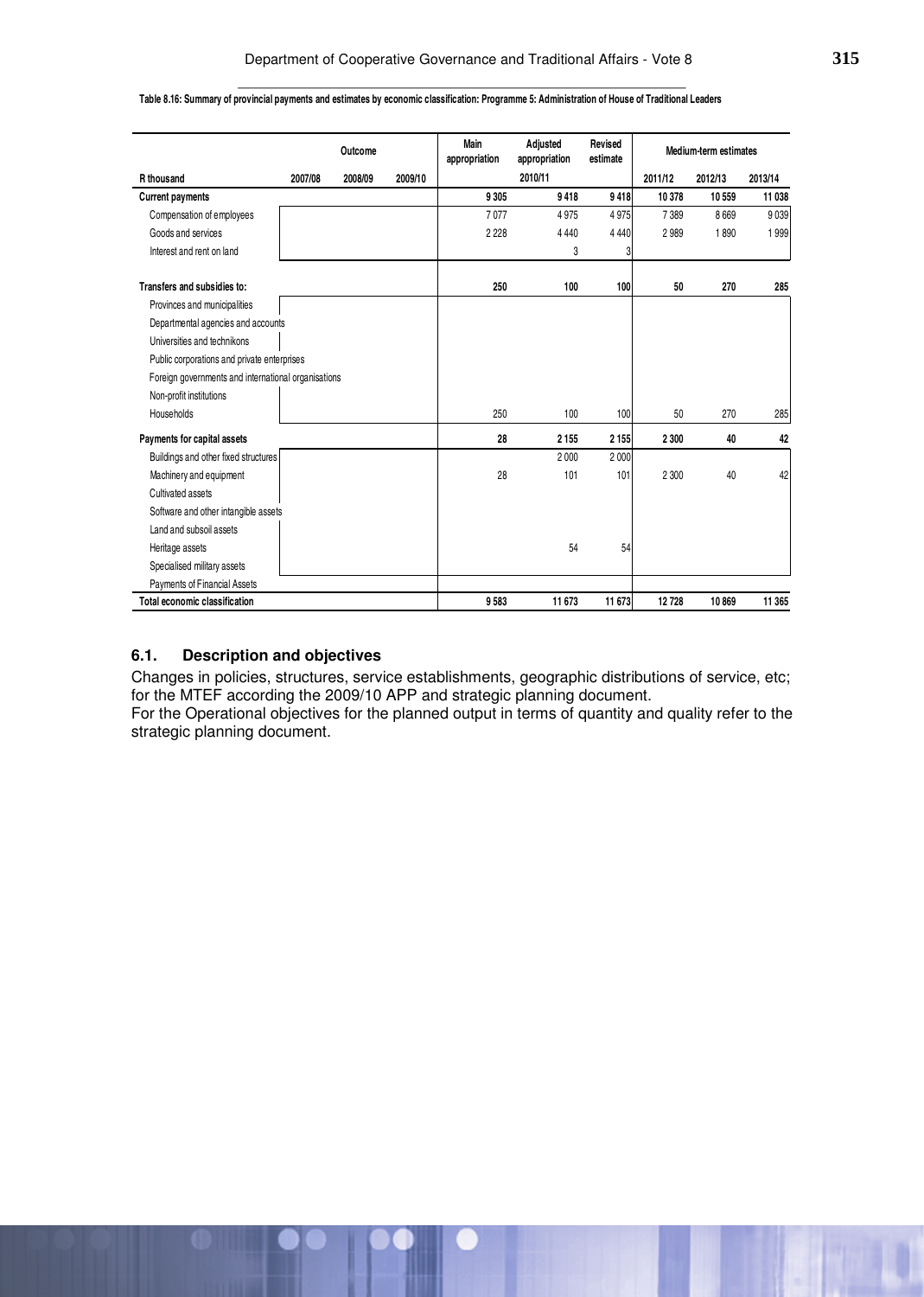## **6.2 Other programme information**

## **6.2.1 Personnel numbers and costs**

|                                                   | As at    | Asat     | Asat     | Asat     | Asat     | As at    | Asat     |
|---------------------------------------------------|----------|----------|----------|----------|----------|----------|----------|
| <b>Personnel numbers</b>                          | 31 March | 31 March | 31 March | 31 March | 31 March | 31 March | 31 March |
|                                                   | 2008     | 2009     | 2010     | 2011     | 2012     | 2013     | 2014     |
| Programme 1: Administration                       | 168      | 183      | 205      | 205      | 225      | 225      | 225      |
| Programme 2: Local Governance                     | 257      | 329      | 313      | 313      | 370      | 370      | 370      |
| Programme 3: Development and Planning             | 69       | 69       | 59       | 59       | 85       | 85       | 85       |
| Programme 4: Traditional Institutional Management | 46       | 46       | 184      | 87       | 90       | 90       | 90       |
| Programme 5: House of Traditional Leaders         |          |          |          | 97       | 103      | 103      | 103      |
| Total departmental personnel numbers              | 540      | 627      | 761      | 761      | 873      | 873      | 873      |
| Total provincial personnel cost (R thousand)      | 91 708   | 118 954  | 139 612  | 168 317  | 198 775  | 210 090  | 219 115  |
| Unit cost (R thousand)                            | 170      | 190      | 183      | 221      | 228      | 241      | 251      |

1. Full-time equivalent

| Table 8.18: Summary of departmental personnel numbers and costs: Cooperative Governance and Traditional Affairs |  |  |  |  |  |  |  |
|-----------------------------------------------------------------------------------------------------------------|--|--|--|--|--|--|--|
|-----------------------------------------------------------------------------------------------------------------|--|--|--|--|--|--|--|

|                                           |         | Outcome |         | Main<br>appropriation | Adjusted<br>appropriation | Revised<br>estimate | Medium-term estimates |         |         |
|-------------------------------------------|---------|---------|---------|-----------------------|---------------------------|---------------------|-----------------------|---------|---------|
|                                           | 2007/08 | 2008/09 | 2009/10 |                       | 2010/11                   |                     | 2011/12               | 2012/13 | 2013/14 |
| <b>Total for province</b>                 |         |         |         |                       |                           |                     |                       |         |         |
| Personnel numbers (head count)            | 540     | 627     | 761     | 761                   | 761                       | 761                 | 873                   | 873     | 873     |
| Personnel cost (R thousands)              | 91 708  | 118 954 | 139 612 | 170 343               | 168 317                   | 168 317             | 198775                | 210 090 | 219 115 |
| Human resources component                 |         |         |         |                       |                           |                     |                       |         |         |
| Personnel numbers (head count)            | 40      | 38      | 52      | 52                    | 52                        | 52                  | 67                    | 67      | 67      |
| Personnel cost (R thousands)              | 10 113  | 9755    | 19701   | 19468                 | 19 4 68                   | 19468               | 25 966                | 21 9 26 | 22730   |
| Head count as % of total for province     |         |         |         |                       |                           |                     |                       |         |         |
| Personnel cost as % of total for province |         |         |         |                       |                           |                     |                       |         |         |
| Finance component                         |         |         |         |                       |                           |                     |                       |         |         |
| Personnel numbers (head count)            | 47      | 50      | 55      | 55                    | 55                        | 55                  | 55                    | 55      | 55      |
| Personnel cost (R thousands)              | 10 156  | 12 966  | 14 4 23 | 15 005                | 15 005                    | 15 005              | 15 997                | 16881   | 17537   |
| Head count as % of total for province     |         |         |         |                       |                           |                     |                       |         |         |
| Personnel cost as % of total for province |         |         |         |                       |                           |                     |                       |         |         |
| <b>Full time workers</b>                  |         |         |         |                       |                           |                     |                       |         |         |
| Personnel numbers (head count)            | 453     | 539     | 654     | 654                   | 654                       | 654                 | 751                   | 751     | 751     |
| Personnel cost (R thousands)              | 71 439  | 96 233  | 105 488 | 135 870               | 133 844                   | 133 844             | 156 812               | 171 283 | 178 848 |
| Head count as % of total for province     |         |         |         |                       |                           |                     |                       |         |         |
| Personnel cost as % of total for province |         |         |         |                       |                           |                     |                       |         |         |
| Part-time workers                         |         |         |         |                       |                           |                     |                       |         |         |
| Personnel numbers (head count)            |         |         |         |                       |                           |                     |                       |         |         |
| Personnel cost (R thousands)              |         |         |         |                       |                           |                     |                       |         |         |
| Head count as % of total for province     |         |         |         |                       |                           |                     |                       |         |         |
| Personnel cost as % of total for province |         |         |         |                       |                           |                     |                       |         |         |
| <b>Contract workers</b>                   |         |         |         |                       |                           |                     |                       |         |         |
| Personnel numbers (head count)            |         |         |         |                       |                           |                     |                       |         |         |
| Personnel cost (R thousands)              |         |         |         |                       |                           |                     |                       |         |         |
| Head count as % of total for province     |         |         |         |                       |                           |                     |                       |         |         |
| Personnel cost as % of total for province |         |         |         |                       |                           |                     |                       |         |         |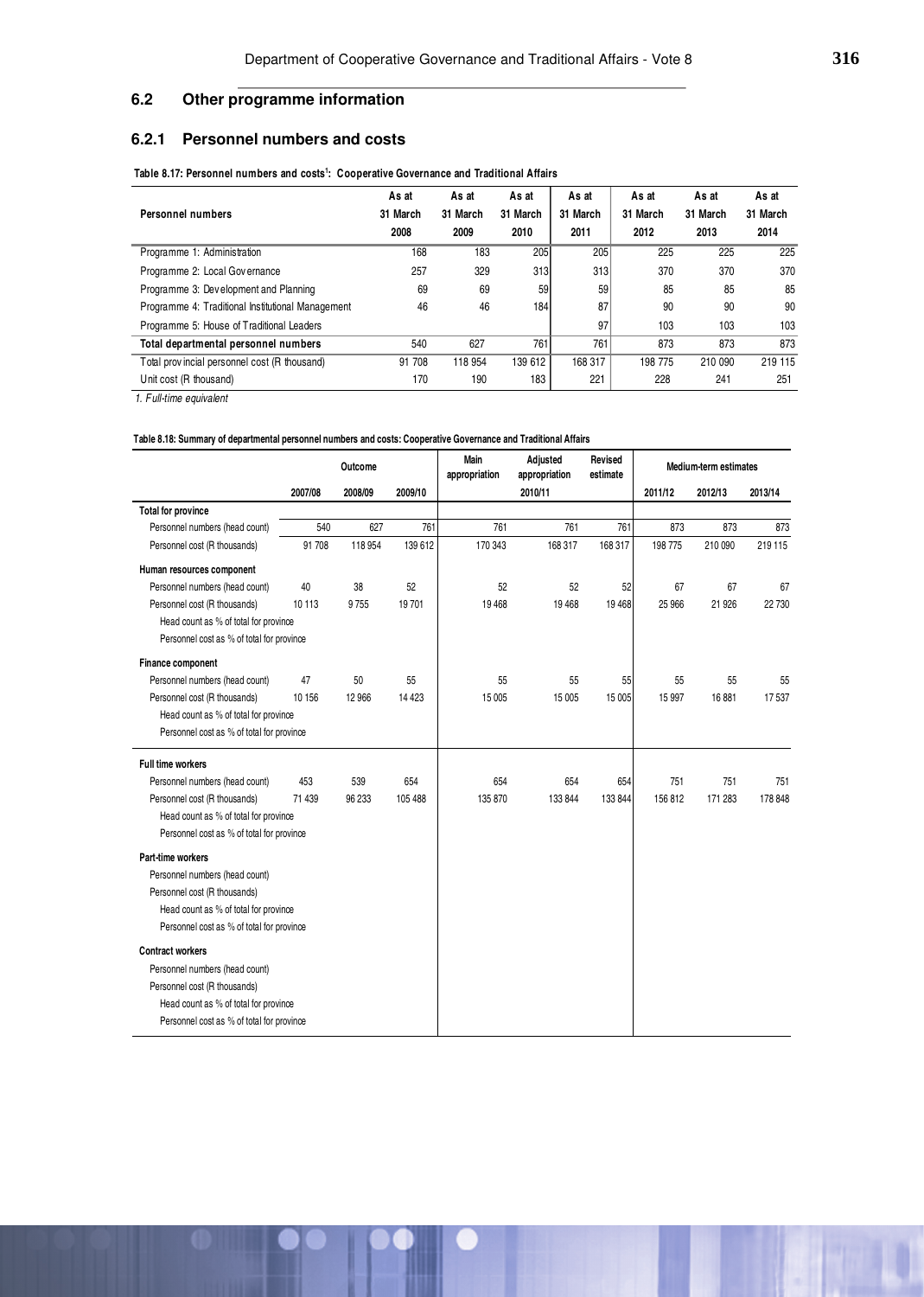## **6.2.2 Training**

Departments are required by the Skills Development Act to budget at least 1 percent of its personnel payments on staff training.

| Table 8.19(a): Payments on training: Cooperative Governance and Traditional Affairs |  |  |
|-------------------------------------------------------------------------------------|--|--|
|                                                                                     |  |  |

|                                     | Outcome |         |         | Main<br>appropriation | Adjusted<br>Revised<br>estimate<br>appropriation |     | Medium-term estimates |         |         |
|-------------------------------------|---------|---------|---------|-----------------------|--------------------------------------------------|-----|-----------------------|---------|---------|
| R thousand                          | 2007/08 | 2008/09 | 2009/10 |                       | 2010/11                                          |     | 2011/12               | 2012/13 | 2013/14 |
| Programme 1: Administration         | 9       | 977     | 698     | 1,000                 | 230                                              | 230 | 500                   | 1,000   | 1,100   |
| of which                            |         |         |         |                       |                                                  |     |                       |         |         |
| Subsistence and travel              |         |         |         |                       |                                                  |     |                       |         |         |
| Payments on tuition                 | 9       | 977     | 698     | 1000                  | 230                                              | 230 | 500                   | 1,000   | 1,100   |
| Programme 2: Local Governance       | 58      | 30      |         | 50                    | 300                                              | 300 | 600                   | 1,200   | 1,200   |
| Subsistence and travel              |         |         |         |                       |                                                  |     |                       |         |         |
| Payments on tuition                 | 58      | 30      |         | 50                    | 300                                              | 300 | 600                   | 1,200   | 1,200   |
| Programme 3: Development and Planr  | 162     | 109     | 11      | 30                    | 230                                              | 230 | 500                   | 900     | 900     |
| Subsistence and travel              |         |         |         |                       |                                                  |     |                       |         |         |
| Payments on tuition                 | 162     | 109     | 11      | 30                    | 230                                              | 230 | 500                   | 900     | 900     |
| Programme 4: Traditional Affairs    | 23      | 56      | 24      | 56                    | 150                                              | 150 | 300                   | 900     | 900     |
| Subsistence and travel              |         |         |         |                       |                                                  |     |                       |         |         |
| Payments on tuition                 | 23      | 56      | 24      | 56                    | 150                                              | 150 | 300                   | 900     | 900     |
| Programme 5: House of Traditional L |         |         |         | 14                    | 78                                               | 78  | 267                   | 204     | 308     |
| Subsistence and travel              |         |         |         |                       |                                                  |     |                       |         |         |
| Payments on tuition                 |         |         |         | 14                    | 78                                               | 78  | 267                   | 204     | 308     |
| Total payments on training          | 252     | 1,172   | 733     | 1,150                 | 988                                              | 988 | 2,167                 | 4,204   | 4,408   |

#### **Table 8.19(b): Information on training: Cooperative Governance and Traditional Affairs**

|                                  | Outcome |         |         | Main<br>appropriation | Adjusted<br>appropriation | Revised<br>estimate | Medium-term estimates |         |         |  |
|----------------------------------|---------|---------|---------|-----------------------|---------------------------|---------------------|-----------------------|---------|---------|--|
| R thousand                       | 2007/08 | 2008/09 | 2009/10 |                       | 2010/11                   |                     | 2011/12               | 2012/13 | 2013/14 |  |
| Number of staff                  | 630     | 735     | 627     | 761                   | 761                       | 761                 | 873                   | 873     | 873     |  |
| Number of personnel trained      | 367     | 388     | 181     | 400                   | 400                       | 400                 | 420                   | 450     | 450     |  |
| of which                         |         |         |         |                       |                           |                     |                       |         |         |  |
| Male                             | 142     | 136     | 91      | 200                   | 200                       | 200                 | 200                   | 250     | 250     |  |
| Female                           | 225     | 252     | 90      | 200                   | 200                       | 200                 | 220                   | 200     | 200     |  |
| Number of training opportunities | 164     | 100     | 20      | 55                    | 55                        | 55                  | 75                    | 95      | 95      |  |
| of which                         |         |         |         |                       |                           |                     |                       |         |         |  |
| Tertiary                         |         |         |         |                       |                           |                     |                       |         |         |  |
| Workshops                        | 69      | 42      | 5       | 30                    | 30                        | 30                  | 40                    | 50      | 50      |  |
| <b>Seminars</b>                  | 43      | 13      | 11      | 20                    | 20                        | 20                  | 30                    | 40      | 40      |  |
| Other                            | 52      | 45      | 4       | 5                     | 5                         | 5                   | 5                     | 5       | 5       |  |
| Number of bursaries offered      |         |         | 3       | 10                    | 10                        | 10                  | 10                    | 10      | 10      |  |
| Number of interns appointed      |         | 11      | 9       | 15                    | 15                        | 15                  | 15                    | 15      | 15      |  |
| Number of learnerships appointed |         |         | 0       |                       |                           |                     |                       |         |         |  |
| Number of days spent on training | 218     | 87      | 10      | 280                   | 280                       | 280                 | 280                   | 280     | 280     |  |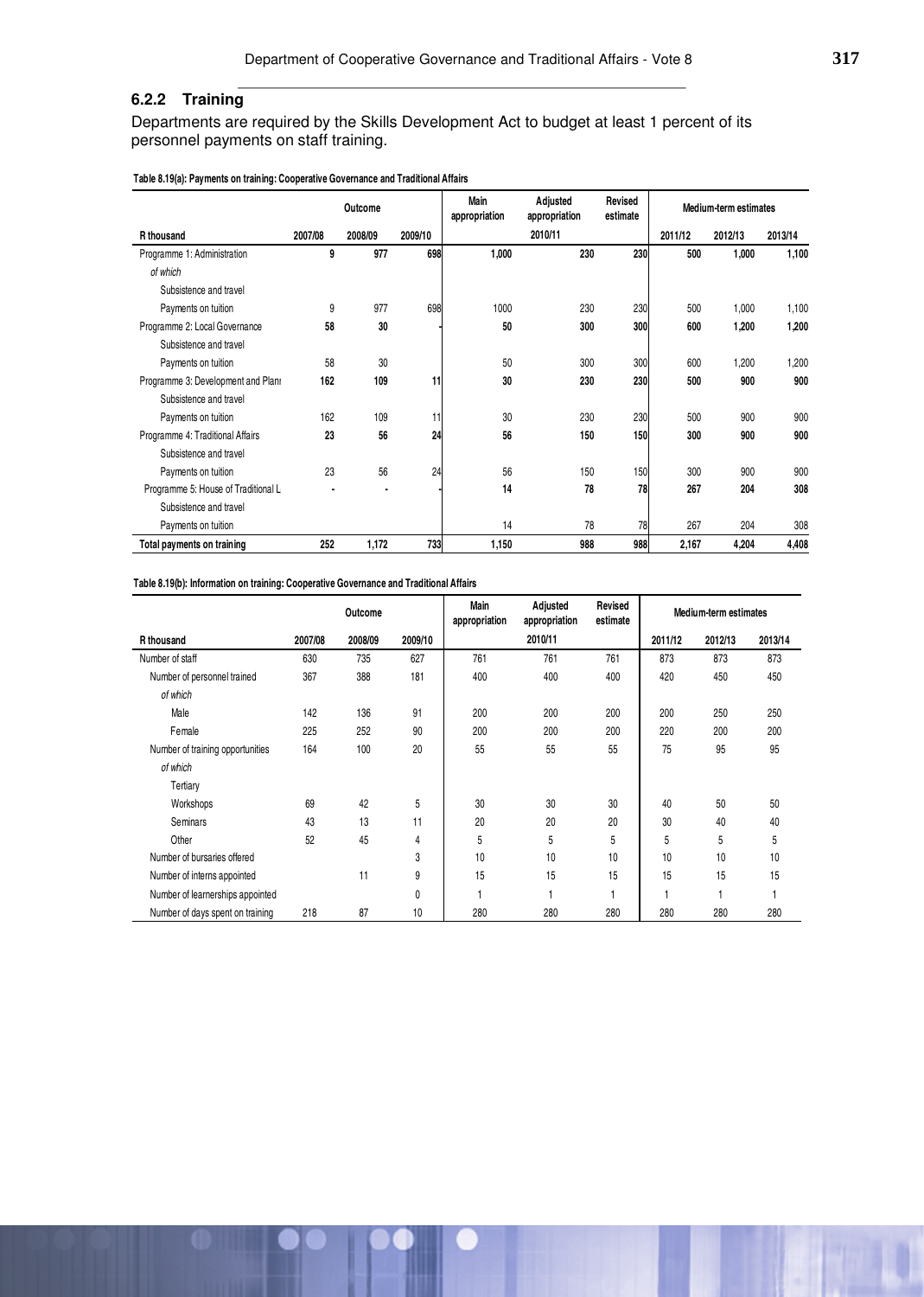## **Annexure to the Estimates of Provincial Revenue & Expenditure**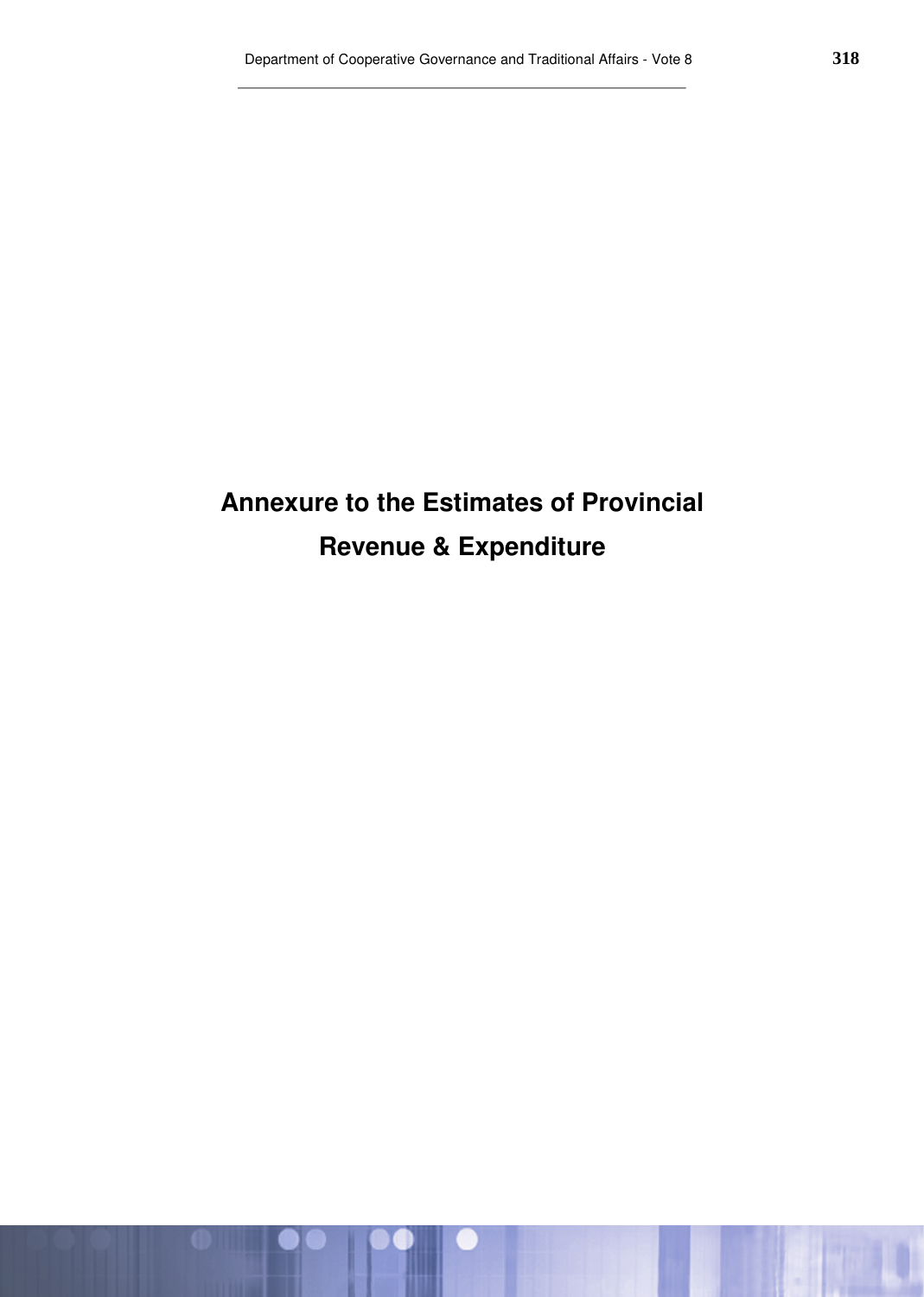## **Table B.1: Specifications of receipts**

 **Table B.1: Specification of receipts: Cooperative Governance and Traditional Affairs**

|                                                                                        |         | Outcome        |         | Main<br>appropriation | Adjusted<br>appropriation | <b>Revised</b><br>estimate |      | Medium-term estimates   |         |
|----------------------------------------------------------------------------------------|---------|----------------|---------|-----------------------|---------------------------|----------------------------|------|-------------------------|---------|
| R thousand                                                                             | 2007/08 | 2008/09        | 2009/10 |                       | 2010/11                   |                            |      | 2011/12 2012/13 2013/14 |         |
| Tax receipts                                                                           |         |                |         |                       |                           |                            |      |                         |         |
| Casino taxes                                                                           |         |                |         |                       |                           |                            |      |                         |         |
| Horse racing taxes                                                                     |         |                |         |                       |                           |                            |      |                         |         |
| Liquor licences                                                                        |         |                |         |                       |                           |                            |      |                         |         |
| Motor vehicle licences                                                                 |         |                |         |                       |                           |                            |      |                         |         |
| Sales of goods and services other than capital assets                                  | 2 3 5 4 | 1533           | 1448    | 2558                  | 1843                      | 1785                       | 1947 | 2054                    | 2 1 6 6 |
| Sale of goods and services produced by department<br>(excluding capital assets)        | 2 3 5 4 | 1533           | 1448    | 2 5 5 8               | 1843                      | 1785                       | 1947 | 2054                    | 2 1 6 6 |
| Sales by market establishments                                                         |         |                |         |                       |                           |                            |      |                         |         |
| Administrative fees                                                                    |         |                |         |                       |                           |                            |      |                         |         |
| Other sales                                                                            | 2 3 5 4 | 1533           | 1448    | 2558                  | 1843                      | 1785                       | 1947 | 2054                    | 2166    |
| Of which                                                                               |         |                |         |                       |                           |                            |      |                         |         |
| Advertisements Fees, Tender Document                                                   | 7       |                |         | 390                   | 210                       | 192                        | 222  | 234                     | 247     |
| Amendment Fees                                                                         | 4       | $\overline{4}$ | 19      | 30                    | 17                        | 10                         | 18   | 19                      | 20      |
| Commission Insurance/ Parking                                                          | 94      | 122            | 150     | 49                    | 134                       | 130                        | 141  | 149                     | 157     |
| Fees Establishment, Rezoning Fees, Land<br>Consoldation                                | 2 2 4 9 | 1407           | 1279    | 2089                  | 1482                      | 1453                       | 1566 | 1652                    | 1742    |
| Sales of scrap, waste, arms and other used current goods<br>(excluding capital assets) |         |                |         |                       | $\mathbf{1}$              | 1                          |      |                         |         |
| Transfers received from:                                                               |         |                |         |                       |                           |                            |      |                         |         |
| Other governmental units                                                               |         |                |         |                       |                           |                            |      |                         |         |
| Universities and technikons                                                            |         |                |         |                       |                           |                            |      |                         |         |
| Foreign governments                                                                    |         |                |         |                       |                           |                            |      |                         |         |
| International organisations                                                            |         |                |         |                       |                           |                            |      |                         |         |
| Public corporations and private enterprises                                            |         |                |         |                       |                           |                            |      |                         |         |
| Households and non-profit institutions                                                 |         |                |         |                       |                           |                            |      |                         |         |
| Fines, penalties and forfeits                                                          |         |                |         |                       |                           |                            |      |                         |         |
| Interest, dividends and rent on land                                                   | 293     | 292            | 77      | 148                   | 70                        | 42                         | 74   | 78                      | 82      |
| Interest                                                                               | 293     | 292            | 77      | 148                   | 70                        | 42                         | 74   | 78                      | 82      |
| <b>Dividends</b>                                                                       |         |                |         |                       |                           |                            |      |                         |         |
| Rent on land                                                                           |         |                |         |                       |                           |                            |      |                         |         |
| Sales of capital assets                                                                |         |                |         |                       |                           |                            |      |                         |         |
| Land and subsoil assets                                                                |         |                |         |                       |                           |                            |      |                         |         |
| Other capital assets                                                                   |         |                |         |                       |                           |                            |      |                         |         |
| Financial transactions in assets and liabilities                                       | 183     | 573            | 957     | 53                    | 74                        | 71                         | 78   | 82                      | 86      |
| <b>Total departmental receipts</b>                                                     | 2830    | 2 3 9 8        | 2482    | 2759                  | 1988                      | 1899                       | 2099 | 2214                    | 2 3 3 4 |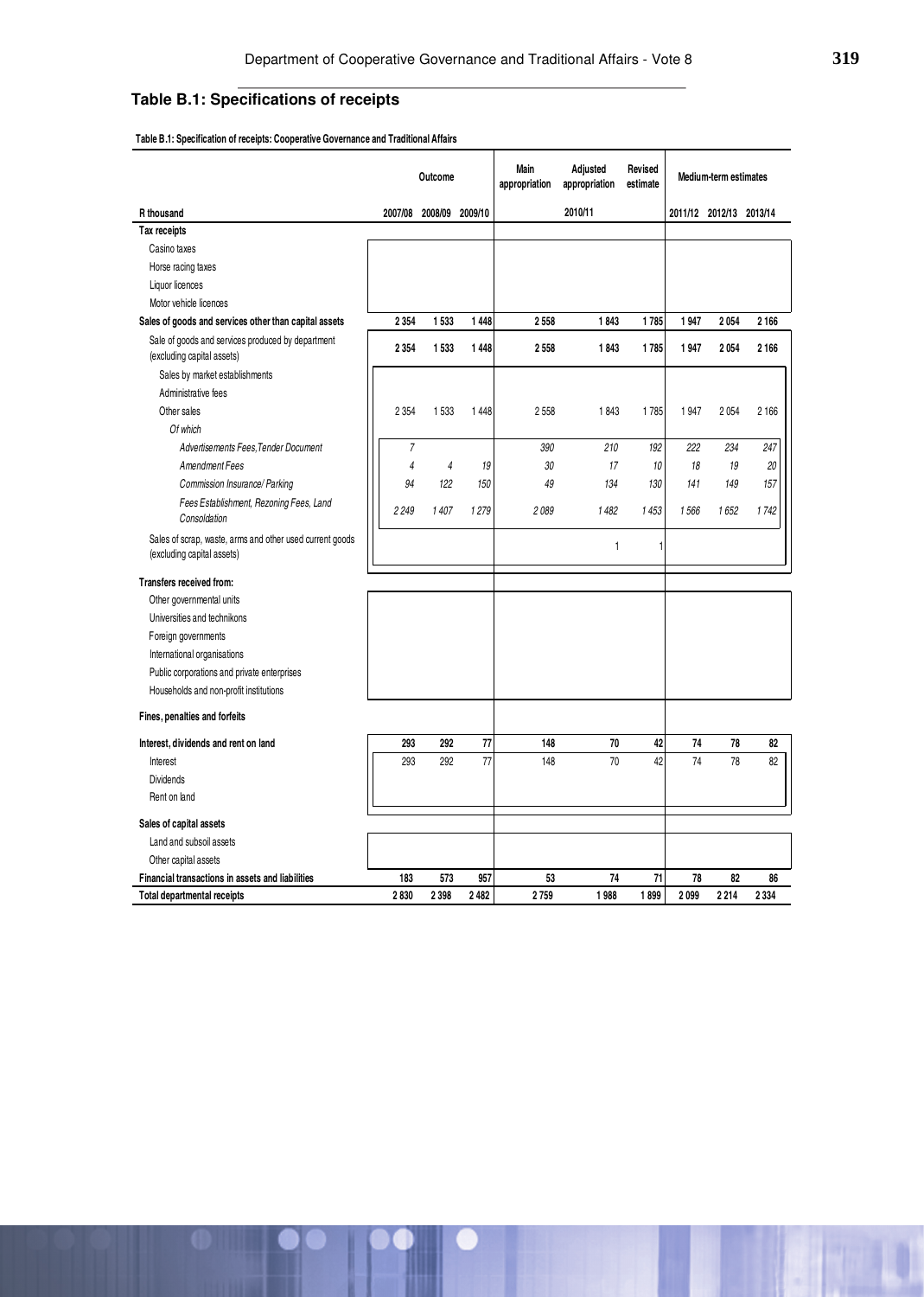## **Table B.3: Payments and estimates by economic classification**

|                                                                                                                                                               |         | Outcome      |            | Main<br>appropriation | Adjusted<br>appropriation | Estimated<br>Actual |         | Medium-term estimates |         |
|---------------------------------------------------------------------------------------------------------------------------------------------------------------|---------|--------------|------------|-----------------------|---------------------------|---------------------|---------|-----------------------|---------|
| R thousand                                                                                                                                                    | 2007/08 | 2008/09      | 2009/10    |                       | 2010/11                   |                     | 2011/12 | 2012/13               | 2013/14 |
| <b>Current payments</b>                                                                                                                                       | 141 507 | 189 260      | 234 428    | 266 693               | 299 904                   | 299 904             | 320 202 | 320 700               | 341 906 |
| Compensation of employees                                                                                                                                     | 91 708  | 118 954      | 139 612    | 170 343               | 168 317                   | 168 317             | 198 775 | 210 090               | 219115  |
| Salaries and wages                                                                                                                                            | 84 047  | 103 142      | 120 843    | 158 094               | 149 001                   | 149 001             | 175 391 | 187 681               | 195777  |
| Social contributions                                                                                                                                          | 7661    | 15812        | 18 769     | 12 24 9               | 19 316                    | 19 316              | 23 384  | 22 409                | 23 338  |
| Goods and services                                                                                                                                            | 49 799  | 70 031       | 94 492     | 96 350                | 131 502                   | 131 502             | 121 427 | 110 610               | 122 791 |
| of which                                                                                                                                                      |         |              |            |                       |                           |                     |         |                       |         |
| Administrative Fees                                                                                                                                           | 244     | $\mathbf{1}$ | 170        | 169                   | 393                       | 393                 | 450     | 124                   | 132     |
| Advertising                                                                                                                                                   | 5511    | 2 3 8 4      | 1 0 0 9    | 1431                  | 1 1 5 6                   | 1 1 5 6             | 1 4 4 5 | 908                   | 957     |
| Assets <r5000< td=""><td>1868</td><td>516</td><td>397</td><td>1736</td><td>2 1 9 5</td><td>2 1 9 5</td><td>4580</td><td>2 0 7 9</td><td>2 1 9 3</td></r5000<> | 1868    | 516          | 397        | 1736                  | 2 1 9 5                   | 2 1 9 5             | 4580    | 2 0 7 9               | 2 1 9 3 |
| Audit cost: External                                                                                                                                          | 4 6 7 9 | 9 3 0 0      | 5 6 5 2    | 6000                  | 5 6 6 0                   | 5 6 6 0             | 3688    | 6793                  | 7169    |
| <b>Bursaries</b> (employees)                                                                                                                                  | 28      | 50           | 36         | 245                   | 112                       | 112                 | 200     | 250                   | 264     |
| Catering: Departmental Activities                                                                                                                             | 1686    | 4 1 2 9      | 2 6 3 3    | 3160                  | 4 8 25                    | 4 8 25              | 4 2 3 3 | 3974                  | 4 1 9 5 |
| Communication                                                                                                                                                 | 2 3 7 9 | 3 1 3 0      | 3 0 0 7    | 4212                  | 4 3 1 2                   | 4 3 1 2             | 4603    | 3 4 7 2               | 3617    |
| <b>Computer Services</b>                                                                                                                                      | 857     | 1595         | 1 5 9 0    | 1901                  | 1 600                     | 1 600               | 1524    | 1 376                 | 1492    |
| Cons/Prof:business & advisory services                                                                                                                        | 166     | 4 2 6 0      | 396        | 5770                  | 992                       | 992                 | 23 4 10 | 25 4 45               | 32 930  |
| Con/Prof: Infrastructre & Planning                                                                                                                            |         |              |            | 500                   |                           | 0                   |         | 810                   | 855     |
| Con/Prof: Laboratory services                                                                                                                                 |         |              |            |                       |                           |                     | 24 861  | 8 0 0 0               | 9000    |
| Con/Prof: Legal cost                                                                                                                                          | 263     | 766          | <b>789</b> | 3005                  | 879                       | 879                 | 1 1 0 8 | 3 4 6 7               | 3661    |
| Contractors                                                                                                                                                   | 34      | 3 0 0 5      | 32 311     | 2473                  | 27 591                    | 27 591              | 11 577  | 12 567                | 12706   |
|                                                                                                                                                               |         |              |            |                       |                           |                     | 2 0 0 0 | 3 4 3 9               |         |
| Agency & Support/outsourced Services                                                                                                                          | 19 008  | 9633         | 13 4 58    | 32 263                | 37 964                    | 37 964              |         |                       | 3628    |
| Entertainment                                                                                                                                                 | 71      | 46           | 82         | 119                   | 184                       | 184                 | 130     | 154                   | 165     |
| Government Motor Transport                                                                                                                                    |         |              |            | 70                    |                           |                     |         |                       |         |
| Housing                                                                                                                                                       |         |              |            |                       |                           |                     |         |                       |         |
| Inventory: Food and Food Supplies                                                                                                                             | 56      | 210          | 100        | 278                   | 280                       | 280                 | 260     | 320                   | 338     |
| Inventory: Fuel, oil and gas                                                                                                                                  |         | $\mathbf{1}$ |            | 10                    | $\overline{\mathbf{c}}$   | $\overline{2}$      |         | 30                    | 32      |
| Inventory: medical supplies                                                                                                                                   |         | 1            |            |                       | 30                        | 30                  |         |                       |         |
| Inventory: Other consumables                                                                                                                                  |         | 6            | 252        | 5                     | 497                       | 497                 | 224     | 9                     | 9       |
| Inventory: Stationery and Printing                                                                                                                            | 1 631   | 2883         | 2 3 6 6    | 2010                  | 4 3 1 9                   | 4 3 1 9             | 4 2 6 0 | 2 4 4 0               | 2575    |
| Lease Payments                                                                                                                                                | 307     | 3768         | 1 3 4 6    | 3975                  | 1 204                     | 1 204               | 1 2 4 9 | 4 3 0 5               | 4541    |
| Owned & Leasehold Property expenditure                                                                                                                        |         | 3 4 0 9      | 10 152     | 5937                  | 8912                      | 8912                | 6900    | 5 7 7 4               | 6092    |
| <b>Travel and Subsistence</b>                                                                                                                                 | 9567    | 15 611       | 13 5 29    | 14551                 | 21 879                    | 21 879              | 17079   | 14 804                | 15 634  |
| Training & Staff Development                                                                                                                                  | 252     | 1 172        | 733        | 1150                  | 988                       | 988                 | 2 1 6 7 | 4 2 0 4               | 4 4 0 8 |
| <b>Operating Expnditure</b>                                                                                                                                   | 235     | 2826         | 3 9 25     | 4288                  | 4 3 8 0                   | 4 3 8 0             | 4559    | 4 4 8 9               | 4744    |
| Venues and Facilities                                                                                                                                         | 957     | 1 3 2 9      | 559        | 1092                  | 1 1 4 8                   | 1 1 4 8             | 920     | 1 377                 | 1454    |
| Other                                                                                                                                                         |         |              |            |                       |                           |                     |         |                       |         |
| Interest and rent on land                                                                                                                                     |         | 275          | 324        |                       | 85                        | 85                  |         |                       |         |
| Interest                                                                                                                                                      |         | 275          | 324        |                       | 85                        | 85                  |         |                       |         |
| Rent on land                                                                                                                                                  |         |              |            |                       |                           |                     |         |                       |         |
|                                                                                                                                                               |         |              |            |                       |                           |                     |         |                       |         |
| Transfers and subsidies to:                                                                                                                                   | 42 481  | 25 102       | 46 937     | 49929                 | 69 022                    | 69 022              | 49 530  | 59 497                | 63913   |
| Provinces and municipalities                                                                                                                                  | 36 420  | 15 258       | 38 049     | 45 877                | 66 583                    | 66 583              | 45 049  | 54 225                | 61 382  |
| Provinces <sup>2</sup>                                                                                                                                        |         |              |            |                       |                           |                     |         |                       |         |
| Provincial Revenue Funds                                                                                                                                      |         |              |            |                       |                           |                     |         |                       |         |
| Provincial agencies and funds                                                                                                                                 |         |              |            |                       |                           |                     |         |                       |         |
| Municipalities <sup>3</sup>                                                                                                                                   | 36 420  | 15 25 8      | 38 049     | 45 877                | 66 583                    | 66 583              | 45 049  | 54 225                | 61 382  |
| Municipalities                                                                                                                                                | 36 420  | 15 25 8      | 38 049     | 45 877                | 66 583                    | 66 583              | 45 049  | 54 225                | 61 382  |
|                                                                                                                                                               |         |              |            |                       |                           |                     |         |                       |         |
| Municipal agencies and funds                                                                                                                                  |         |              |            |                       |                           |                     |         |                       |         |
| Departmental agencies and accounts                                                                                                                            |         | 4310         | 550        |                       | 1500                      | 1500                |         |                       |         |
| Social security funds                                                                                                                                         |         |              |            |                       |                           |                     |         |                       |         |
| Departmental agencies and accounts                                                                                                                            |         | 4310         | 550        |                       | 1500                      | 1 500               |         |                       |         |
| Universities and technikons                                                                                                                                   |         |              |            |                       |                           |                     |         |                       |         |
| Public corporations and private enterprises <sup>5</sup>                                                                                                      |         |              |            |                       |                           |                     |         |                       |         |
| Public corporations                                                                                                                                           |         |              |            |                       |                           |                     |         |                       |         |
| Subsidies on production                                                                                                                                       |         |              |            |                       |                           |                     |         |                       |         |
| Other transfers                                                                                                                                               |         |              |            |                       |                           |                     |         |                       |         |
| Private enterprises                                                                                                                                           |         |              |            |                       |                           |                     |         |                       |         |
| Subsidies on production                                                                                                                                       |         |              |            |                       |                           |                     |         |                       |         |
| Other transfers                                                                                                                                               |         |              |            |                       |                           |                     |         |                       |         |
| Foreign governments and international organisations                                                                                                           |         |              |            |                       |                           |                     |         |                       |         |
| Non-profit institutions                                                                                                                                       | 2 5 2 3 | 306          | 5 2 4 3    | 3300                  | 145                       | 145                 | 3780    | 4 4 0 0               | 1610    |
| Households                                                                                                                                                    | 3538    | 5 2 2 8      | 3 0 9 5    | 752                   | 794                       | 794                 | 701     | 872                   | 921     |
| Social benefits                                                                                                                                               |         |              |            |                       |                           |                     |         |                       |         |
| Other transfers to households                                                                                                                                 | 3538    | 5 2 2 8      | 3 0 9 5    | 752                   | 794                       | 794                 | 701     | 872                   | 921     |
|                                                                                                                                                               |         |              |            |                       |                           |                     |         |                       |         |
| Payments for capital assets                                                                                                                                   | 2 4 4 9 | 6 3 3 4      | 7 0 34     | 3426                  | 8 2 2 8                   | 8 2 3 4             | 5909    | 2845                  | 3001    |
| Buildings and other fixed structures                                                                                                                          |         | 3500         |            |                       | 2 000                     | 2 000               |         |                       |         |
| <b>Buildings</b>                                                                                                                                              |         | 3500         |            |                       | 2 000                     | 2 000               |         |                       |         |
| Other fixed structures                                                                                                                                        |         |              |            |                       |                           |                     |         |                       |         |
| Machinery and equipment                                                                                                                                       | 2 107   | 2 8 3 4      | 7 0 3 4    | 3426                  | 6 174                     | 6 180               | 5909    | 2 8 4 5               | 3001    |
| Transport equipment                                                                                                                                           |         |              |            |                       |                           |                     |         |                       |         |
| Other machinery and equipment                                                                                                                                 | 2 107   | 2 8 3 4      | 7 0 3 4    | 3426                  | 6 1 7 4                   | 6 180               | 5909    | 2845                  | 3001    |
| Heritage assets                                                                                                                                               |         |              |            |                       | 54                        | 54                  |         |                       |         |
| Software and other intangible assets                                                                                                                          | 342     |              |            |                       |                           |                     |         |                       |         |
| Land and subsoil assets                                                                                                                                       |         |              |            |                       |                           |                     |         |                       |         |
| <b>Payments for financial assets</b>                                                                                                                          | 123     | 88           | 2 1 2 3    |                       |                           |                     |         |                       |         |
| Total economic classification                                                                                                                                 | 186 560 | 220 784      | 290 522    | 320 048               | 377 154                   | 377 160             | 375 641 | 383 042               | 408 820 |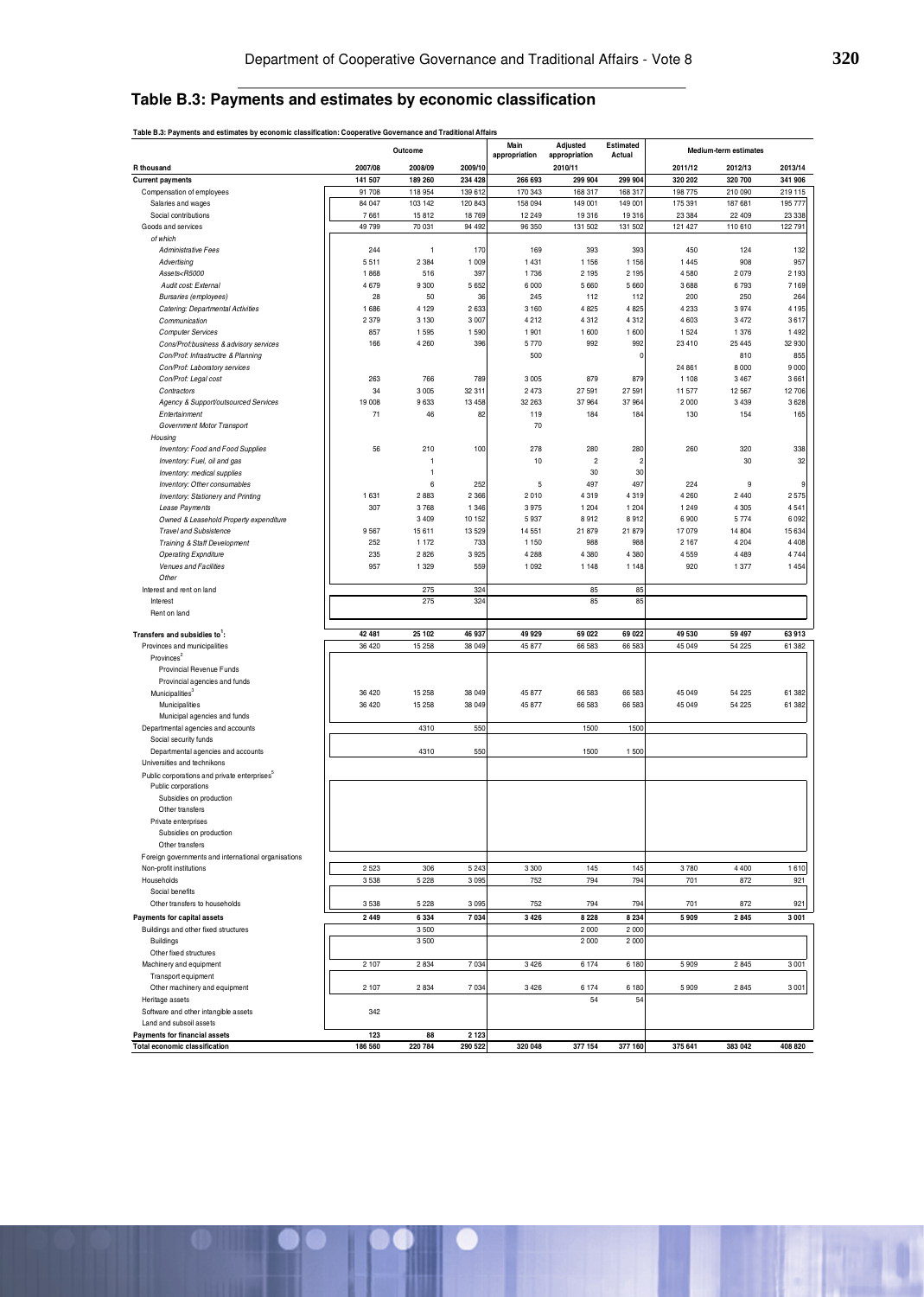#### **Table B.3: Payments and estimates by economic classification: Programme 1 Administration**

|                                                                                                                                                     |               | Outcome         |                | Main<br>appropriation | Adjusted<br>appropriation | Revised<br>estimate |                   | Medium-term estimates |                 |
|-----------------------------------------------------------------------------------------------------------------------------------------------------|---------------|-----------------|----------------|-----------------------|---------------------------|---------------------|-------------------|-----------------------|-----------------|
| R thousand                                                                                                                                          | 2007/08       | 2008/09         | 2009/10        |                       | 2010/11                   |                     | 2011/12           | 2012/13               | 2013/14         |
| <b>Current payments</b>                                                                                                                             | 61 40 6       | 81 896          | 90 187         | 100 947               | 109 023                   | 109 023             | 111 416           | 116 547               | 121 997         |
| Compensation of employees                                                                                                                           | 34 068        | 46 755          | 55 717         | 63724                 | 66 5 67                   | 66 567              | 75 393            | 74 462                | 77 579          |
| Salaries and wages                                                                                                                                  | 31 467        | 41 007          | 48 968         | 59 237                | 60819                     | 60819               | 67995             | 66 973                | 69 763          |
| Social contributions<br>Goods and services                                                                                                          | 2601<br>27338 | 5748<br>34 922  | 6749<br>34 200 | 4 4 8 7<br>37 223     | 5748<br>42 403            | 5748<br>42 403      | 7 3 9 8<br>36 023 | 7489<br>42 085        | 7816<br>44 4 18 |
| of which                                                                                                                                            |               |                 |                |                       |                           |                     |                   |                       |                 |
| Administrative fees                                                                                                                                 | 176           |                 | 109            | 81                    | 210                       | 210                 | 271               |                       |                 |
| Advertising                                                                                                                                         | 3 2 6 0       | 2 1 5 3         | 969            | 1 2 7 5               | 1076                      | 1076                | 1110              | 690                   | 727             |
| Assets <r5000< td=""><td>1 1 0 4</td><td>450</td><td>76</td><td>1 2 8 6</td><td>981</td><td>981</td><td>525</td><td>1514</td><td>1597</td></r5000<> | 1 1 0 4       | 450             | 76             | 1 2 8 6               | 981                       | 981                 | 525               | 1514                  | 1597            |
| Audit cost: External                                                                                                                                | 4508          | 5888            | 5652           | 6 0 0 0               | 5 6 6 0                   | 5660                | 3688              | 6793                  | 7169            |
| Bursaries (employees)                                                                                                                               | 28            | 50              | 36             | 245                   | 112                       | 112                 | 200               | 250                   | 264             |
| Catering: Departmental Activties                                                                                                                    | 233           | 1838            | 919            | 1 1 0 0               | 1440                      | 1440                | 1 3 5 9           | 1 4 2 6               | 1507            |
| Communication                                                                                                                                       | 1 1 7 7       | 1530            | 1628           | 2 0 0 0               | 2 3 4 8                   | 2 3 4 8             | 2 3 9 4           | 2 1 9 0               | 2312            |
| Computer Services                                                                                                                                   | 784<br>29     | 1579<br>1 4 0 5 | 1590<br>85     | 1800<br>1 2 5 0       | 1500<br>170               | 1500<br>170         | 1423<br>150       | 1 1 7 5<br>1500       | 1280<br>1582    |
| Cons/prof:business & advisory services<br>Cons/prof:Infrastucture & Planning                                                                        |               |                 | (              | 200                   |                           |                     |                   | 230                   | 243             |
| Cons/prof: Legal cost                                                                                                                               |               | 437             | 262            | 755                   | 412                       | 412                 | 606               | 1 0 0 0               | 1055            |
| Contractors                                                                                                                                         | 10            | 2 2 4 2         | 1801           | 1750                  | 1 4 9 5                   | 1495                | 1 2 3 8           | 1550                  | 1635            |
| Agency & Support/Outsourced Services                                                                                                                | 9412          | 494             | 1 1 4 3        | 500                   | 2005                      | 2005                | 600               | 600                   | 633             |
| Entertainment                                                                                                                                       | 55            | 31              | 71             | 90                    | 117                       | 117                 | 72                | 120                   | 127             |
| Government motor transport                                                                                                                          |               |                 |                |                       |                           |                     |                   |                       |                 |
| Inventory: Food and food supliies                                                                                                                   | 12            | 131             | 64             | 210                   | 175                       | 175                 | 135               | 235                   | 248             |
| Inventory: Fuel, oil and gas                                                                                                                        |               | 1               |                | 10                    | $\sqrt{2}$                | 2                   |                   | 30                    | 32              |
| Inventory: Medical supplies                                                                                                                         |               | $\mathbf{1}$    |                |                       | 30                        | 30                  |                   |                       |                 |
| Inventory: Other consumables                                                                                                                        |               | 6               | 64             | 5                     | 26                        | 26                  | 11                | 9                     |                 |
| Inventory: Stationery and Printing                                                                                                                  | 919           | 2 3 3 2         | 1576           | 1 300                 | 2 3 4 8                   | 2 3 4 8             | 2618              | 1520                  | 1604            |
| Lease Payments                                                                                                                                      | 218           | 3 4 3 8         | 952            | 3530                  | 882                       | 882                 | 806               | 3740                  | 3945            |
| Owned & Leasehold property expenditure                                                                                                              | 4637          | 3409<br>5807    | 10 152<br>5686 | 5937<br>6 100         | 8911                      | 8911                | 6900<br>8706      | 5774<br>6578          | 6092<br>6940    |
| <b>Travel and Subsistence</b><br>Training & Staff Development                                                                                       | 9             | 977             | 698            | 1 0 0 0               | 10117<br>988              | 10117<br>988        | 2 1 6 7           | 4 2 0 4               | 4 4 0 8         |
| Operating Expenditure                                                                                                                               | 179           | 232             | 554            | 257                   | 880                       | 880                 | 720               | 307                   | 323             |
| Venues and Ficilities                                                                                                                               | 588           | 491             | 113            | 542                   | 518                       | 518                 | 324               | 650                   | 686             |
| Other                                                                                                                                               |               |                 |                |                       |                           |                     |                   |                       |                 |
| Interest and rent on land                                                                                                                           |               | 219             | 270            |                       | 53                        | 53                  |                   |                       |                 |
| Interest                                                                                                                                            |               | 219             | 270            |                       | 53                        | 53                  |                   |                       |                 |
| Rent on land                                                                                                                                        |               |                 |                |                       |                           |                     |                   |                       |                 |
| Transfers and subsidies to:                                                                                                                         | 4184          | 4724            | 2860           | 120                   | 224                       | 224                 | 232               | 160                   | 169             |
| Provinces and municipalities                                                                                                                        |               |                 |                |                       |                           |                     |                   |                       |                 |
| Provinces <sup>2</sup>                                                                                                                              |               |                 |                |                       |                           |                     |                   |                       |                 |
| Provincial Revenue Funds                                                                                                                            |               |                 |                |                       |                           |                     |                   |                       |                 |
| Provincial agencies and funds                                                                                                                       |               |                 |                |                       |                           |                     |                   |                       |                 |
| Municipalities <sup>3</sup>                                                                                                                         |               |                 |                |                       |                           |                     |                   |                       |                 |
| Municipalities                                                                                                                                      |               |                 |                |                       |                           |                     |                   |                       |                 |
| Municipal agencies and funds<br>Departmental agencies and accounts                                                                                  |               |                 |                |                       |                           |                     |                   |                       |                 |
| Social security funds                                                                                                                               |               |                 |                |                       |                           |                     |                   |                       |                 |
| Provide list of entities receiving transfers <sup>4</sup>                                                                                           |               |                 |                |                       |                           |                     |                   |                       |                 |
| Universities and technikons                                                                                                                         |               |                 |                |                       |                           |                     |                   |                       |                 |
| Public corporations and private enterprises <sup>5</sup>                                                                                            |               |                 |                |                       |                           |                     |                   |                       |                 |
| Public corporations                                                                                                                                 |               |                 |                |                       |                           |                     |                   |                       |                 |
| Subsidies on production                                                                                                                             |               |                 |                |                       |                           |                     |                   |                       |                 |
| Other transfers                                                                                                                                     |               |                 |                |                       |                           |                     |                   |                       |                 |
| Private enterprises                                                                                                                                 |               |                 |                |                       |                           |                     |                   |                       |                 |
| Subsidies on production                                                                                                                             |               |                 |                |                       |                           |                     |                   |                       |                 |
| Other transfers                                                                                                                                     |               |                 |                |                       |                           |                     |                   |                       |                 |
| Foreign governments and international organisations<br>Non-profit institutions                                                                      | 1999          |                 |                |                       |                           |                     |                   |                       |                 |
| Households                                                                                                                                          | 2 1 8 5       | 4 7 2 4         | 2860           | 120                   | 224                       | 224                 | 232               | 160                   | 169             |
| Social benefits                                                                                                                                     |               |                 |                |                       |                           |                     |                   |                       |                 |
| Other transfers to households                                                                                                                       | 2185          | 4724            | 2860           | 120                   | 224                       | 224                 | 232               | 160                   | 169             |
|                                                                                                                                                     |               |                 |                |                       |                           |                     |                   |                       |                 |
| Payments for capital assets                                                                                                                         | 1548          | 1989            | 6 2 8 0        | 1494                  | 2516                      | 2520                | 2 0 5 0           | 1475                  | 1 5 5 6         |
| Buildings and other fixed structures                                                                                                                |               |                 |                |                       |                           |                     |                   |                       |                 |
| <b>Buildings</b>                                                                                                                                    |               |                 |                |                       |                           |                     |                   |                       |                 |
| Other fixed structures                                                                                                                              |               |                 |                |                       |                           |                     |                   |                       |                 |
| Machinery and equipment                                                                                                                             | 1548          | 1989            | 6 2 8 0        | 1494                  | 2516                      | 2520                | 2 0 5 0           | 1 4 7 5               | 1 5 5 6         |
| Transport equipment<br>Other machinery and equipment                                                                                                | 1469          | 1989            | 6280           | 1494                  | 2516                      | 2 5 2 0             | 2050              | 1475                  | 1556            |
| Cultivated assets                                                                                                                                   |               |                 |                |                       |                           |                     |                   |                       |                 |
| Software and other intangible assets                                                                                                                | 79            |                 |                |                       |                           |                     |                   |                       |                 |
| Land and subsoil assets                                                                                                                             |               |                 |                |                       |                           |                     |                   |                       |                 |
| Payments for financial assets                                                                                                                       | 123           | 86              | 471            |                       |                           |                     |                   |                       |                 |
| Total economic classification                                                                                                                       | 67 261        | 88 6 95         | 99798          | 102 561               | 111 763                   | 111 767             | 113 698           | 118 182               | 123722          |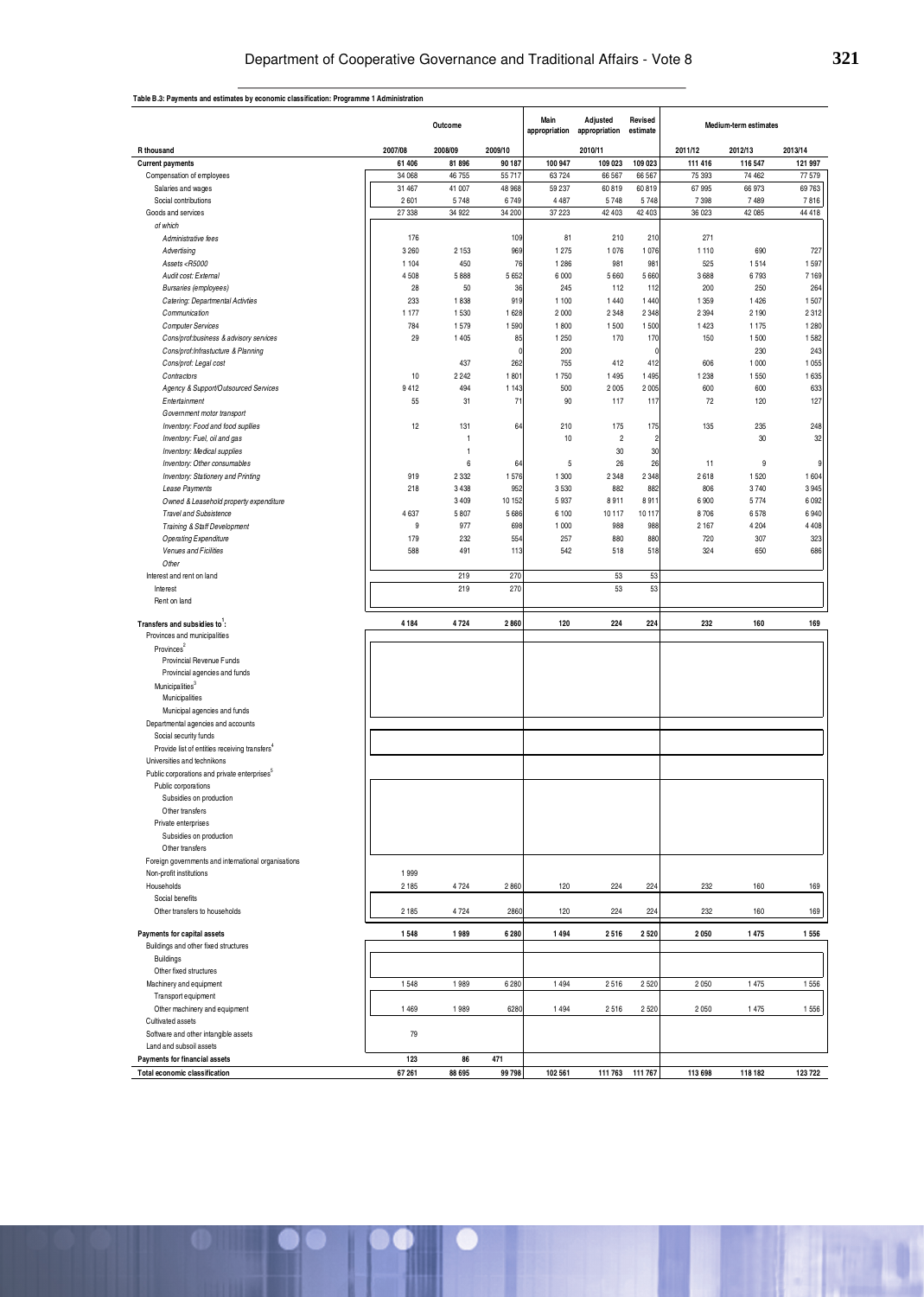| Table B.3: Payments and estimates by economic classification: Programme 2 Local Governance                                             |                | Outcome        | Main<br>appropriation | Adjusted<br>appropriation | Revised<br>estimate | Medium-term estimates |          |              |         |
|----------------------------------------------------------------------------------------------------------------------------------------|----------------|----------------|-----------------------|---------------------------|---------------------|-----------------------|----------|--------------|---------|
| R thousand                                                                                                                             | 2007/08        | 2008/09        | 2009/10               |                           | 2010/11             |                       | 2011/12  | 2012/13      | 2013/14 |
| <b>Current payments</b>                                                                                                                | 43 606         | 61836          | 67 160                | 110744                    | 105 338             | 105 338               | 132 396  | 127 617      | 140 433 |
| Compensation of employees                                                                                                              | 32 116         | 42 2 3 3       | 49 146                | 67323                     | 57776               | 57776                 | 71 008   | 87218        | 91 210  |
| Salaries and wages                                                                                                                     | 29 5 68        | 35 155         | 40 735                | 62 304                    | 48 8 48             | 48 848                | 59 653   | 75 488       | 79 055  |
| Social contributions                                                                                                                   | 2 5 4 8        | 7078           | 8411                  | 5019                      | 8928                | 8928                  | 11 355   | 11730        | 12 155  |
| Goods and services                                                                                                                     | 11 490         | 19603          | 17999                 | 43 4 21                   | 47549               | 47549                 | 61 388   | 40 399       | 49 223  |
| of which                                                                                                                               |                |                |                       |                           |                     |                       |          |              |         |
| <b>Administrative Fees</b>                                                                                                             | 60             | 1              | 11                    | $\mathbf{1}$              | 76                  | 76                    | 53       | $\mathbf{1}$ |         |
| Advertising                                                                                                                            | 125            | 4              | 25                    | 20                        |                     |                       |          | 40           | 42      |
| Assets <r5000< td=""><td>483</td><td>28</td><td>34</td><td>38</td><td>316</td><td>316</td><td>3765</td><td>50</td><td>54</td></r5000<> | 483            | 28             | 34                    | 38                        | 316                 | 316                   | 3765     | 50           | 54      |
| Audit cost: External                                                                                                                   | 142            | 3412           |                       |                           |                     |                       |          |              |         |
| Catering: Departmental Activities                                                                                                      | 327            | 901            | 369                   | 1 0 1 2                   | 1 2 8 8             | 1 2 8 8               | 1554     | 1218         | 1 2 8 5 |
| Communication                                                                                                                          | 416            | 800            | 827                   | 1 4 3 5                   | 1 1 3 1             | 1 1 3 1               | 1201     | 237          | 202     |
| <b>Computer Services</b>                                                                                                               |                |                |                       | 100                       |                     |                       |          | 200          | 211     |
| Cons/prof: Business & Advisory services                                                                                                |                | 2602           |                       | 2 4 0 0                   | 93                  | 93                    | 22 4 5 4 | 21 713       | 28 991  |
| Cons/prof: Infrastructure &planning                                                                                                    |                |                |                       |                           |                     |                       |          |              |         |
| Cons/prof: Laboratory service                                                                                                          |                |                |                       |                           |                     |                       | 24 861   | 8 0 0 0      | 9000    |
| Cons/Prof: Legal Cost                                                                                                                  | 263            | 189            | 437                   | 2 0 0 0                   | 415                 | 415                   | 452      | 2 177        | 2 3 0 0 |
| Contractors                                                                                                                            | 1              | 487            |                       | 500                       | 73                  | 73                    | 21       | 700          | 738     |
| Agency & Support/outsourced Services                                                                                                   | 8 1 4 4        | 6997           | 12 3 15               | 30 868                    | 35 959              | 35 959                | 1400     | 834          | 880     |
| Entertainment                                                                                                                          | $\overline{7}$ | $\overline{7}$ |                       | 11                        | 27                  | 27                    | 25       | 15           | 16      |
|                                                                                                                                        |                |                |                       | 31                        |                     |                       |          |              |         |
| Inventory: food and food supplies                                                                                                      | 8              | 26             | 19                    |                           | 43                  | 43                    | 61       | 35           | 37      |
| Inventory: Other consumables                                                                                                           |                |                | 153                   |                           | 400                 | 400                   | 213      |              |         |
| Inventory: Stationery and Printing                                                                                                     | 341            | 112            | 385                   | 205                       | 1 0 3 9             | 1 0 3 9               | 825      | 235          | 248     |
| Lease Payments                                                                                                                         | 23             | 170            | 186                   | 240                       | 165                 | 165                   | 256      | 290          | 306     |
| <b>Travel and Subsistence</b>                                                                                                          | 1 0 5 2        | 3460           | 2997                  | 4 100                     | 5793                | 5793                  | 3368     | 4 1 9 1      | 4 4 2 2 |
| Training & Staff Development                                                                                                           | 58             | 30             |                       | 50                        |                     |                       |          |              |         |
| Operating expenditure                                                                                                                  |                | 188            | 176                   | 200                       | 631                 | 631                   | 746      | 223          | 236     |
| Venues and facilities                                                                                                                  | 40             | 189            | 56                    | 210                       | 100                 | 100                   | 133      | 240          | 254     |
| Other                                                                                                                                  |                |                |                       |                           |                     |                       |          |              |         |
| Interest and rent on land                                                                                                              |                |                | 15                    |                           | 13                  | 13                    |          |              |         |
| Interest                                                                                                                               |                |                | 15                    |                           | 13                  | 13                    |          |              |         |
| Rent on land                                                                                                                           |                |                |                       |                           |                     |                       |          |              |         |
|                                                                                                                                        |                |                |                       |                           |                     |                       |          |              |         |
| Transfers and subsidies to:                                                                                                            | 9713           | 11 509         | 36 170                | 21 100                    | 57921               | 57921                 | 33 603   | 43 345       | 46 872  |
| Provinces and municipalities                                                                                                           | 9700           | 7000           | 30 594                | 18 000                    | 56 183              | 56 183                | 29973    | 39 2 25      | 45 557  |
| Provinces <sup>2</sup>                                                                                                                 |                |                |                       |                           |                     |                       |          |              |         |
| Provincial Revenue Funds                                                                                                               |                |                |                       |                           |                     |                       |          |              |         |
| Provincial agencies and funds                                                                                                          |                |                |                       |                           |                     |                       |          |              |         |
| Municipalities <sup>3</sup>                                                                                                            |                |                |                       |                           |                     |                       |          |              |         |
| Municipalities                                                                                                                         | 9700           | 7000           | 30 594                | 18 000                    | 56 183              | 56 183                | 29973    | 39 2 25      | 45 557  |
| Municipal agencies and funds                                                                                                           |                |                |                       |                           |                     |                       |          |              |         |
| Departmental agencies and accounts                                                                                                     |                | 4310           | 550                   |                           | 1500                | 1500                  |          |              |         |
| Social security funds                                                                                                                  |                |                |                       |                           |                     |                       |          |              |         |
| Departmental agencies and accounts                                                                                                     |                | 4 3 1 0        | 550                   |                           | 1500                | 1500                  |          |              |         |
| Universities and technikons                                                                                                            |                |                |                       |                           |                     |                       |          |              |         |
| Public corporations and private enterprises <sup>5</sup>                                                                               |                |                |                       |                           |                     |                       |          |              |         |
| Public corporations                                                                                                                    |                |                |                       |                           |                     |                       |          |              |         |
| Subsidies on production                                                                                                                |                |                |                       |                           |                     |                       |          |              |         |
| Other transfers                                                                                                                        |                |                |                       |                           |                     |                       |          |              |         |
| Private enterprises                                                                                                                    |                |                |                       |                           |                     |                       |          |              |         |
| Subsidies on production                                                                                                                |                |                |                       |                           |                     |                       |          |              |         |
| Other transfers                                                                                                                        |                |                |                       |                           |                     |                       |          |              |         |
| Foreign governments and international organisations                                                                                    |                |                |                       |                           |                     |                       |          |              |         |
| Non-profit institutions                                                                                                                |                |                | 5 0 0 0               | 3 0 0 0                   |                     |                       | 3 4 8 0  | 4 0 0 0      | 1 188   |
| Households                                                                                                                             | 13             | 199            | 26                    | 100                       | 238                 | 238                   | 150      | 120          | 127     |
| Social benefits                                                                                                                        |                |                |                       |                           |                     |                       |          |              |         |
| Other transfers to households                                                                                                          | 13             | 199            | 26                    | 100                       | 238                 | 238                   | 150      | 120          | 127     |
|                                                                                                                                        |                |                |                       |                           |                     |                       |          |              |         |
| Payments for capital assets                                                                                                            | 123            | 265            | 157                   | 300                       | 748                 | 748                   | 709      | 500          | 528     |
| Buildings and other fixed structures                                                                                                   |                |                |                       |                           |                     |                       |          |              |         |
| <b>Buildings</b>                                                                                                                       |                |                |                       |                           |                     |                       |          |              |         |
| Other fixed structures                                                                                                                 |                |                |                       |                           |                     |                       |          |              |         |
| Machinery and equipment                                                                                                                | 123            | 265            | 157                   | 300                       | 748                 | 748                   | 709      | 500          | 528     |
| Transport equipment                                                                                                                    |                |                |                       |                           |                     |                       |          |              |         |
| Other machinery and equipment                                                                                                          | 123            | 265            | 157                   | 300                       | 748                 | 748                   | 709      | 500          | 528     |
|                                                                                                                                        |                |                |                       |                           |                     |                       |          |              |         |
| Cultivated assets                                                                                                                      |                |                |                       |                           |                     |                       |          |              |         |
| Software and other intangible assets                                                                                                   |                |                |                       |                           |                     |                       |          |              |         |
| Land and subsoil assets                                                                                                                |                |                |                       |                           |                     |                       |          |              |         |
| Payment for financial assets                                                                                                           |                |                | 1649                  |                           |                     |                       |          |              |         |
| Total economic classification                                                                                                          | 53 442         | 73 610         | 105 136               | 132 144                   | 164 007             | 164 007               | 166708   | 171 462      | 187833  |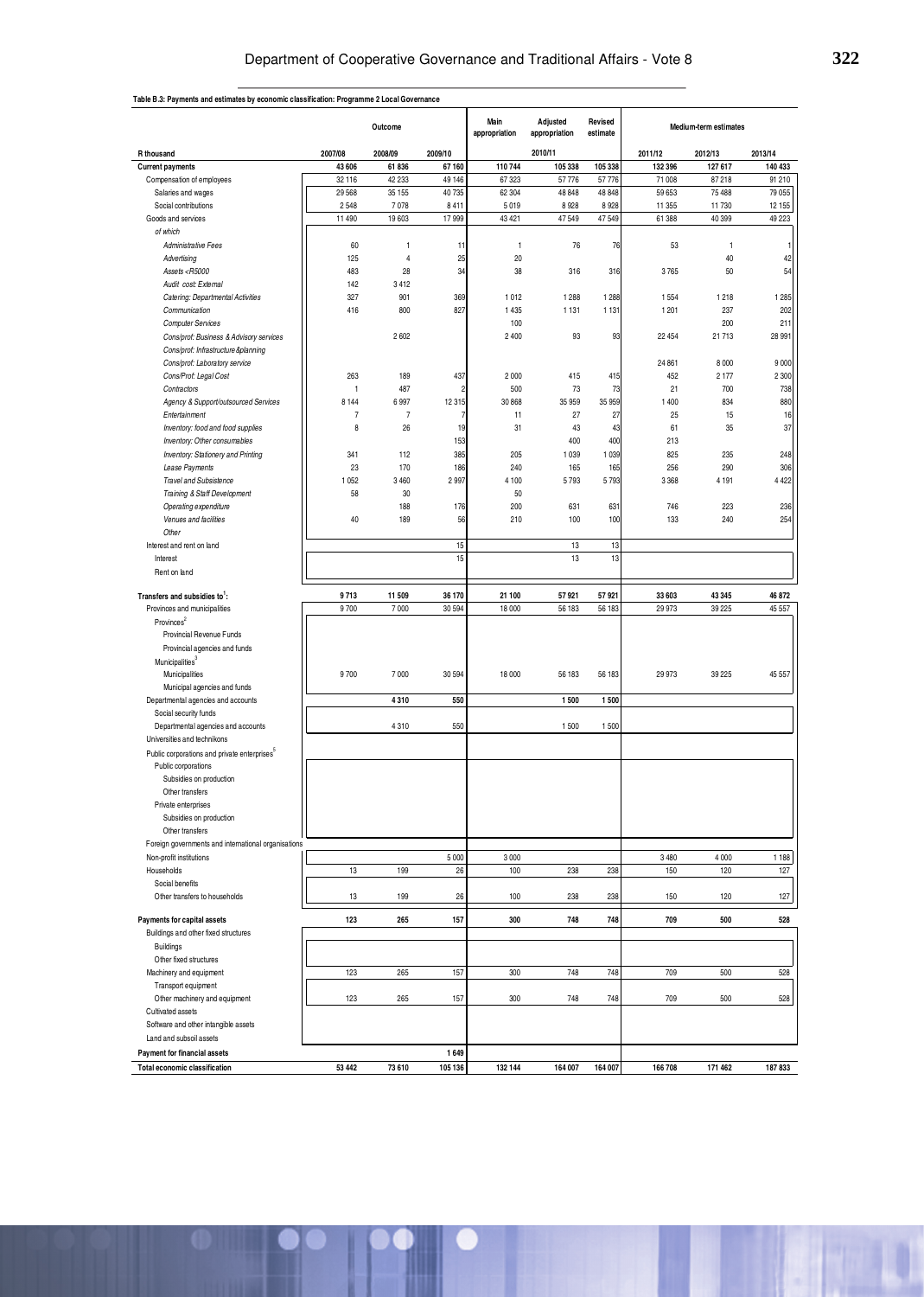## **Table B.3: Payments and estimates by economic classification: Programme 3 Development and Planning**

|                                                                                                                                          | Outcome          |                    |              | Main<br>appropriation | Adjusted<br>appropriation | Revised<br>estimate | Medium-term estimates |                  |                  |
|------------------------------------------------------------------------------------------------------------------------------------------|------------------|--------------------|--------------|-----------------------|---------------------------|---------------------|-----------------------|------------------|------------------|
| R thousand                                                                                                                               | 2007/08          | 2008/09            | 2009/10      |                       | 2010/11                   |                     | 2011/12               | 2012/13          | 2013/14          |
| <b>Current payments</b>                                                                                                                  | 22 667           | 25 4 86            | 54 717       | 32 065                | 60 483                    | 60 483              | 50 482                | 49 762           | 51 475           |
| Compensation of employees                                                                                                                | 15 916           | 17504              | 18753        | 20 191                | 24 971                    | 24 971              | 31 771                | 25 868           | 26 799           |
| Salaries and wages                                                                                                                       | 13 940           | 15 288             | 16 408       | 18 685                | 22 410                    | 22 4 10             | 28 374                | 24 0 26          | 24 854           |
| Social contributions                                                                                                                     | 1976             | 2216               | 2 3 4 5      | 1506                  | 2561                      | 2561                | 3 3 9 7               | 1842             | 1945             |
| Goods and services<br>of which                                                                                                           | 6751             | 7930               | 35 931       | 11 874                | 35 501                    | 35 501              | 18711                 | 23 894           | 24 676           |
| Administrative Fees                                                                                                                      | 8                |                    | 15           | 37                    | 37                        | 37                  | 41                    | 53               | 57               |
| Advertising                                                                                                                              | 1999             | 77                 | $15\,$       | 76                    | 80                        | 80                  | 335                   | 88               | 93               |
| Assets <r5000< td=""><td>281</td><td>29</td><td>20</td><td>314</td><td>763</td><td>763</td><td>241</td><td>406</td><td>428</td></r5000<> | 281              | 29                 | 20           | 314                   | 763                       | 763                 | 241                   | 406              | 428              |
| Audit cost: External                                                                                                                     |                  |                    |              |                       |                           |                     |                       |                  |                  |
| Catering: Departmental Activities                                                                                                        | 618              | 439                | 404          | 498                   | 1077                      | 1077                | 670                   | 560              | 591              |
| Communication                                                                                                                            | 584              | 571                | 354          | 505                   | 663                       | 663                 | 601                   | 643              | 679              |
| <b>Computer Services</b>                                                                                                                 | 73               | 16                 |              | $\mathbf{1}$          | 100                       | 100                 | 101                   | $\mathbf{1}$     |                  |
| Cons/prof: Business & Advisory services                                                                                                  | 137              | 253                | 306          | 2 100                 | 719                       | 719                 | 756                   | 2 2 0 2          | 2 3 2 5          |
| Cons/prof: Infrastructure &planning                                                                                                      |                  |                    |              | 300                   |                           |                     |                       | 580              | 612              |
| Cons/Prof: Legal Cost                                                                                                                    |                  |                    | 90           | 220                   |                           |                     | 50                    | 240              | 253              |
| Contractors                                                                                                                              | 22               | 26                 | 30 197       | 97                    | 25 797                    | 25 797              | 10 079                | 10 131           | 10 137           |
| Agency & Support/outsourced Services                                                                                                     | 1 1 3 4          | 2 142              |              | 895                   |                           |                     |                       | 2005             | 2 1 1 5          |
| Entertainment                                                                                                                            | 8                | $\overline{7}$     | 3            | 12                    | 27                        | 27                  | 20                    | 13               | 15               |
| Inventory: food and food supplies                                                                                                        | 23               | 31                 | 13           | 22                    | 49                        | 49                  | 44                    | 31               | 32               |
| Inventory: other consumables                                                                                                             |                  |                    | 35           |                       | 71                        | 71                  |                       |                  |                  |
| Inventory: Stationery and Printing                                                                                                       | 302              | 312                | 301          | 430                   | 725                       | 725                 | 570                   | 490              | 517              |
| Lease Payments                                                                                                                           | 23               | 84                 | 145          | 145                   | 152                       | 152                 | 152                   | 200              | 211              |
| Travel and Subsistence                                                                                                                   | 1237             | 1480               | 1225         | 2383                  | 2 3 2 3                   | 2 3 2 3             | 1868                  | 2 4 5 3          | 2 5 9 5          |
| Training & Staff Development                                                                                                             | 162              | 109                | 11           | 30                    |                           |                     |                       |                  |                  |
| Operating expenditure                                                                                                                    | 26               | 2 2 3 6            | 2689         | 3659                  | 2598                      | 2598                | 2903                  | 3676             | 3886             |
| Venues and facilities                                                                                                                    | 114              | 118                | 108          | 150                   | 320                       | 320                 | 280                   | 122              | 129              |
| Other                                                                                                                                    |                  |                    |              |                       |                           |                     |                       |                  |                  |
| Interest and rent on land                                                                                                                |                  | 52                 | 33           |                       | 11                        | 11                  |                       |                  |                  |
| Interest                                                                                                                                 |                  | 52                 | 33           |                       | 11                        | 11                  |                       |                  |                  |
| Rent on land                                                                                                                             |                  |                    |              |                       |                           |                     |                       |                  |                  |
|                                                                                                                                          |                  |                    |              | 27 987                |                           |                     |                       |                  |                  |
| Transfers and subsidies to <sup>1</sup> :                                                                                                | 26 720<br>26 720 | 8 3 6 3<br>8 2 5 8 | 7603<br>7455 |                       | 10535<br>10 400           | 10535<br>10 400     | 15 0 95<br>15076      | 15 130<br>15 000 | 15 963<br>15 825 |
| Provinces and municipalities<br>Provinces <sup>2</sup>                                                                                   |                  |                    |              | 27 877                |                           |                     |                       |                  |                  |
| Provincial Revenue Funds                                                                                                                 |                  |                    |              |                       |                           |                     |                       |                  |                  |
| Provincial agencies and funds                                                                                                            |                  |                    |              |                       |                           |                     |                       |                  |                  |
| Municipalities <sup>3</sup>                                                                                                              |                  |                    |              |                       |                           |                     |                       |                  |                  |
| Municipalities                                                                                                                           | 26 720           | 8 2 5 8            | 7455         | 27 877                | 10 400                    | 10400               | 15 0 76               | 15 000           | 15 825           |
| Municipal agencies and funds                                                                                                             |                  |                    |              |                       |                           |                     |                       |                  |                  |
| Departmental agencies and accounts                                                                                                       |                  |                    |              |                       |                           |                     |                       |                  |                  |
| Social security funds                                                                                                                    |                  |                    |              |                       |                           |                     |                       |                  |                  |
| Provide list of entities receiving transfers <sup>4</sup>                                                                                |                  |                    |              |                       |                           |                     |                       |                  |                  |
| Universities and technikons                                                                                                              |                  |                    |              |                       |                           |                     |                       |                  |                  |
| Public corporations and private enterprises <sup>5</sup>                                                                                 |                  |                    |              |                       |                           |                     |                       |                  |                  |
| Public corporations                                                                                                                      |                  |                    |              |                       |                           |                     |                       |                  |                  |
| Subsidies on production                                                                                                                  |                  |                    |              |                       |                           |                     |                       |                  |                  |
| Other transfers                                                                                                                          |                  |                    |              |                       |                           |                     |                       |                  |                  |
| Private enterprises                                                                                                                      |                  |                    |              |                       |                           |                     |                       |                  |                  |
| Subsidies on production                                                                                                                  |                  |                    |              |                       |                           |                     |                       |                  |                  |
| Other transfers                                                                                                                          |                  |                    |              |                       |                           |                     |                       |                  |                  |
| Foreign governments and international organisations                                                                                      |                  |                    |              |                       |                           |                     |                       |                  |                  |
| Non-profit institutions                                                                                                                  |                  |                    |              |                       |                           |                     |                       |                  |                  |
| Households                                                                                                                               |                  | 105                | 148          | 110                   | 135                       | 135                 | 19                    | 130              | 138              |
| Social benefits                                                                                                                          |                  |                    |              |                       |                           |                     |                       |                  |                  |
| Other transfers to households                                                                                                            |                  | 105                | 148          | 110                   | 135                       | 135                 | 19                    | 130              | 138              |
|                                                                                                                                          |                  |                    |              |                       |                           |                     |                       |                  |                  |
| Payments for capital assets                                                                                                              | 590              | 501                | 179          | 1 500                 | 2500                      | 2502                | 750                   | 600              | 632              |
| Buildings and other fixed structures                                                                                                     |                  |                    |              |                       |                           |                     |                       |                  |                  |
| Buildings                                                                                                                                |                  |                    |              |                       |                           |                     |                       |                  |                  |
| Other fixed structures                                                                                                                   |                  |                    |              |                       |                           |                     |                       |                  |                  |
| Machinery and equipment                                                                                                                  | 327              | 501                | 179          | 1 500                 | 2500                      | 2502                | 750                   | 600              | 632              |
| Transport equipment                                                                                                                      |                  |                    |              |                       |                           |                     |                       |                  |                  |
| Other machinery and equipment                                                                                                            | 327              | 501                | 179          | 1 500                 | 2500                      | 2502                | 750                   | 600              | 632              |
| Cultivated assets                                                                                                                        |                  |                    |              |                       |                           |                     |                       |                  |                  |
| Software and other intangible assets<br>Land and subsoil assets                                                                          | 263              |                    |              |                       |                           |                     |                       |                  |                  |
|                                                                                                                                          |                  |                    |              |                       |                           |                     |                       |                  |                  |
| Payments for financial assets                                                                                                            |                  |                    | 1            |                       |                           |                     |                       |                  |                  |
| Total economic classification                                                                                                            | 49 977           | 34 350             | 62 500       | 61 552                | 73518                     | 73 520              | 66 327                | 65 492           | 68 070           |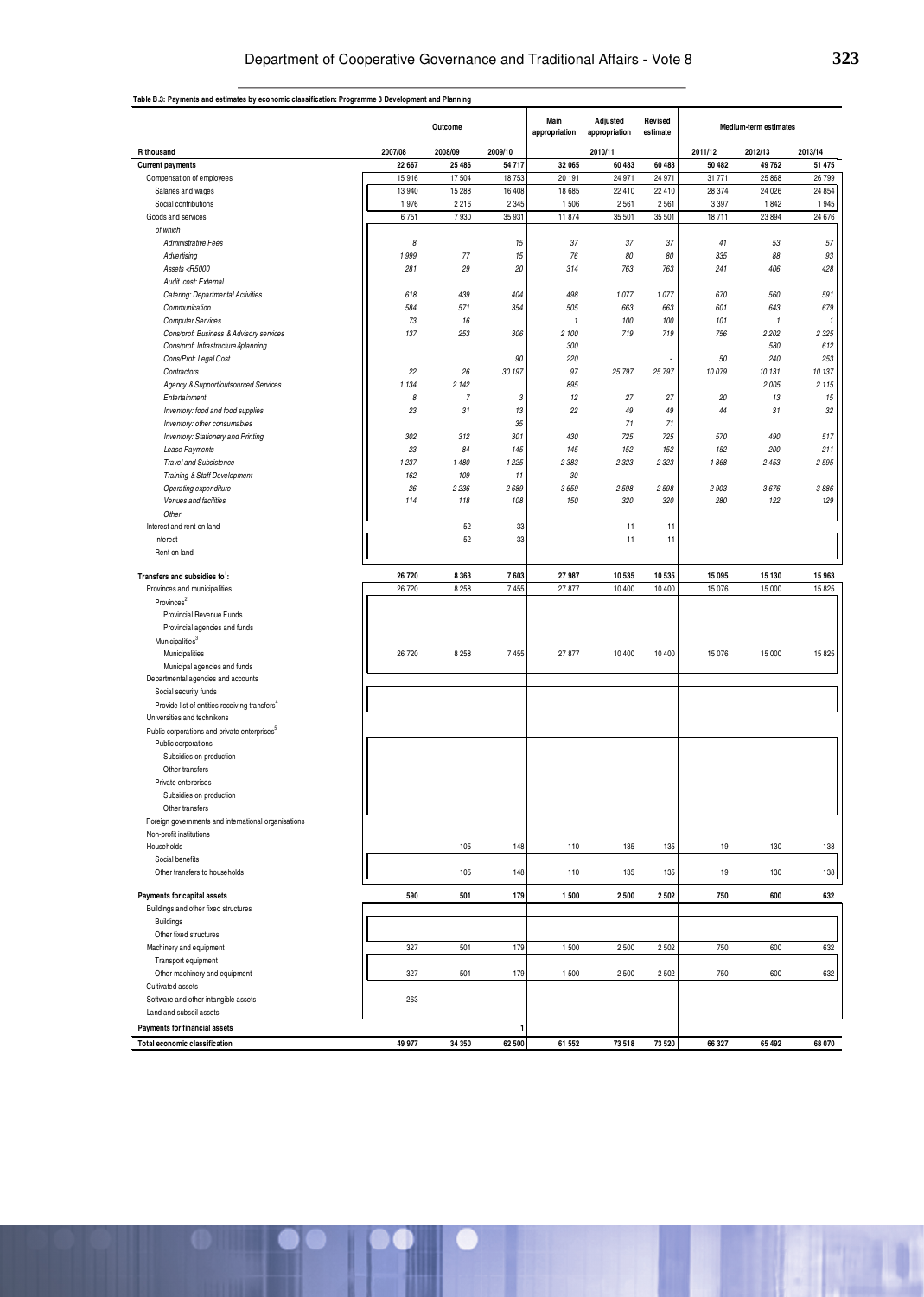#### **Table B.3: Payments and estimates by economic classification: Programme 4 Traditional Institutional Management**

|                                                                                                                                 |              | Outcome        |                | Main<br>appropriation | Adjusted<br>appropriation | Revised<br>estimate | Medium-term estimates |         |              |
|---------------------------------------------------------------------------------------------------------------------------------|--------------|----------------|----------------|-----------------------|---------------------------|---------------------|-----------------------|---------|--------------|
| R thousand                                                                                                                      | 2007/08      | 2008/09        | 2009/10        |                       | 2010/11                   |                     | 2011/12               | 2012/13 | 2013/14      |
| <b>Current payments</b>                                                                                                         | 13,828       | 20,042         | 22,364         | 13,632                | 15,642                    | 15,642              | 15,530                | 16,215  | 16,963       |
| Compensation of employees                                                                                                       | 9,608        | 12,462         | 15,996         | 12,028                | 14,028                    | 14,028              | 13,214                | 13,873  | 14,488       |
| Salaries and wages                                                                                                              | 9,072        | 11,692         | 14,732         | 11,231                | 12,639                    | 12,639              | 12,395                | 13,005  | 13,572       |
| Social contributions                                                                                                            | 536          | 770            | 1,264          | 797                   | 1,389                     | 1,389               | 819                   | 868     | 916          |
| Goods and services<br>of which                                                                                                  | 4,220        | 7,576          | 6,362          | 1,604                 | 1,609                     | 1,609               | 2,316                 | 2,342   | 2,475        |
| <b>Administrative Fees</b>                                                                                                      |              |                | 35             | 25                    | 20                        | 20                  | 35                    | 35      | 37           |
| Advertising                                                                                                                     | 127          | 150            |                | 30                    |                           |                     |                       | 50      | 53           |
| Assets <r5000< td=""><td></td><td>9</td><td>267</td><td>36</td><td>73</td><td>73</td><td>49</td><td>45</td><td>47</td></r5000<> |              | 9              | 267            | 36                    | 73                        | 73                  | 49                    | 45      | 47           |
| Audit cost: External                                                                                                            | 29           |                |                |                       |                           |                     |                       |         |              |
| Bursaries (employees)                                                                                                           |              |                |                |                       |                           |                     |                       |         |              |
| Catering: Departmental Activities                                                                                               | 508          | 951            | 941            | 225                   | 80                        | 80                  | 150                   | 435     | 459          |
| Communication                                                                                                                   | 202          | 229            | 198            | 130                   | 140                       | 140                 | 226                   | 240     | 253          |
| <b>Computer Services</b>                                                                                                        |              |                |                |                       |                           |                     |                       |         |              |
| Cons/prof: Business & Advisory services                                                                                         |              |                | 5              |                       | 10                        | 10                  | 50                    |         |              |
| Cons/prof: Infrastructure &planning                                                                                             |              |                |                |                       |                           |                     |                       |         |              |
| Cons/Prof: Legal Cost                                                                                                           |              | 140            |                | 20                    | 52                        | 52                  |                       | 30      | 32           |
| Contractors                                                                                                                     | $\mathbf{1}$ | 250            | 311            | 54                    |                           |                     | 102                   | 106     | 112          |
| Agency & Support/outsourced Services                                                                                            | 318          |                |                |                       |                           |                     |                       |         |              |
| Entertainment                                                                                                                   | 1            | 1              | 1              | 3                     | 3                         | 3                   | 3                     | 3       | $\mathbf{3}$ |
| Government Motor transport                                                                                                      |              |                |                | 35                    |                           |                     |                       |         |              |
| Inventory: food and food supplies                                                                                               | 13           | 22             | 4              | 8                     | 3                         | 3                   | 5                     | 10      | 11           |
| Inventory: fuel, oil and gas                                                                                                    |              | 127            |                | 55                    | 74                        | 74                  | 102                   | 165     |              |
| Inventory: Stationery and Printing<br>Lease Payments                                                                            | 69<br>43     | 76             | 104<br>63      | 30                    | 5                         | 5                   | 30                    | 35      | 174<br>37    |
| Travel and Subsistence                                                                                                          | 2,641        | 4,864          | 3,621          | 731                   | 1,048                     | 1,048               | 1,431                 | 748     | 793          |
| Training & Staff Development                                                                                                    | 23           | 56             | 24             | 56                    |                           |                     |                       |         |              |
| Operating expenditure                                                                                                           | 30           | 170            | 506            | 71                    | 11                        | 11                  | 50                    | 180     | 190          |
| Venues and facilities                                                                                                           | 215          | 531            | 282            | 95                    | 90                        | 90                  | 83                    | 260     | 274          |
| Other                                                                                                                           |              |                |                |                       |                           |                     |                       |         |              |
| Interest and rent on land                                                                                                       |              | $\overline{4}$ | 6              |                       | 5                         | 5                   |                       |         |              |
| Interest                                                                                                                        |              | $\overline{4}$ | $6\vert$       |                       | 5                         | 5                   |                       |         |              |
| Rent on land                                                                                                                    |              |                |                |                       |                           |                     |                       |         |              |
|                                                                                                                                 |              |                |                |                       |                           |                     |                       |         |              |
| Transfers and subsidies to:                                                                                                     | 1,864        | 506            | 304            | 472                   | 242                       | 242                 | 550                   | 592     | 624          |
| Provinces and municipalities                                                                                                    |              |                |                |                       |                           |                     |                       |         |              |
| Provinces <sup>2</sup>                                                                                                          |              |                |                |                       |                           |                     |                       |         |              |
| Provincial Revenue Funds                                                                                                        |              |                |                |                       |                           |                     |                       |         |              |
| Provincial agencies and funds                                                                                                   |              |                |                |                       |                           |                     |                       |         |              |
| Municipalities <sup>3</sup><br>Municipalities                                                                                   |              |                |                |                       |                           |                     |                       |         |              |
| Municipal agencies and funds                                                                                                    |              |                |                |                       |                           |                     |                       |         |              |
| Departmental agencies and accounts                                                                                              |              |                |                |                       |                           |                     |                       |         |              |
| Social security funds                                                                                                           |              |                |                |                       |                           |                     |                       |         |              |
| Provide list of entities receiving transfers <sup>4</sup>                                                                       |              |                |                |                       |                           |                     |                       |         |              |
| Universities and technikons                                                                                                     |              |                |                |                       |                           |                     |                       |         |              |
| Public corporations and private enterprises <sup>5</sup>                                                                        |              |                |                |                       |                           |                     |                       |         |              |
| Public corporations                                                                                                             |              |                |                |                       |                           |                     |                       |         |              |
| Subsidies on production                                                                                                         |              |                |                |                       |                           |                     |                       |         |              |
| Other transfers                                                                                                                 |              |                |                |                       |                           |                     |                       |         |              |
| Private enterprises                                                                                                             |              |                |                |                       |                           |                     |                       |         |              |
| Subsidies on production                                                                                                         |              |                |                |                       |                           |                     |                       |         |              |
| Other transfers                                                                                                                 |              |                |                |                       |                           |                     |                       |         |              |
| Foreign governments and international organisations                                                                             |              |                |                |                       |                           |                     |                       |         |              |
| Non-profit institutions                                                                                                         | 524          | 306            | 243            | 300                   | 145                       | 145                 | 300                   | 400     | 422          |
| Households                                                                                                                      | 1,340        | 200            | 61             | 172                   | 97                        | 97                  | 250                   | 192     | 202          |
| Social benefits<br>Other transfers to households                                                                                | 1,340        | 200            | 61             | 172                   | 172                       | 172                 | 250                   | 192     | 202          |
|                                                                                                                                 |              |                |                |                       |                           |                     |                       |         |              |
| Payments for capital assets                                                                                                     | 188          | 3,579          | 418            | 104                   | 309                       | 309                 | 100                   | 230     | 243          |
| Buildings and other fixed structures                                                                                            |              | 3,500          |                |                       |                           |                     |                       |         |              |
| <b>Buildings</b>                                                                                                                |              | 3,500          |                |                       |                           |                     |                       |         |              |
| Other fixed structures                                                                                                          |              |                |                |                       |                           |                     |                       |         |              |
| Machinery and equipment                                                                                                         | 188          | 79             | 418            | 104                   | 309                       | 309                 | 100                   | 230     | 243          |
| Transport equipment                                                                                                             |              |                |                |                       |                           |                     |                       |         |              |
| Other machinery and equipment                                                                                                   | 188          | 79             | 418            | 104                   | 309                       | 309                 | 100                   | 230     | 243          |
| Cultivated assets                                                                                                               |              |                |                |                       |                           |                     |                       |         |              |
| Software and other intangible assets                                                                                            |              |                |                |                       |                           |                     |                       |         |              |
| Land and subsoil assets                                                                                                         |              |                |                |                       |                           |                     |                       |         |              |
| Payments for financial assets                                                                                                   |              | $\mathbf{2}$   | $\overline{2}$ |                       |                           |                     |                       |         |              |
| Total economic classification                                                                                                   | 15,880       | 24,129         | 23,088         | 14,208                | 16,193                    | 16,193              | 16,180                | 17,037  | 17,830       |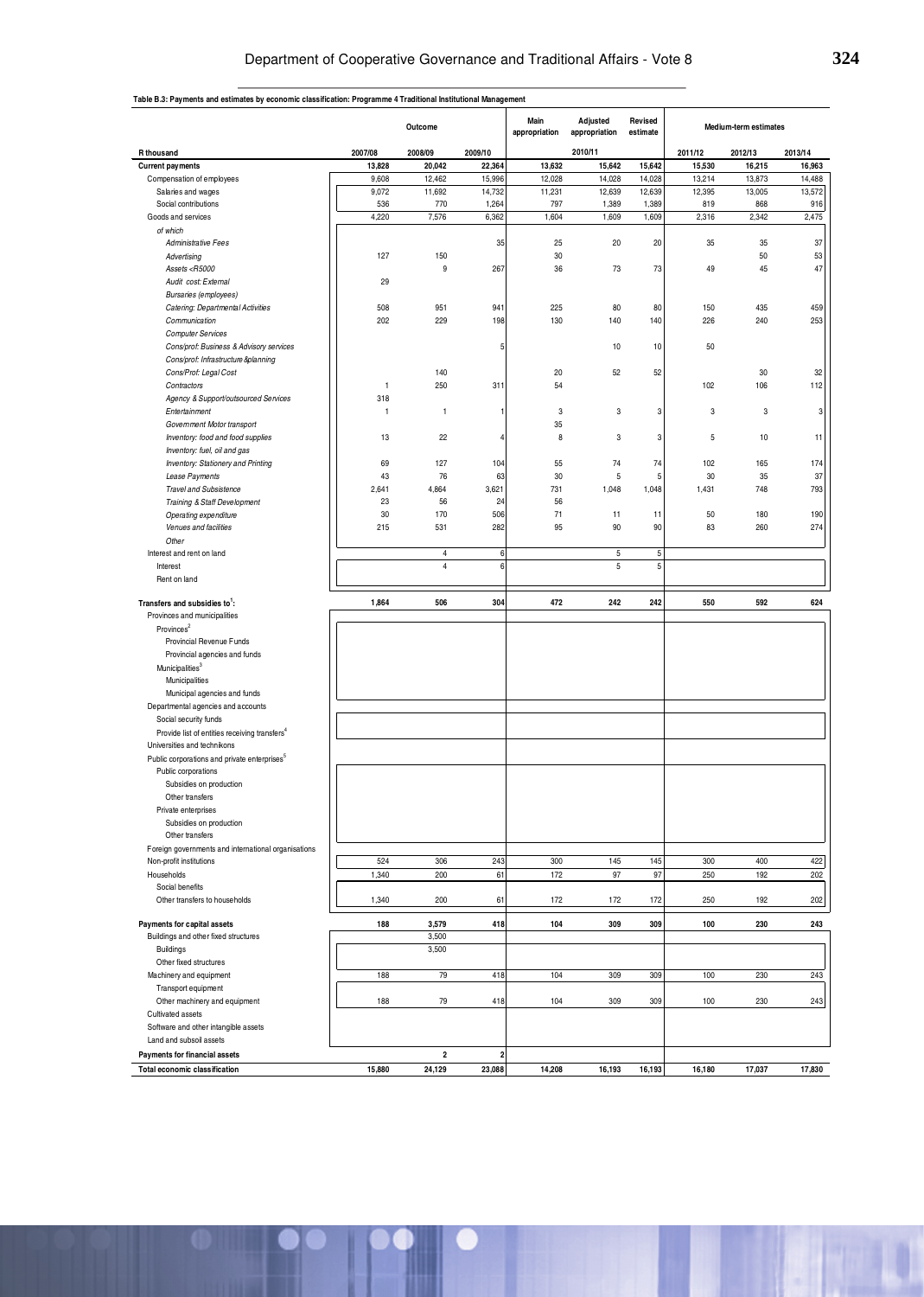| Table B.3: Payments and estimates by economic classification: Programme 5 House of Traditional Leaders                    |         | Outcome |         | Main<br>appropriation | Adjusted<br>appropriation | Revised<br>estimate |            | <b>Medium-term estimates</b> |            |
|---------------------------------------------------------------------------------------------------------------------------|---------|---------|---------|-----------------------|---------------------------|---------------------|------------|------------------------------|------------|
| R thousand                                                                                                                | 2007/08 | 2008/09 | 2009/10 |                       | 2010/11                   |                     | 2011/12    | 2012/13                      | 2013/14    |
| <b>Current payments</b>                                                                                                   |         |         |         | 9 3 0 5               | 9418                      | 9418                | 10 378     | 10 559                       | 11 038     |
| Compensation of employees                                                                                                 |         |         |         | 7077                  | 4975                      | 4975                | 7 3 8 9    | 8 6 6 9                      | 9039       |
| Salaries and wages                                                                                                        |         |         |         | 6637                  | 4 2 8 5                   | 4 2 8 5             | 6974       | 8 1 8 9                      | 8 5 3 3    |
| Social contributions                                                                                                      |         |         |         | 440                   | 690                       | 690<br>4 4 4 0      | 415        | 480                          | 506        |
| Goods and services<br>of which                                                                                            |         |         |         | 2 2 2 8               | 4 4 4 0                   |                     | 2989       | 1890                         | 1999       |
| <b>Administrative Fees</b>                                                                                                |         |         |         | 25                    | 50                        | 50                  | 50         | 35                           | 37         |
| Advertising                                                                                                               |         |         |         | 30                    |                           |                     |            | 40                           | 42         |
| Assets <r5000< td=""><td></td><td></td><td></td><td>62</td><td>62</td><td>62</td><td></td><td>64</td><td>67</td></r5000<> |         |         |         | 62                    | 62                        | 62                  |            | 64                           | 67         |
| Audit cost: External                                                                                                      |         |         |         |                       |                           |                     |            |                              |            |
| <b>Bursaries (employees)</b>                                                                                              |         |         |         |                       |                           |                     |            |                              |            |
| Catering: Departmental Activities                                                                                         |         |         |         | 325                   | 940                       | 940                 | 500        | 335                          | 353        |
| Communication                                                                                                             |         |         |         | 142                   | 30                        | 30                  | 181        | 162                          | 171        |
| <b>Computer Services</b>                                                                                                  |         |         |         | 20                    |                           |                     |            | 30                           | 32         |
| Cons/prof: Business & Advisory services<br>Cons/prof: Infrastructure &planning                                            |         |         |         |                       |                           |                     |            |                              |            |
| Cons/Prof: Legal Cost                                                                                                     |         |         |         | 10                    |                           |                     |            | 20                           | 21         |
| Contractors                                                                                                               |         |         |         | 72                    | 226                       | 226                 | 137        | 80                           | 84         |
| Agency & Support/outsourced Services                                                                                      |         |         |         |                       |                           |                     |            |                              |            |
| Entertainment                                                                                                             |         |         |         | 3                     | 10                        | 10                  | 10         | 3                            | 4          |
| Government Motor transport                                                                                                |         |         |         | 35                    |                           |                     |            |                              |            |
| Inventory: food and food supplies                                                                                         |         |         |         | $\overline{7}$        | 10                        | 10                  | 15         | 9                            | 10         |
| Inventory: fuel, oil and gas                                                                                              |         |         |         |                       |                           |                     |            |                              |            |
| Inventory: Stationery and Printing                                                                                        |         |         |         | 20                    | 133                       | 133                 | 145        | 30                           | 32         |
| Lease Payments                                                                                                            |         |         |         | 30                    |                           |                     | 5          | 40                           | 42         |
| Property payments                                                                                                         |         |         |         |                       | 1                         | 1                   |            |                              |            |
| <b>Travel and Subsistence</b>                                                                                             |         |         |         | 1 2 3 7               | 2598                      | 2598                | 1706       | 834                          | 884        |
| Training & Staff Development                                                                                              |         |         |         | 14                    |                           |                     |            |                              |            |
| Operating expenditure<br>Venues and facilities                                                                            |         |         |         | 101<br>95             | 260<br>120                | 260<br>120          | 140<br>100 | 103<br>105                   | 109<br>111 |
| Other                                                                                                                     |         |         |         |                       |                           |                     |            |                              |            |
| Interest and rent on land                                                                                                 |         |         |         |                       | 3                         | 3                   |            |                              |            |
| Interest                                                                                                                  |         |         |         |                       | 3                         | 3                   |            |                              |            |
| Rent on land                                                                                                              |         |         |         |                       |                           |                     |            |                              |            |
|                                                                                                                           |         |         |         |                       |                           |                     |            |                              |            |
| Transfers and subsidies to <sup>1</sup> :<br>Provinces and municipalities                                                 |         |         |         | 250                   | 100                       | 100                 | 50         | 270                          | 285        |
| Provinces <sup>2</sup>                                                                                                    |         |         |         |                       |                           |                     |            |                              |            |
| Provincial Revenue Funds                                                                                                  |         |         |         |                       |                           |                     |            |                              |            |
| Provincial agencies and funds                                                                                             |         |         |         |                       |                           |                     |            |                              |            |
| Municipalities <sup>3</sup>                                                                                               |         |         |         |                       |                           |                     |            |                              |            |
| Municipalities                                                                                                            |         |         |         |                       |                           |                     |            |                              |            |
| Municipal agencies and funds                                                                                              |         |         |         |                       |                           |                     |            |                              |            |
| Departmental agencies and accounts                                                                                        |         |         |         |                       |                           |                     |            |                              |            |
| Social security funds                                                                                                     |         |         |         |                       |                           |                     |            |                              |            |
| Provide list of entities receiving transfers <sup>4</sup>                                                                 |         |         |         |                       |                           |                     |            |                              |            |
| Universities and technikons                                                                                               |         |         |         |                       |                           |                     |            |                              |            |
| Public corporations and private enterprises <sup>5</sup>                                                                  |         |         |         |                       |                           |                     |            |                              |            |
| Public corporations<br>Subsidies on production                                                                            |         |         |         |                       |                           |                     |            |                              |            |
| Other transfers                                                                                                           |         |         |         |                       |                           |                     |            |                              |            |
| Private enterprises                                                                                                       |         |         |         |                       |                           |                     |            |                              |            |
| Subsidies on production                                                                                                   |         |         |         |                       |                           |                     |            |                              |            |
| Other transfers                                                                                                           |         |         |         |                       |                           |                     |            |                              |            |
| Foreign governments and international organisations                                                                       |         |         |         |                       |                           |                     |            |                              |            |
| Non-profit institutions                                                                                                   |         |         |         |                       |                           |                     |            |                              |            |
| Households                                                                                                                |         |         |         | 250                   | 100                       | 100                 | 50         | 270                          | 285        |
| Social benefits                                                                                                           |         |         |         |                       |                           |                     |            |                              |            |
| Other transfers to households                                                                                             |         |         |         | 250                   | 100                       | 100                 | 50         | 270                          | 285        |
| Payments for capital assets                                                                                               |         |         |         | 28                    | 2155                      | 2 1 5 5             | 2 3 0 0    | 40                           | 42         |
| Buildings and other fixed structures                                                                                      |         |         |         |                       | 2 0 0 0                   | 2 0 0 0             |            |                              |            |
| <b>Buildings</b>                                                                                                          |         |         |         |                       | 2 0 0 0                   | 2 0 0 0             |            |                              |            |
| Other fixed structures                                                                                                    |         |         |         |                       |                           |                     |            |                              |            |
| Machinery and equipment                                                                                                   |         |         |         | 28                    | 101                       | 101                 | 2 3 0 0    | 40                           | 42         |
| Transport equipment                                                                                                       |         |         |         |                       |                           |                     |            |                              |            |
| Other machinery and equipment                                                                                             |         |         |         | 28                    | 101                       | 101                 | 2 3 0 0    | 40                           | 42         |
| Heritage assets                                                                                                           |         |         |         |                       | 54                        | 54                  |            |                              |            |
| Software and other intangible assets                                                                                      |         |         |         |                       |                           |                     |            |                              |            |
| Land and subsoil assets<br><b>Payments for Financial Assets</b>                                                           |         |         |         |                       |                           |                     |            |                              |            |
| Total economic classification                                                                                             |         |         |         | 9583                  | 11 673                    | 11 673              | 12728      | 10869                        | 11 365     |
|                                                                                                                           |         |         |         |                       |                           |                     |            |                              |            |

#### **Traditional Institutional Management Table B.3: Payments and estimates by economic classification: Programme 5 House of Traditional Leaders**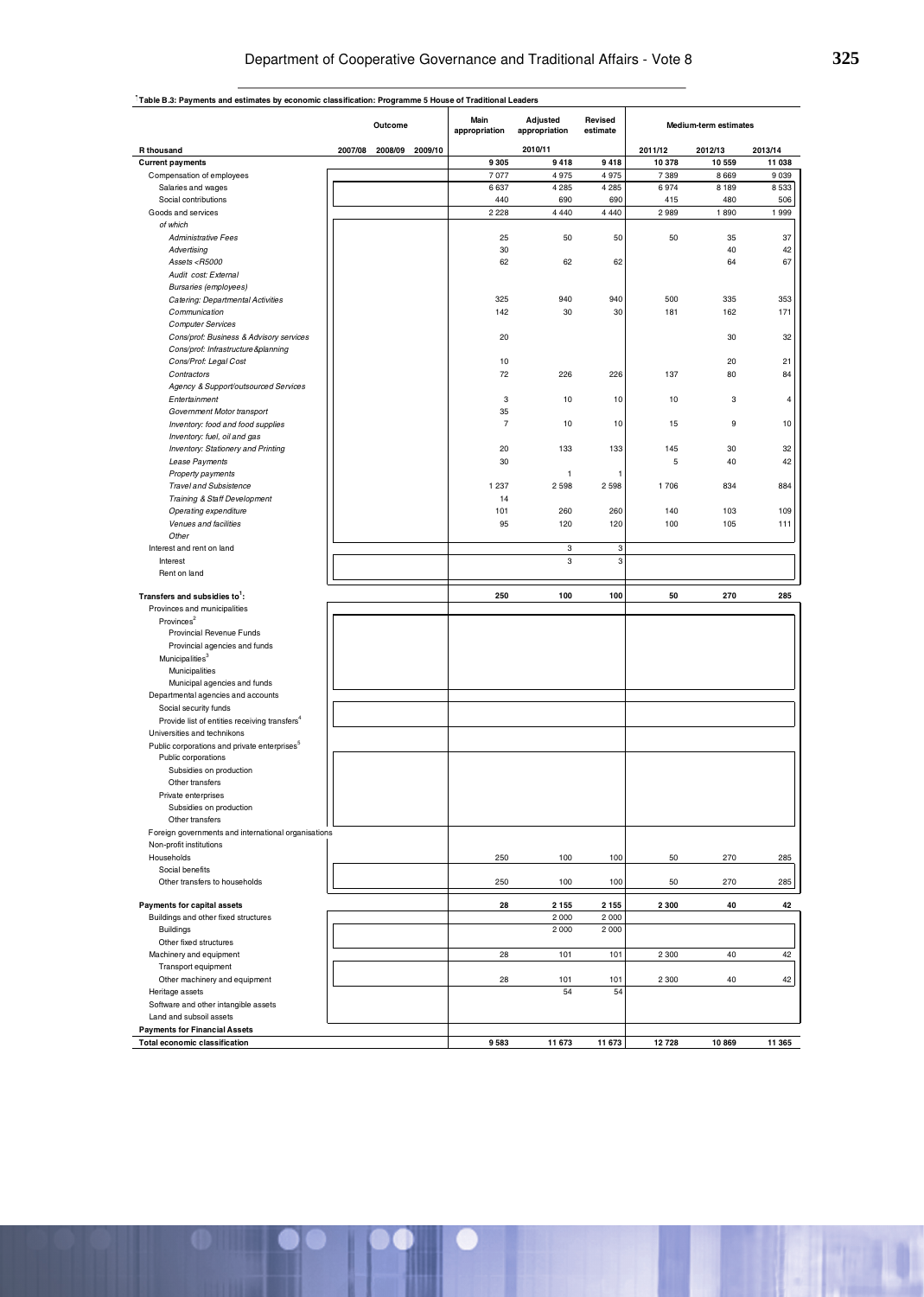## **Table B.4: Payments and estimates by economic classification: "Goods and Services level 4 items"**

|                                                                                                                                                            |         | Outcome      |         | Main<br>appropriation | <b>Adjusted</b><br>appropriation | <b>Estimated</b><br>Actual |         | Medium-term estimates |         |
|------------------------------------------------------------------------------------------------------------------------------------------------------------|---------|--------------|---------|-----------------------|----------------------------------|----------------------------|---------|-----------------------|---------|
| <b>R</b> thousand                                                                                                                                          | 2007/08 | 2008/09      | 2009/10 |                       | 2010/11                          |                            | 2011/12 | 2012/13               | 2013/14 |
| <b>Current payments</b>                                                                                                                                    | 141 507 | 189 260      | 234 428 | 266 693               | 299 904                          | 299 904                    | 320 202 | 320 700               | 341 906 |
| Compensation of employees                                                                                                                                  | 91 708  | 118 954      | 139 612 | 170 343               | 168 317                          | 168 317                    | 198 775 | 210 090               | 219 115 |
| Goods and services                                                                                                                                         | 49 799  | 70 031       | 94 492  | 96 350                | 131 502                          | 131 502                    | 121 427 | 110 610               | 122 791 |
| of which                                                                                                                                                   |         |              |         |                       |                                  |                            |         |                       |         |
| <b>Administrative Fees</b>                                                                                                                                 | 244     | $\mathbf{1}$ | 170     | 169                   | 393                              | 393                        | 450     | 124                   | 132     |
| Advertising                                                                                                                                                | 5511    | 2 3 8 4      | 1 0 0 9 | 1431                  | 1 1 5 6                          | 1156                       | 1445    | 908                   | 957     |
| Assets <r5000< td=""><td>1868</td><td>516</td><td>397</td><td>1736</td><td>2 1 9 5</td><td>2 1 9 5</td><td>4580</td><td>2079</td><td>2 1 9 3</td></r5000<> | 1868    | 516          | 397     | 1736                  | 2 1 9 5                          | 2 1 9 5                    | 4580    | 2079                  | 2 1 9 3 |
| Audit cost: External                                                                                                                                       | 4679    | 9 3 0 0      | 5652    | 6000                  | 5 6 6 0                          | 5660                       | 3688    | 6793                  | 7 1 6 9 |
| Bursaries (employees)                                                                                                                                      | 28      | 50           | 36      | 245                   | 112                              | 112                        | 200     | 250                   | 264     |
| Catering: Departmental Activities                                                                                                                          | 1686    | 4 1 2 9      | 2633    | 3160                  | 4825                             | 4825                       | 4233    | 3974                  | 4 1 9 5 |
| Communication                                                                                                                                              | 2 3 7 9 | 3 1 3 0      | 3 0 0 7 | 4212                  | 4312                             | 4312                       | 4603    | 3 4 7 2               | 3617    |
| <b>Computer Services</b>                                                                                                                                   | 857     | 1595         | 1590    | 1901                  | 1600                             | 1600                       | 1524    | 1 3 7 6               | 1492    |
| Cons/prof: Business & Advisory services                                                                                                                    | 166     | 4260         | 396     | 5770                  | 992                              | 992                        | 23 4 10 | 25 4 45               | 32 930  |
| Cons/prof: Infrastructure &planning                                                                                                                        |         |              |         | 500                   |                                  |                            |         | 810                   | 855     |
| Con/Prof: Laboratory service                                                                                                                               |         |              |         |                       |                                  |                            | 24 861  | 8 0 0 0               | 9000    |
| Cons/Prof: Legal Cost                                                                                                                                      | 263     | 766          | 789     | 3005                  | 879                              | 879                        | 1108    | 3 4 6 7               | 3661    |
| Contractors                                                                                                                                                | 34      | 3005         | 32 311  | 2473                  | 27 591                           | 17591                      | 11577   | 12 5 67               | 12 706  |
| Agency & Support/outsourced Services                                                                                                                       | 19 008  | 9633         | 13 4 58 | 32 263                | 37 964                           | 37964                      | 2000    | 3 4 3 9               | 3628    |
| Entertainment                                                                                                                                              | 71      | 46           | 82      | 119                   | 184                              | 184                        | 130     | 154                   | 165     |
| Government Motor transport                                                                                                                                 |         |              |         | 70                    |                                  |                            |         |                       |         |
| Housing                                                                                                                                                    |         |              |         |                       |                                  |                            |         |                       |         |
| Inventory: food and food supplies                                                                                                                          | 56      | 210          | 100     | 278                   | 280                              | 280                        | 260     | 320                   | 338     |
| Inventory: fuel, oil and gas                                                                                                                               |         | $\mathbf{1}$ |         | 10                    | $\overline{c}$                   | $\overline{2}$             |         | 30                    | 32      |
| Inventory: medical supplies                                                                                                                                |         | 1            |         |                       | 30                               | 30                         |         |                       |         |
| Inventory: Other consumables                                                                                                                               |         | 6            | 252     | 5                     | 497                              | 497                        | 224     | 9                     | 9       |
| <b>Inventory: Stationery and Printing</b>                                                                                                                  | 1631    | 2883         | 2 3 6 6 | 2010                  | 4319                             | 4319                       | 4 2 6 0 | 2 4 4 0               | 2575    |
| Lease Payments                                                                                                                                             | 307     | 3768         | 1 3 4 6 | 3975                  | 1 204                            | 1 2 0 4                    | 1 2 4 9 | 4 3 0 5               | 4541    |
| Property payments                                                                                                                                          |         | 3409         | 10 152  | 5937                  | 8912                             | 8912                       | 6900    | 5774                  | 6092    |
| <b>Travel and Subsistence</b>                                                                                                                              | 9567    | 15 611       | 13 5 29 | 14 5 51               | 21 879                           | 21 879                     | 17079   | 14 804                | 15 634  |
| <b>Training &amp; Staff Development</b>                                                                                                                    | 252     | 1 1 7 2      | 733     | 1 1 5 0               | 988                              | 988                        | 2 1 6 7 | 4 2 0 4               | 4 4 0 8 |
| Operating expenditure                                                                                                                                      | 235     | 2826         | 3 9 25  | 4288                  | 4 3 8 0                          | 4 3 8 0                    | 4559    | 4489                  | 4744    |
| Venues and facilities                                                                                                                                      | 957     | 1 3 2 9      | 559     | 1092                  | 1 1 4 8                          | 1148                       | 920     | 1377                  | 1454    |
| Other                                                                                                                                                      |         |              |         |                       |                                  |                            |         |                       |         |
| Interest and rent on land                                                                                                                                  |         | 275          | 324     |                       | 85                               | 85                         |         |                       | 0       |
| <b>Total current payments</b>                                                                                                                              | 141 507 | 189 260      | 234 428 | 266 693               | 299 904                          | 299 904                    | 320 202 | 320 700               | 341 906 |

## **Table B.6: Detailed financial information for public entities**

**Table B.6.1: Summary of departmental transfers to other entities (for example NGOs)**

|                          |                                          |         | Outcome |         | Main<br>appropriation | Adiusted<br>appropriation | Revised<br>estimate |         | Medium-term estimates |         |
|--------------------------|------------------------------------------|---------|---------|---------|-----------------------|---------------------------|---------------------|---------|-----------------------|---------|
| R thousand               | <b>Sub Programme</b>                     | 2007/08 | 2008/09 | 2009/10 |                       | 2010/11                   |                     | 2011/12 | 2012/13               | 2013/14 |
|                          | Traditional Institutional Administration | 524     | 306     | 243     | 300                   | 145                       | 145                 | 300     | 400                   | 422     |
| Free State Sport Academy |                                          | 999     |         |         |                       | 500                       | 1500                |         |                       |         |
| SALGA                    |                                          |         |         | 5 0 0 0 | 3 0 0 0               |                           |                     | 3480    | 4 0 0 0               | 1188    |
| <b>GRAND TOTAL</b>       |                                          | 2523    | 306     | 5 2 4 3 | 3 3 0 0               | 645                       | 645                 | 3780    | 4400                  | 1610    |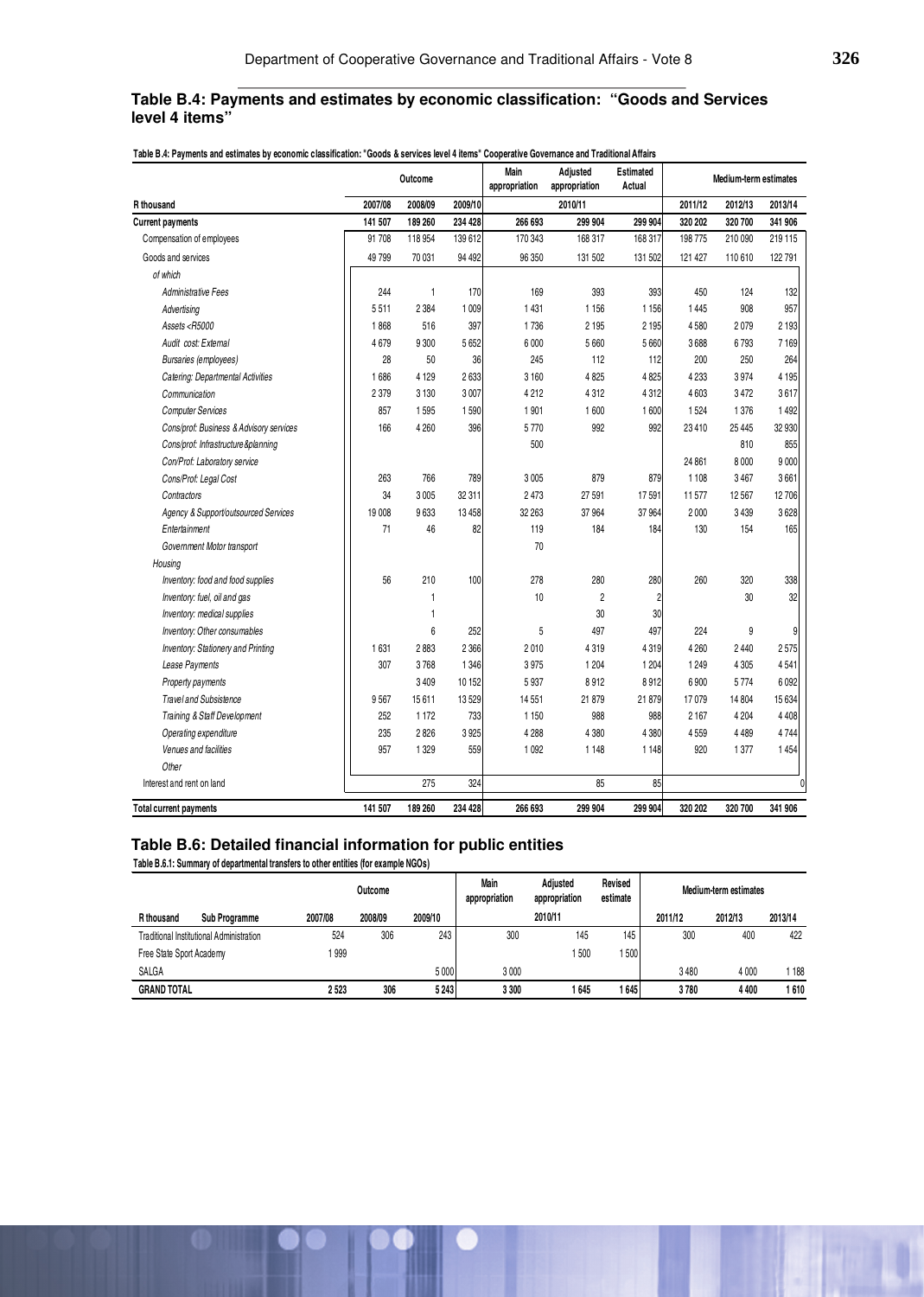## **Table B.7: Details on transfers to local government**

 **Table B.7: Transfers to local government by transfer / grant type, category and municipality: Cooperative Governance and Traditional Affairs**

| rable D.T. Fransiers to local government by transier / grant type, category and mumcipality. Cooperative Governance and Traditional Analis |                | Outcome |         | Main          | Adjusted      |                         |         | Medium-term estimates |         |
|--------------------------------------------------------------------------------------------------------------------------------------------|----------------|---------|---------|---------------|---------------|-------------------------|---------|-----------------------|---------|
|                                                                                                                                            |                |         |         | appropriation | appropriation | <b>Revised estimate</b> |         |                       |         |
| R thousand                                                                                                                                 | 2007/08        | 2008/09 | 2009/10 |               | 2010/11       |                         | 2011/12 | 2012/13               | 2013/14 |
| Spatial Planning/Grant 1: Spatial Planning Support Programme                                                                               |                |         |         |               |               |                         |         |                       |         |
| Category A                                                                                                                                 |                |         |         |               |               |                         |         |                       |         |
| Municipality 1 (name)                                                                                                                      |                |         |         |               |               |                         |         |                       |         |
| <b>Category B</b>                                                                                                                          | 720            |         |         |               |               |                         |         |                       |         |
| Letsemeng                                                                                                                                  |                |         |         |               |               |                         |         |                       |         |
| Kopanong                                                                                                                                   |                |         |         |               |               |                         |         |                       |         |
| Mohokare                                                                                                                                   |                |         |         |               |               |                         |         |                       |         |
| Naledi                                                                                                                                     |                |         |         |               |               |                         |         |                       |         |
| Mangaung                                                                                                                                   | 720            |         |         |               |               |                         |         |                       |         |
| Mantsopa                                                                                                                                   |                |         |         |               |               |                         |         |                       |         |
| Masilonyana                                                                                                                                |                |         |         |               |               |                         |         |                       |         |
| Tokologo                                                                                                                                   |                |         |         |               |               |                         |         |                       |         |
| Twelopele                                                                                                                                  |                |         |         |               |               |                         |         |                       |         |
| Matjabeng                                                                                                                                  |                |         |         |               |               |                         |         |                       |         |
| Nala                                                                                                                                       |                |         |         |               |               |                         |         |                       |         |
| Setsoto                                                                                                                                    |                |         |         |               |               |                         |         |                       |         |
| Dihlabeng                                                                                                                                  |                |         |         |               |               |                         |         |                       |         |
| Nketoana                                                                                                                                   |                |         |         |               |               |                         |         |                       |         |
| Maluti a Phofung                                                                                                                           |                |         |         |               |               |                         |         |                       |         |
| Phumelela                                                                                                                                  |                |         |         |               |               |                         |         |                       |         |
| Moqhaka                                                                                                                                    |                |         |         |               |               |                         |         |                       |         |
| Nqwathe                                                                                                                                    |                |         |         |               |               |                         |         |                       |         |
| Metsimaholo                                                                                                                                |                |         |         |               |               |                         |         |                       |         |
| Mafube                                                                                                                                     |                |         |         |               |               |                         |         |                       |         |
|                                                                                                                                            |                |         |         |               |               |                         |         |                       |         |
| Category C                                                                                                                                 |                |         |         |               |               |                         |         |                       |         |
| Xhariep                                                                                                                                    |                |         |         |               |               |                         |         |                       |         |
| Motheo                                                                                                                                     |                |         |         |               |               |                         |         |                       |         |
| Lejweleputswa                                                                                                                              |                |         |         |               |               |                         |         |                       |         |
| Thabo Mafutsanyana                                                                                                                         |                |         |         |               |               |                         |         |                       |         |
| Fezile Dabi                                                                                                                                |                |         |         |               |               |                         |         |                       |         |
| Unallocated                                                                                                                                |                |         |         |               |               |                         |         |                       |         |
| Municipal Finance/Grant 1: Positive impact on cash flow                                                                                    |                |         |         |               |               |                         |         |                       |         |
| Category A                                                                                                                                 |                |         |         |               |               |                         |         |                       |         |
| Municipality 1 (name)                                                                                                                      |                |         |         |               |               |                         |         |                       |         |
| <b>Category B</b>                                                                                                                          | 9700           | 2000    | 20 394  | 16 000        | 35 810        | 35 810                  |         |                       |         |
| Letsemeng                                                                                                                                  |                |         | 832     |               | 800           | 800                     |         |                       |         |
| Kopanong                                                                                                                                   |                |         | 3 9 8 0 | 3 0 0 0       | 3 0 0 0       | 3 0 0 0                 |         |                       |         |
| Mohokare                                                                                                                                   |                |         |         |               |               |                         |         |                       |         |
| Naledi                                                                                                                                     | 7 200          |         | 800     | 1 0 0 0       | 2 100         | 2 100                   |         |                       |         |
| Mangaung                                                                                                                                   |                |         |         |               | 3 0 0 0       | 3 0 0 0                 |         |                       |         |
| Mantsopa                                                                                                                                   |                |         |         |               |               |                         |         |                       |         |
| Masilonyana                                                                                                                                |                | 2 0 0 0 | 4 9 5 0 | 11 000        | 11 000        | 11 000                  |         |                       |         |
| Tokologo                                                                                                                                   |                |         |         |               | 500           | 500                     |         |                       |         |
| Twelopele                                                                                                                                  |                |         |         |               |               |                         |         |                       |         |
| Matjabeng                                                                                                                                  |                |         | 2 9 6 0 |               | 2 500         | 2 500                   |         |                       |         |
| Nala                                                                                                                                       |                |         | 1 0 0 0 | 1 0 0 0       | 1 0 0 0       | 1 000                   |         |                       |         |
| Setsoto                                                                                                                                    |                |         |         |               |               |                         |         |                       |         |
| Dihlabeng                                                                                                                                  |                |         | 1480    |               |               |                         |         |                       |         |
| Nketoana                                                                                                                                   |                |         |         |               |               |                         |         |                       |         |
|                                                                                                                                            |                |         |         |               | 2 500         | 2 500                   |         |                       |         |
| Maluti a Phofung                                                                                                                           |                |         |         |               |               |                         |         |                       |         |
| Phumelela                                                                                                                                  | 2500           |         | 1612    |               | 1910          | 1910                    |         |                       |         |
| Moqhaka                                                                                                                                    |                |         |         |               | 2 500         | 2 500                   |         |                       |         |
| Nqwathe                                                                                                                                    |                |         | 2780    |               | 5 000         | 5 0 0 0                 |         |                       |         |
| Metsimaholo                                                                                                                                |                |         |         |               |               |                         |         |                       |         |
| Mafube                                                                                                                                     |                |         |         |               |               |                         |         |                       |         |
| Category C                                                                                                                                 | $\blacksquare$ | 5 0 0 0 | 10 200  | 2000          | 20773         | 20773                   | 29 973  | 39 225                | 45 557  |
| Xhariep                                                                                                                                    |                | 5 0 0 0 | 9 2 0 0 |               | 7 0 3 3       | 7 0 3 3                 |         |                       |         |
| Motheo                                                                                                                                     |                |         |         |               |               |                         |         |                       |         |
| Lejweleputswa                                                                                                                              |                |         |         |               |               |                         |         |                       |         |
| Thabo Mofutsanyane                                                                                                                         |                |         | 1 0 0 0 | 2 0 0 0       | 1 000         | 1 0 0 0                 |         |                       |         |
| Fezile Dabi                                                                                                                                |                |         |         |               |               |                         |         |                       |         |
| Unallocated                                                                                                                                |                |         |         |               | 12 740        | 12 740                  | 29 973  | 39 225                | 45 557  |